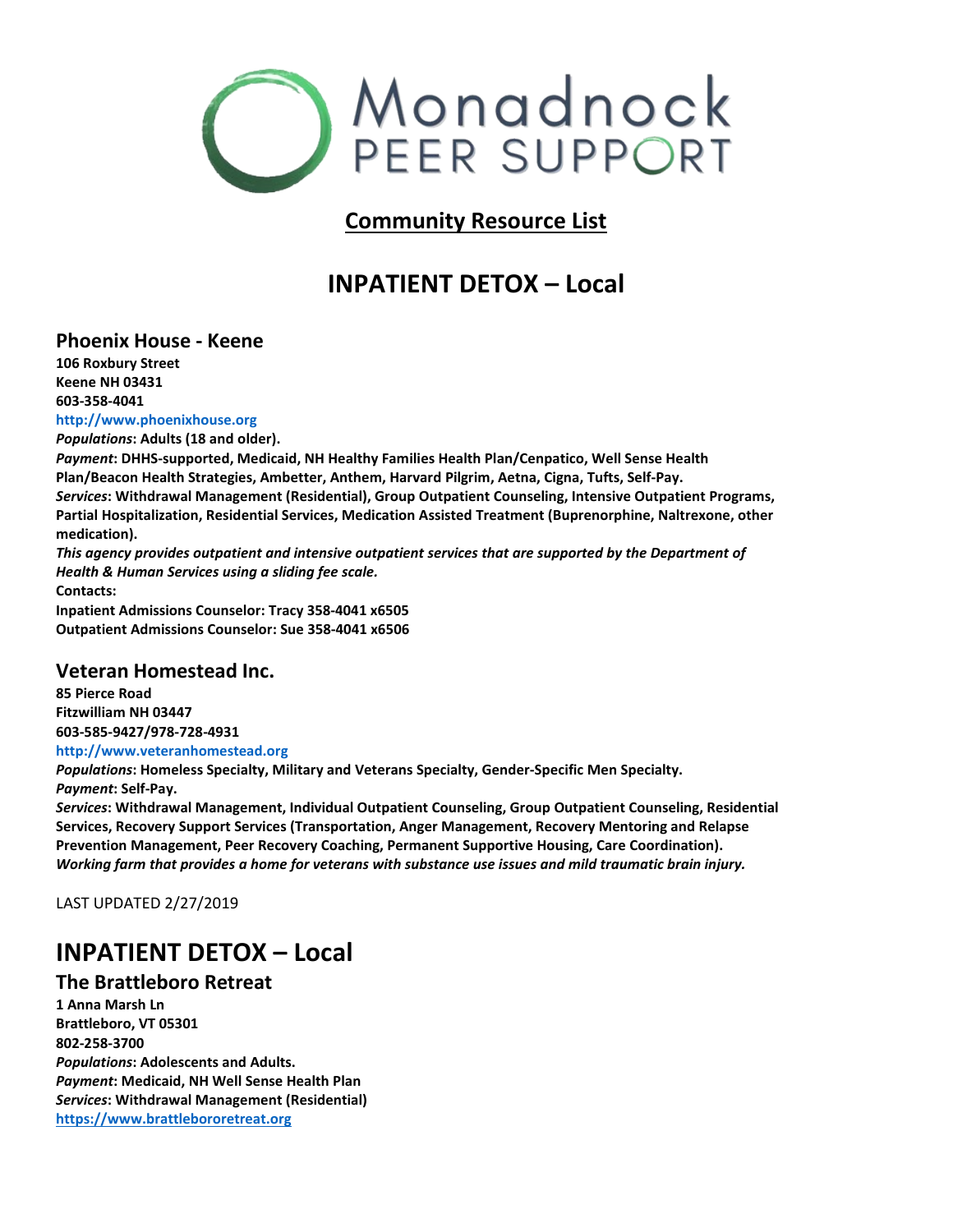### **INPATIENT DETOX - New Hampshire**

### **Hospital**

**Hampstead Hospital**

**218 East Road Hampstead NH 03841 603-329-5311 http://www.hampsteadhospital.com** *Populations***: Adults (18 and older).** *Payment***: Anthem, Cigna, Harvard Pilgrim, Aetna, and other private insurances.** *Services***: Withdrawal Management, Evaluation, Intensive Outpatient Programs, Partial Hospitalization, Residential Services, Medication Assisted Treatment (buprenorphine).** *Hampstead Hospital is a private, psychiatric and substance use disorder facility.*

### **Residential (Non Hospital)**

**Farnum Center 140 Queen City Ave Manchester NH 03103 603-622-3020 http://www.farnumcenter.org** *Populations***: Adults (18 and older), Gender-Specific Men Specialty, Gender-Specific Women Specialty.** *Payment***: DHHS-supported, Sliding fee scale, Medicaid, Well Sense Health Plan/Beacon Health Strategies, NH Healthy Families Health Plan/Cenpatico, Ambetter, Anthem, Harvard Pilgrim, Self-Pay.** *Services***: Withdrawal Management (Residential), Residential Services.** *This agency provides services that are supported by the Department of Health & Human Services using a sliding fee scale.* **Contacts: Inpatient Admissions Counselor: Eric Dancause 603 263-6201 Admissions Coordinator: Stephanie Jordan 603 263-6229**

LAST UPDATED 2/27/2019

### **INPATIENT DETOX - New Hampshire**

#### **Green Mountain Treatment Center**

**244 Highwatch Road Effingham NH 03882 866-238-4849**

**https://www.graniterecoverycenters.com/green-mountain-treatment-center**

*Populations***: Adults (18 and older), Gender-Specific Men Specialty, Gender-Specific Women Specialty.** *Payment***: Tufts, Optum Network, United Healthcare, United Behavioral Health, Anthem, Harvard Pilgrim, Self-Pay.**

*Services***: Withdrawal Management (Residential), Partial Hospitalization, Residential Services.**

### **Keystone Hall**

**615 Amherst Street Nashua NH 03063 603-881-4848**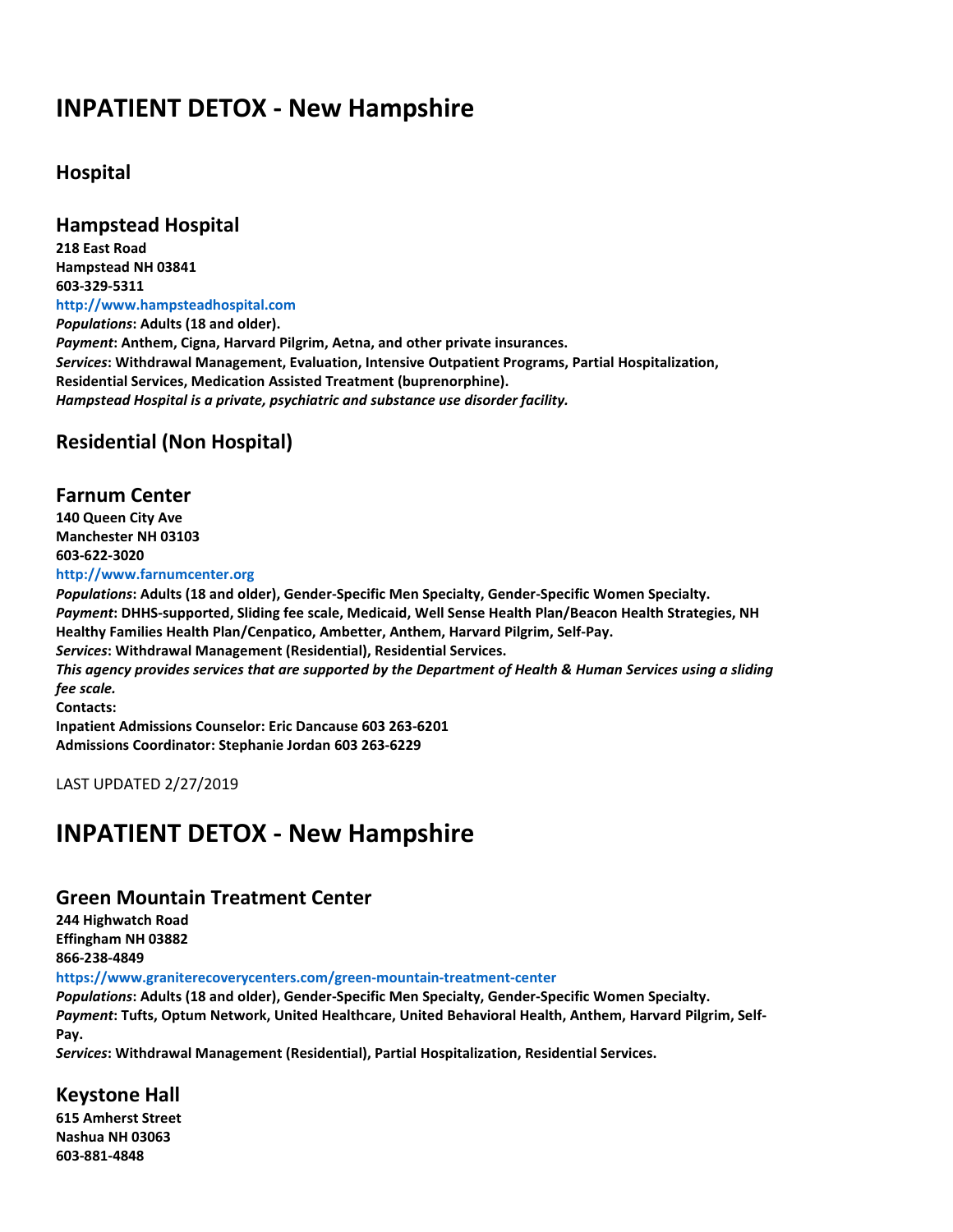#### **http://www.keystonehall.org**

*Populations***: Adults (18 and older), Pregnant or Parenting Women Specialty, Gender-Specific Men Specialty, Gender-Specific Women Specialty.**

*Payment***: DHHS-supported, Sliding fee scale, Medicaid, Well Sense Health Plan/Beacon Health Strategies, NH Healthy Families Health Plan/Cenpatico, Ambetter, Anthem, Harvard Pilgrim, Aetna, Cigna, Self-Pay.** *Services***: Evaluation, Withdrawal Management (Outpatient, Residential), Individual Outpatient Counseling, Intensive Outpatient Programs, Partial Hospitalization, Residential Services, Medication Assisted Treatment (Buprenorphine, Naltrexone), Recovery Support Services (Childcare, Transportation, Employment Services, Recovery Mentoring and Relapse Prevention Management).**

*Accepted insurances vary for each service. This agency provides services that are supported by the Department of Health & Human Services using a sliding fee scale.*

#### **New Freedom Academy**

**367 Shaker Rd. Canterbury NH 03224 1-877-890-3234 http://www.newfreedomacademy.com** *Populations***: Adults (18 and older).** *Payment***: Anthem, Cigna, Harvard Pilgrim, Aetna, Self-Pay.** *Services***: Withdrawal Management, Residential Services.**

LAST UPDATED 2/27/2019

### **INPATIENT DETOX - New Hampshire**

#### **North Country Health Consortium - Friendship House**

**2957 Main Street Bethlehem NH 03574 603-869-2210 http://nchcnh.org/sud.php**

*Populations***: Adults (18 and older).**

*Payment***: DHHS-supported, Medicaid, Medicare, Well Sense Health Plan/Beacon Health Strategies, NH Healthy Families Health Plan/Cenpatico, Ambetter, Anthem, Harvard Pilgrim, Self-Pay.**

*Services***: Evaluation, Withdrawal Management (Outpatient, Residential), Individual Outpatient Counseling, Group Outpatient Counseling, Intensive Outpatient Programs, Residential Services, Recovery Support Services (Peer Recovery Coaching, Transitional Living, Care Coordination, Other Recovery Support Services).** *Impaired Driver Care Management Program (IDCMP) is also available. Please contact the main office to schedule and verify your appointment. This agency provides services that are supported by the Department of Health & Human Services using a sliding fee scale.*

#### **Serenity Place**

**101 Manchester Street Manchester NH 03101 877-959-2027 https://www.fitnh.org/**

#### **https://newhorizonsnh.org/**

*Populations***: Children and Adults**

*Payment***: Cash or self-payment, Access to recovery ATR voucher, Federal or any government funding for substance abuse programs, Sliding fee scale fee is based on income and other factors.**

*Services***: Substance abuse treatment, Detoxification, Buprenorphine used in treatment, Transitional housing or halfway house, Accepts clients on opioid medication, Disulfiram Antabuse.**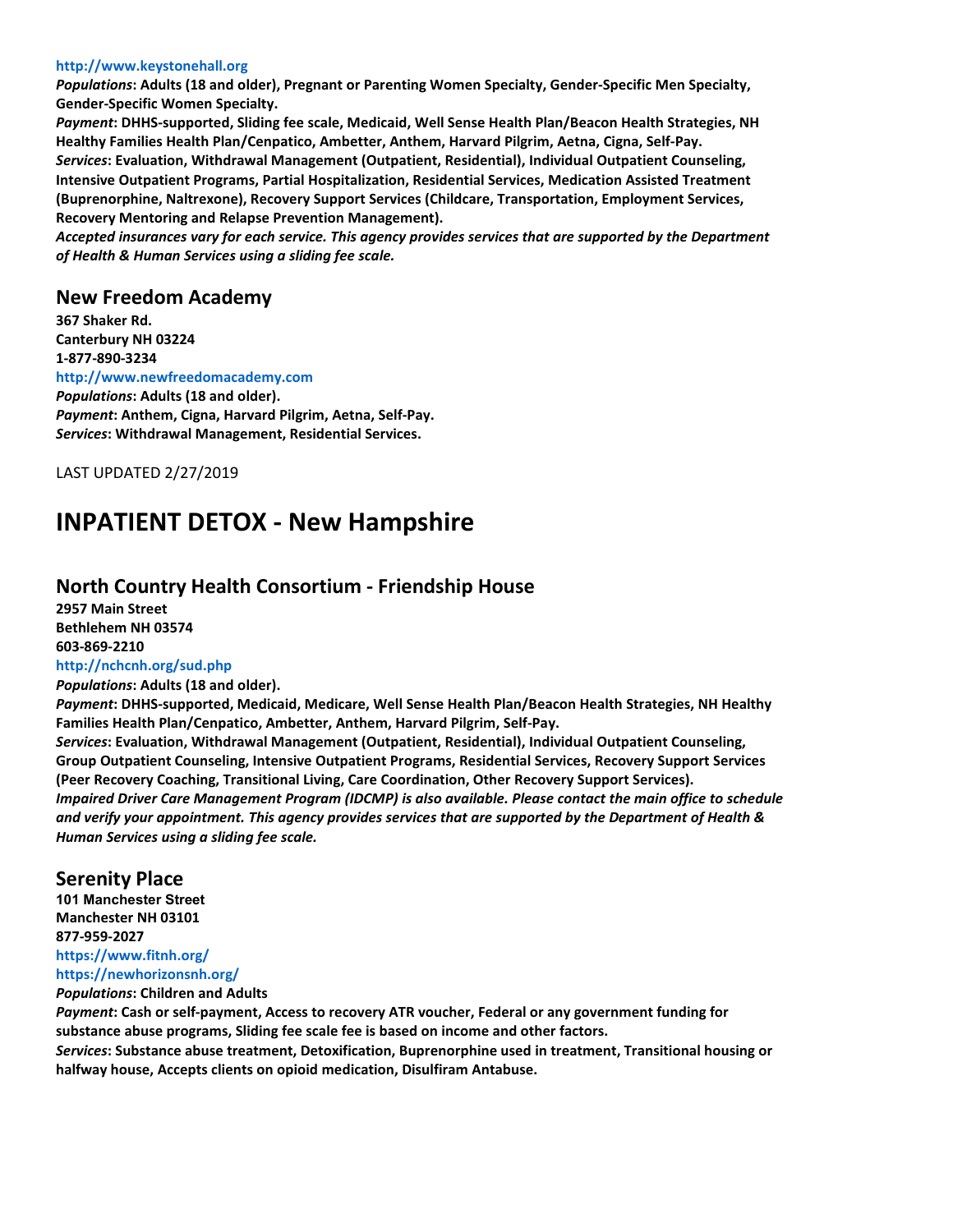#### **WestBridge**

**660 Chestnut Street Manchester NH 03104 603-634-4446 http://www.westbridge.org**

*Populations***: Adults (18 and older), Gender-Specific Men Specialty.**

*Payment***: Anthem, Self-Pay.**

*Services***: Evaluation, Withdrawal Management (Residential), Individual Outpatient Counseling, Group Outpatient Counseling, Intensive Outpatient Programs, Residential Services, Medication Assisted Treatment (Buprenorphine, Naltrexone), Recovery Support Services (Transportation, Employment Services, Anger Management, Recovery Mentoring and Relapse Prevention Management, Peer Recovery Coaching, Care Coordination, Other Recovery Support Services).**

LAST UPDATED 2/27/2019

### **OUTPATIENT WITHDRAWAL MANAGEMENT – Local**

#### **New Season Treatment Center**

**1076 West Swanzey Road Swanzey NH 03446 603-358-0050 http://www.methadonetreatment.com**

*Populations***: Adults (18 and older), Pregnant or Parenting Women Specialty.** *Payment***: Medicaid, Well Sense Health Plan/Beacon Health Strategies, NH Healthy Families Health Plan/Cenpatico, Ambetter, Anthem, Harvard Pilgrim, Self-Pay.** *Services***: Withdrawal Management, Medication Assisted Treatment (methadone, buprenorphine).**

#### **Phoenix House - Keene**

**106 Roxbury Street Keene NH 03431 603-358-4041 http://www.phoenixhouse.org Populations: Adults (18 and older). Payment: DHHS-supported, Medicaid, NH Healthy Families Health Plan/Cenpatico, Well Sense Health Plan/Beacon Health Strategies, Ambetter, Anthem, Harvard Pilgrim, Aetna, Cigna, Tufts, Self-Pay. Services: Withdrawal Management (Residential), Group Outpatient Counseling, Intensive Outpatient Programs, Partial Hospitalization, Residential Services, Medication Assisted Treatment (Buprenorphine, Naltrexone, other medication). Contacts:**

**Inpatient Admissions Counselor: Tracy 358-4041 x6505 Outpatient Admissions Counselor: Sue 358-4041 x6506**

#### **Mothers in Recovery Program**

**590 Court Street Keene NH 03431 603-354-6640 https://www.cheshire-med.com/womens\_health/mothers\_in\_recovery.html Populations: Pregnant or Parenting Women Specialty. Payment: NH Healthy Families Health Plan/Cenpatico, Well Sense Health Plan/Beacon Health Strategies, Medicaid. Services: Medication Assisted Treatment (buprenorphine). A program of Dartmouth Hitchcock**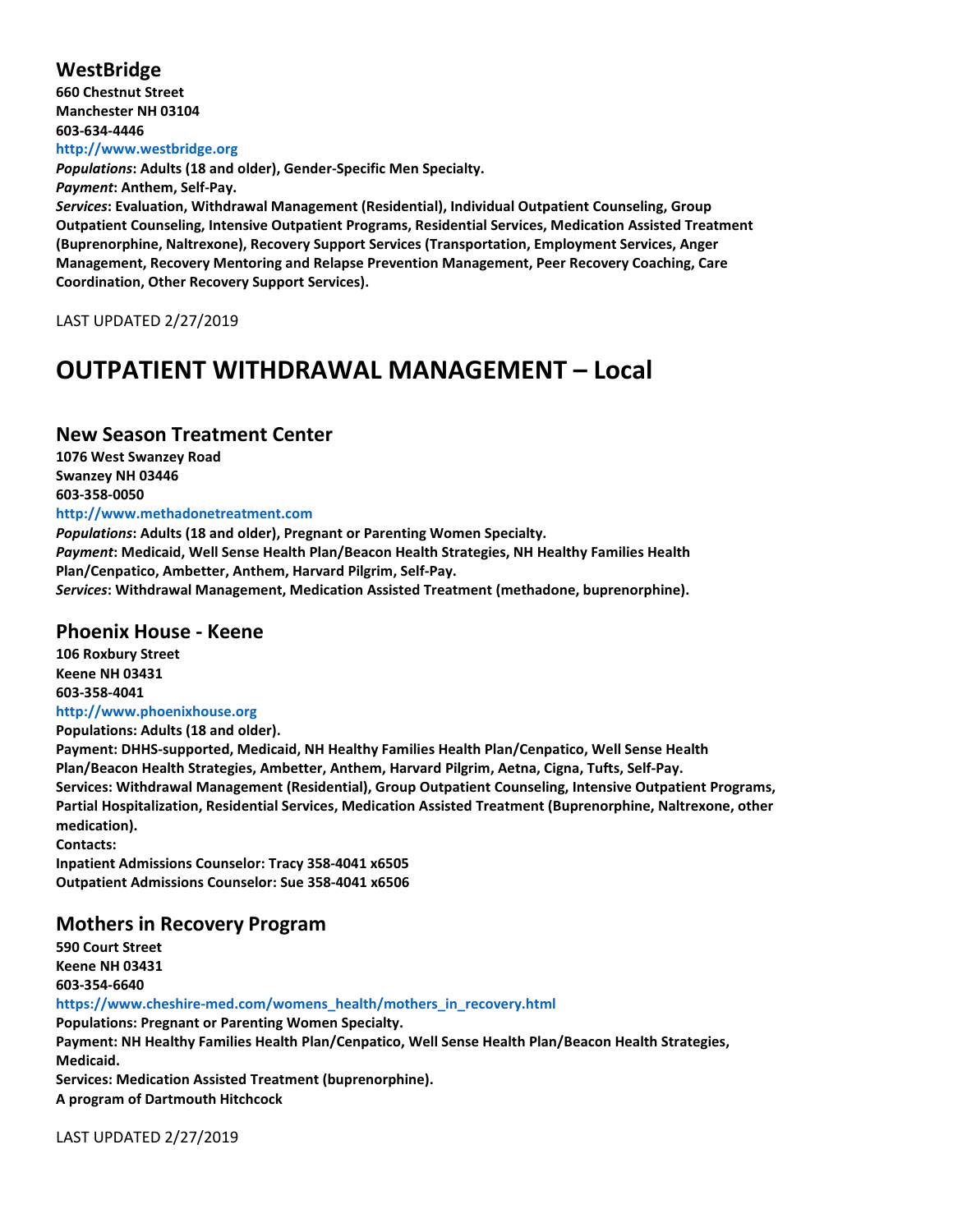## **OUTPATIENT WITHDRAWAL MANAGEMENT – Local**

#### **Groups Keene**

**103 Roxbury Street, Suite 101 Keene NH 03431 1-800-683-8313**

#### **http://joingroups.com/new-hampshire**

**Populations: Adults (18 and older). Payment: NH Healthy Families Health Plan/Cenpatico, Ambetter, Optum, Anthem, Blue Cross Blue Shield, Harvard Pilgrim, Self-Pay. Services: Group Outpatient Counseling, Medication Assisted Treatment (Buprenorphine).**

#### **Keene Metro**

**Swanzey, NH** Phone: 603 358-0050 Fax: 385-0070 MAT: Methadone, Suboxone, Subutex Insurance: NH Medicaid, Anthem

### **RESIDENTIAL TREATMENT – Local**

#### **Phoenix House - Keene**

**106 Roxbury Street Keene NH 03431 603-358-4041**

**http://www.phoenixhouse.org**

*Populations***: Adults (18 and older).**

*Payment***: DHHS-supported, Medicaid, NH Healthy Families Health Plan/Cenpatico, Well Sense Health Plan/Beacon Health Strategies, Ambetter, Anthem, Harvard Pilgrim, Aetna, Cigna, Tufts, Self-Pay.** *Services***: Withdrawal Management (Residential), Group Outpatient Counseling, Intensive Outpatient Programs, Partial Hospitalization, Residential Services, Medication Assisted Treatment (Buprenorphine, Naltrexone, other medication).**

*This agency provides outpatient and intensive outpatient services that are supported by the Department of Health & Human Services using a sliding fee scale.* **Contacts:**

**Inpatient Admissions Counselor: Tracy 358-4041 x6505 Outpatient Admissions Counselor: Sue 358-4041 x6506**

LAST UPDATED 2/27/2019

### **RESIDENTIAL TREATMENT – Local**

#### **Phoenix House Dublin**

**3 Pierce Road Dublin NH 03444 603-563-8501**

#### **http://www.phoenixhouse.org**

*Populations***: Adults (18 and older).**

*Payment***: DHHS-supported, Sliding fee scale, Medicaid, Well Sense Health Plan/Beacon Health Strategies, NH Healthy Families Health Plan/Cenpatico, Ambetter, Anthem, Self-Pay.**

*Services***: Residential Services.**

*This agency provides services that are supported by the Department of Health & Human Services using a sliding fee scale.*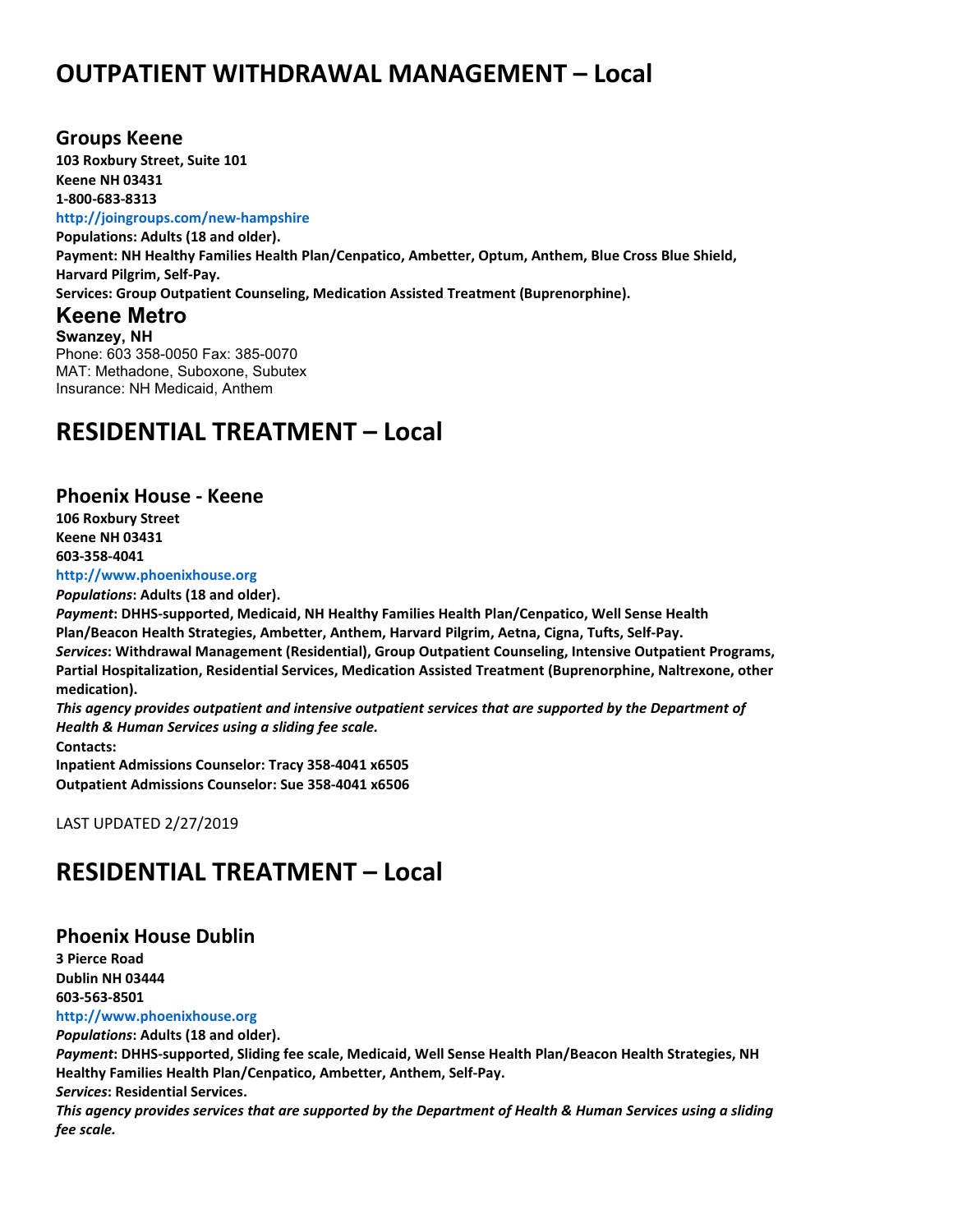### **Antrim House - Sobriety Centers of New Hampshire**

**55 Main Street Antrim NH 03440 603-808-0185 http://www.sobrietycentersofnh.com** *Populations***: Adults (18 and older), Gender-Specific Women Specialty.** *Payment***: Well Sense Health Plan/Beacon Health Strategies, NH Healthy Families Health Plan/Cenpatico, Ambetter, Anthem, Harvard Pilgrim, Cigna, Humana, Self-Pay.** *Services***: Individual Outpatient Counseling, Group Outpatient Counseling, Residential Services, Medication Assisted Treatment (Buprenorphine, Naltrexone).** *Residential services are available for women 18 and older.* **Admissions Counselor: Abbi Bolduc After 5pm Admissions: Doug 603 494-7480**

#### **Veteran Homestead Inc.**

**85 Pierce Road Fitzwilliam NH 03447 603-585-9427/978-728-4931**

**http://www.veteranhomestead.org** *Populations***: Homeless Specialty, Military and Veterans Specialty, Gender-Specific Men Specialty.** *Payment***: Self-Pay.**

*Services***: Withdrawal Management, Individual Outpatient Counseling, Group Outpatient Counseling, Residential Services, Recovery Support Services (Transportation, Anger Management, Recovery Mentoring and Relapse Prevention Management, Peer Recovery Coaching, Permanent Supportive Housing, Care Coordination).** *Working farm that provides a home for veterans with substance use issues and mild traumatic brain injury.*

LAST UPDATED 2/27/2019

## **RESIDENTIAL TREATMENT - New Hampshire**

#### **Dismas Home of NH**

**102 Fourth Street Manchester NH 03102 603-782-3004**

#### **http://www.dismashomenh.org**

*Populations***: Adults (18 and older), Gender-Specific Women Specialty.** *Payment***: DHHS-supported, Medicaid, Well Sense Health Plan/Beacon Health Strategies, NH Healthy Families Health Plan/Cenpatico.** *Services***: Residential Services, Recovery Support Services (Transitional Living).** *This agency provides services that are supported by the Department of Health & Human Services using a sliding fee scale.*

#### **Driven By Circumstances**

**60 Depot Street Franklin NH 03235 603-455-8670 http://www.drivenbycircumstances.org** *Populations***: Gender-Specific Men Specialty.** *Payment***: Self-Pay.** *Services***: Residential Services, Recovery Support Services (Permanent Supportive Housing, Sober Housing, Other Recovery Support Services).**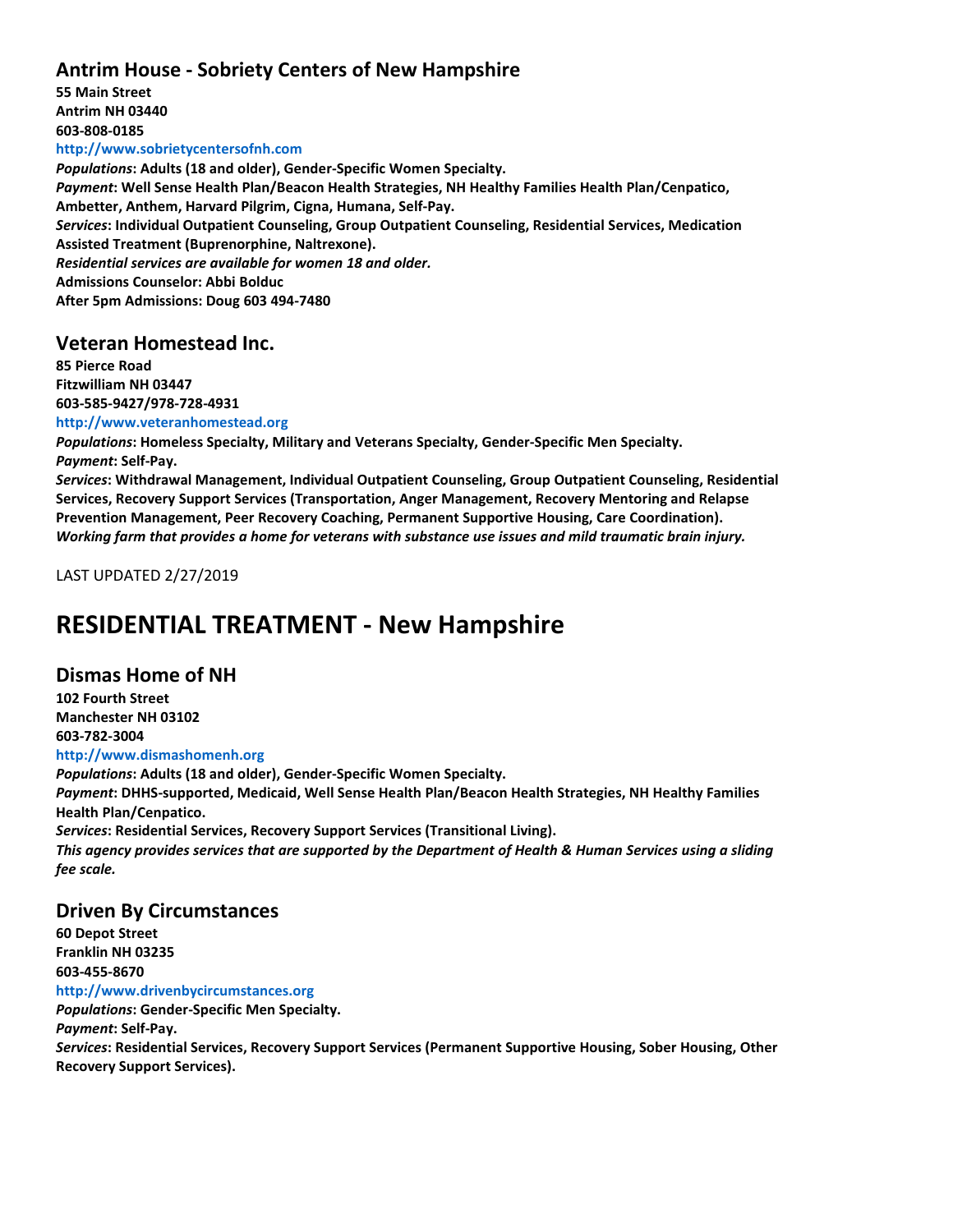### **GateHouse Treatment**

**74 Northeastern Blvd, Suite 10 Nashua NH 03062 1-855-448-7333 http://www.gatehousetreatment.com**

*Populations***: Adults (18 and older), Gender-Specific Men Specialty, Gender-Specific Women Specialty.** *Payment***: Ambetter, Anthem, Harvard Pilgrim, Aetna, Cigna, Self-Pay.**

*Services***: Intensive Outpatient Programs, Partial Hospitalization, Residential Services, Medication Assisted Treatment (Naltrexone).**

LAST UPDATED 2/27/2019

## **RESIDENTIAL TREATMENT - New Hampshire**

#### **Green Mountain Treatment Center**

**244 Highwatch Road Effingham NH 03882 866-238-4849**

**https://www.graniterecoverycenters.com/green-mountain-treatment-center**

*Populations***: Adults (18 and older), Gender-Specific Men Specialty, Gender-Specific Women Specialty.** *Payment***: Tufts, Optum Network, United Healthcare, United Behavioral Health, Anthem, Harvard Pilgrim, Self-Pay.**

*Services***: Withdrawal Management (Residential), Partial Hospitalization, Residential Services.**

### **Hampstead Hospital**

**218 East Road Hampstead NH 03841 603-329-5311 http://www.hampsteadhospital.com** *Populations***: Adults (18 and older).** *Payment***: Anthem, Cigna, Harvard Pilgrim, Aetna, and other private insurances.** *Services***: Withdrawal Management, Evaluation, Intensive Outpatient Programs, Partial Hospitalization, Residential Services, Medication Assisted Treatment (buprenorphine).** *Hampstead Hospital is a private, psychiatric and substance use disorder facility.*

#### **Headrest**

**14 Church Street Lebanon NH 03766 603-448-4400 http://www.headrest.org** *Populations***: Adults (18 and older).** *Payment***: DHHS-supported, Medicaid, Well Sense Health Plan/Beacon Health Strategies, NH Healthy Families Health Plan/Cenpatico, Self-Pay.** *Services***: Residential Services.** *This agency provides transitional living services that are supported by the Department of Health & Human Services using a sliding fee scale.*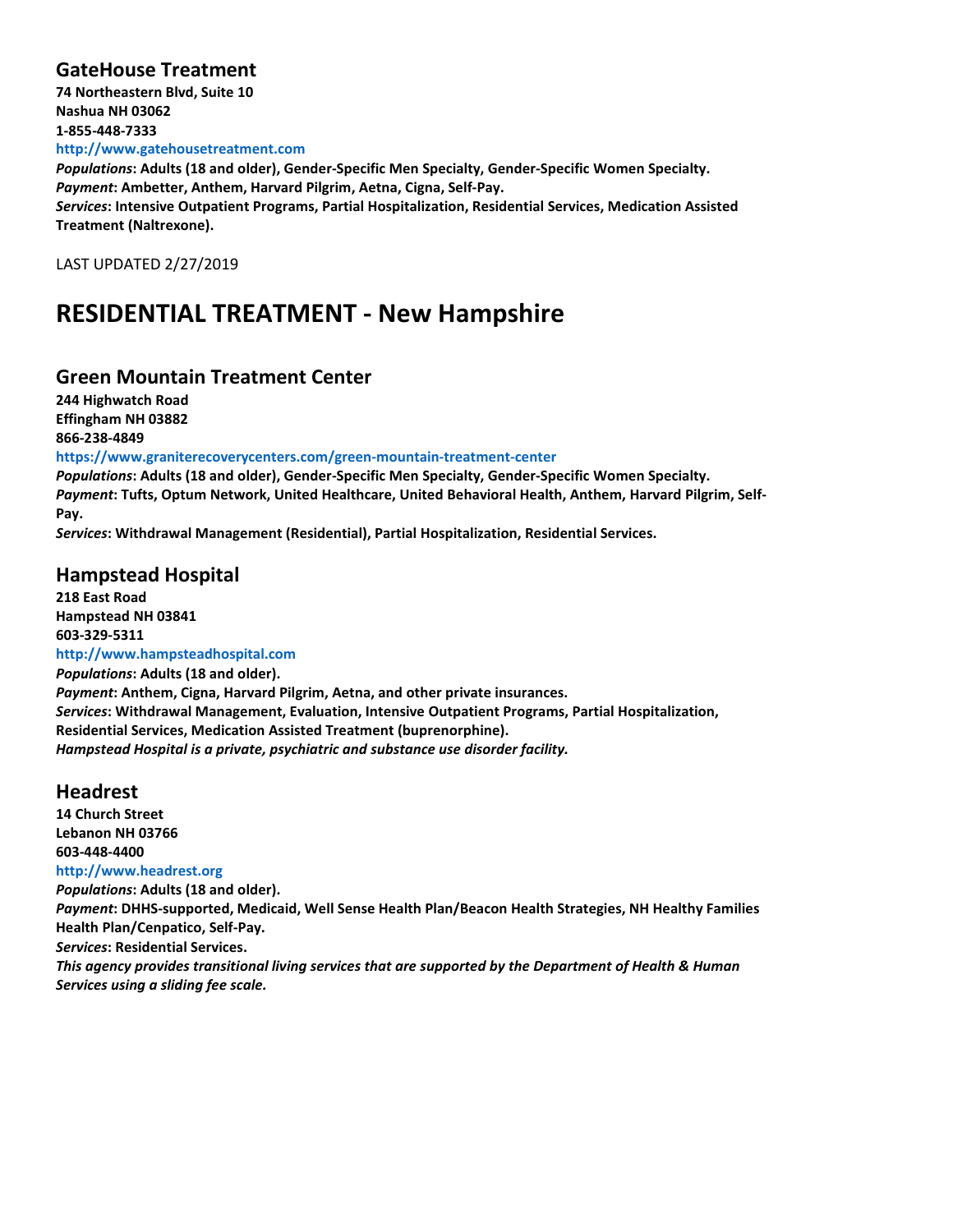#### **His Mansion Ministries**

**395 Wolf Hill Road Deering NH 03244 603-464-5555 http://www.hismansion.com** *Populations***: Adults (18 and older).** *Payment***: No cost for services.** *Services***: Residential Services.** *One-year program for men and women between the ages of 18-35 years of age.*

### **RESIDENTIAL TREATMENT - New Hampshire**

#### **Hope on Haven Hill**

**326 Rochester Hill Road Rochester NH 03867 603-948-1230**

#### **http://www.hopeonhavenhill.org**

*Populations***: Adults (18 and older), Pregnant or Parenting Women Specialty, Gender-Specific Women Specialty.** *Payment***: DHHS-supported, Medicaid, Well Sense Health Plan/Beacon Health Strategies, NH Healthy Families Health Plan/Cenpatico, Ambetter, Anthem, Self-Pay.**

*Services***: Residential Services.**

*This agency provides services that are supported by the Department of Health & Human Services using a sliding fee scale.*

#### **Keystone Hall**

**615 Amherst Street Nashua NH 03063 603-881-4848**

#### **http://www.keystonehall.org**

*Populations***: Adults (18 and older), Pregnant or Parenting Women Specialty, Gender-Specific Men Specialty, Gender-Specific Women Specialty.**

*Payment***: DHHS-supported, Sliding fee scale, Medicaid, Well Sense Health Plan/Beacon Health Strategies, NH Healthy Families Health Plan/Cenpatico, Ambetter, Anthem, Harvard Pilgrim, Aetna, Cigna, Self-Pay.** *Services***: Evaluation, Withdrawal Management (Outpatient, Residential), Individual Outpatient Counseling, Intensive Outpatient Programs, Partial Hospitalization, Residential Services, Medication Assisted Treatment (Buprenorphine, Naltrexone), Recovery Support Services (Childcare, Transportation, Employment Services, Recovery Mentoring and Relapse Prevention Management).**

*Accepted insurances vary for each service. This agency provides services that are supported by the Department of Health & Human Services using a sliding fee scale.*

**Contacts:**

**Intake Specialist: Tanya 603 816-3154**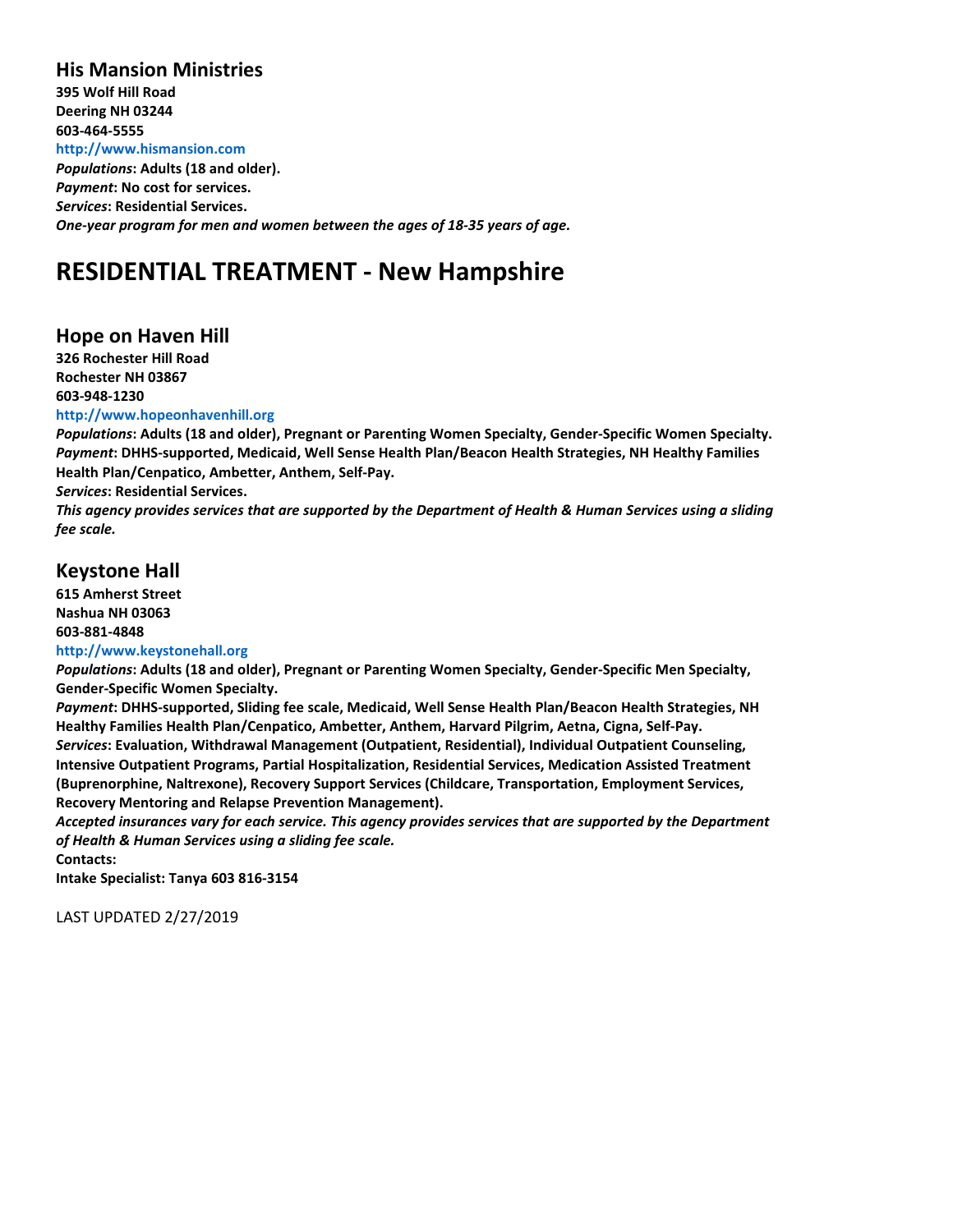### **RESIDENTIAL TREATMENT - New Hampshire**

#### **New Freedom Academy**

**367 Shaker Rd. Canterbury NH 03224 1-877-890-3234 http://www.newfreedomacademy.com** *Populations***: Adults (18 and older).** *Payment***: Anthem, Cigna, Harvard Pilgrim, Aetna, Self-Pay.** *Services***: Withdrawal Management, Residential Services.**

#### **North Country Health Consortium - Friendship House**

**2957 Main Street Bethlehem NH 03574 603-869-2210 http://nchcnh.org/sud.php**

*Populations***: Adults (18 and older).**

*Payment***: DHHS-supported, Medicaid, Medicare, Well Sense Health Plan/Beacon Health Strategies, NH Healthy Families Health Plan/Cenpatico, Ambetter, Anthem, Harvard Pilgrim, Self-Pay.**

*Services***: Evaluation, Withdrawal Management (Outpatient, Residential), Individual Outpatient Counseling, Group Outpatient Counseling, Intensive Outpatient Programs, Residential Services, Recovery Support Services (Peer Recovery Coaching, Transitional Living, Care Coordination, Other Recovery Support Services).** *Impaired Driver Care Management Program (IDCMP) is also available. Please contact the main office to schedule and verify your appointment. This agency provides services that are supported by the Department of Health & Human Services using a sliding fee scale.*

#### **Ray House**

**14 Holy Cross Road Franklin NH 03235 603-934-2020 http://www.farnumcenter.org**

*Populations***: Adults (18 and older), Gender-Specific Women Specialty.**

*Payment***: DHHS-supported, Sliding fee scale, Medicaid, Well Sense Health Plan/Beacon Health Strategies, NH Healthy Families Health Plan/Cenpatico, Ambetter, Anthem, Harvard Pilgrim, Self-Pay.**

*Services***: Residential Services.**

*This agency provides services that are supported by the Department of Health & Human Services using a sliding fee scale.*

LAST UPDATED 2/27/2019

## **RESIDENTIAL TREATMENT - New Hampshire**

### **Southeastern NH Alcohol and Drug Abuse Services**

**272 County Farm Road Dover NH 03820 603-516-8160 (main) 603-516-8181 (residential) https://senhs.org/**

*Populations***: Adults (18 and older), Pregnant or Parenting Women Specialty, Gender-Specific Men Specialty, Gender-Specific Women Specialty.**

*Payment***: DHHS-supported, Sliding fee scale, Medicaid, Well Sense Health Plan/Beacon Health Strategies, NH Healthy Families Health Plan/Cenpatico, Ambetter, Anthem Blue Cross, Cigna, Self-Pay.**

*Services***: Evaluation, Individual Outpatient Counseling, Group Outpatient Counseling, Intensive Outpatient Programs, Residential Services.**

*DWI aftercare counseling, For Women Intensive Outpatient Program, Strafford County Drug Court Treatment*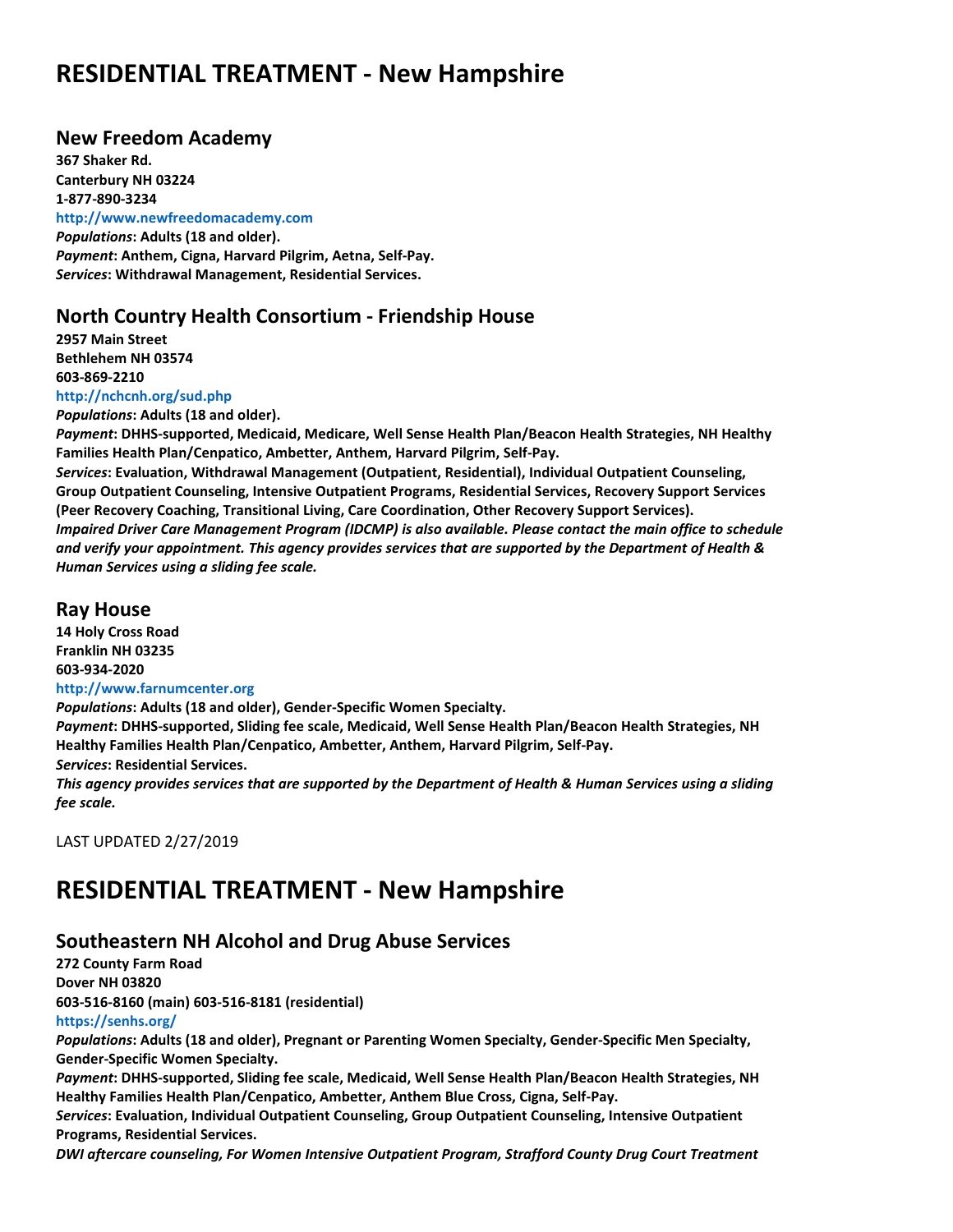*Program, NH Impaired Driver Care Management DWI Program are available. This agency provides some services that are partially supported by the Department of Health & Human Services using a sliding fee scale.*

#### **The Plymouth House**

**446 Main Street Plymouth NH 03264 603-536-5500**

#### **http://www.theplymouthhouse.com**

*Populations***: Adults (18 and older).** *Payment***: Self-Pay.** *Services***: Residential Services.** *4-week program based on the Twelve Steps. Gender-specific sober housing is available after the 4-week program.*

#### **Tirrell House**

**15 Brook Street Manchester NH 03104 603-641-9441\_\_General Information 603-935-7900 ext. 1711\_\_Recovery Intake https://www.fitnh.org/ https://newhorizonsnh.org/** *Populations***: Adults (18 and older), Gender-Specific Men Specialty.** *Payment***: No cost for services.** *Services***: Evaluation, Intensive Outpatient Programs, Residential Services (Transitional Living), Recovery Support Services.**

LAST UPDATED 2/27/2019

### **RESIDENTIAL TREATMENT - New Hampshire**

#### **Webster Place**

**27 Holy Cross Rd Franklin NH 03235 603-934-9815 http://www.farnumcenter.org**

*Populations***: Adults (18 and older), Gender-Specific Men Specialty.** *Payment***: DHHS-supported, Sliding fee scale, Medicaid, Well Sense Health Plan/Beacon Health Strategies, NH**

**Healthy Families Health Plan/Cenpatico, Ambetter, Anthem, Harvard Pilgrim, Self-Pay.** *Services***: Evaluation, Group Outpatient Counseling, Intensive Outpatient Programs, Partial Hospitalization, Residential Services.**

*This agency provides services that are supported by the Department of Health & Human Services using a sliding fee scale.*

#### **WestBridge**

**660 Chestnut Street Manchester NH 03104 603-634-4446**

#### **http://www.westbridge.org**

*Populations***: Adults (18 and older), Gender-Specific Men Specialty.**

*Payment***: Anthem, Self-Pay.**

*Services***: Evaluation, Withdrawal Management (Residential), Individual Outpatient Counseling, Group Outpatient Counseling, Intensive Outpatient Programs, Residential Services, Medication Assisted Treatment (Buprenorphine, Naltrexone), Recovery Support Services (Transportation, Employment Services, Anger Management, Recovery Mentoring and Relapse Prevention Management, Peer Recovery Coaching, Care Coordination, Other Recovery Support Services).**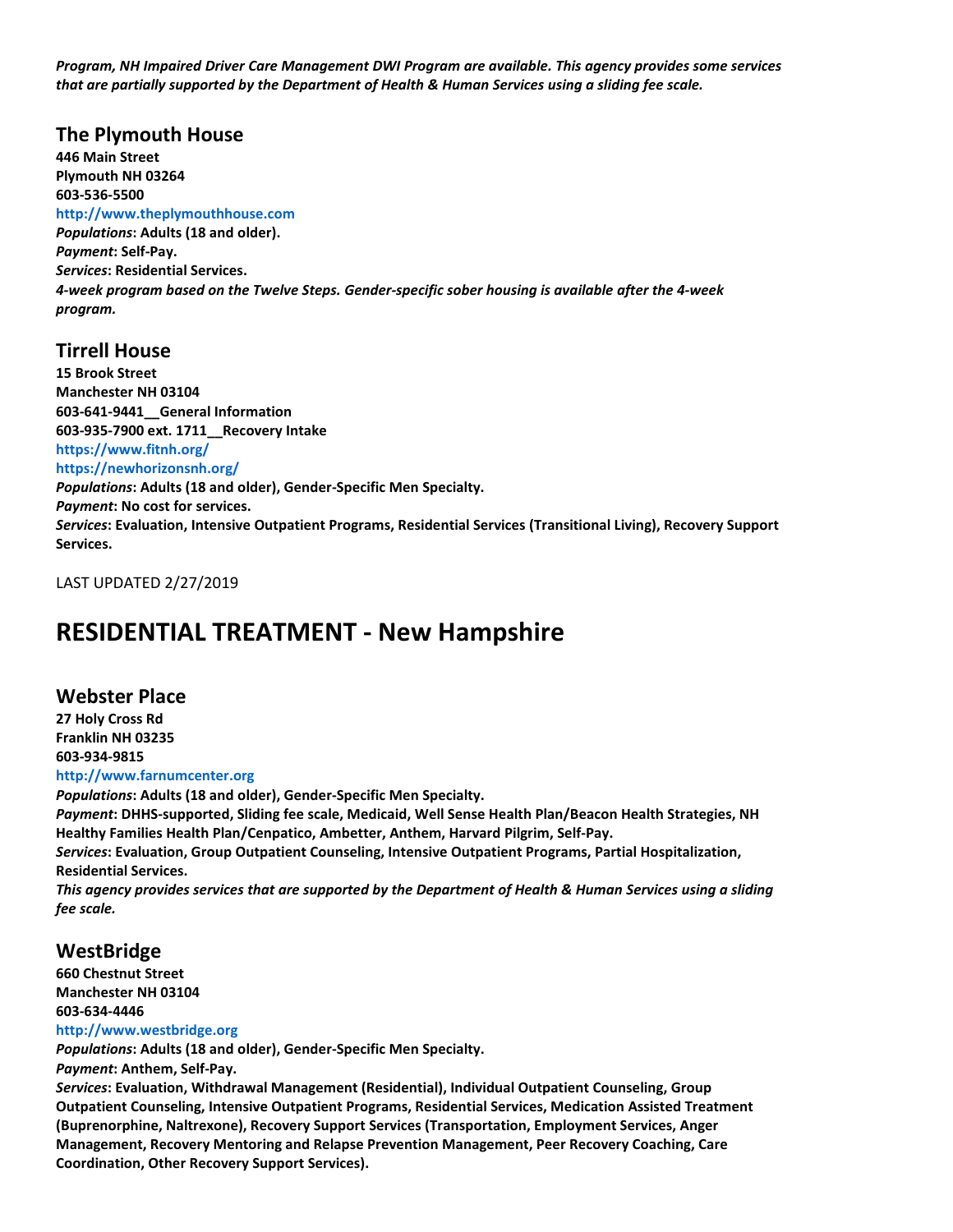### **MEDICATION ASSISTED TREATMENT – Local**

#### **Phoenix House - Keene**

**106 Roxbury Street Keene NH 03431 603-358-4041 http://www.phoenixhouse.org**

**Populations: Adults (18 and older). Payment: DHHS-supported, Medicaid, NH Healthy Families Health Plan/Cenpatico, Well Sense Health Plan/Beacon Health Strategies, Ambetter, Anthem, Harvard Pilgrim, Aetna, Cigna, Tufts, Self-Pay. Services: Withdrawal Management (Residential), Group Outpatient Counseling, Intensive Outpatient Programs, Partial Hospitalization, Residential Services, Medication Assisted Treatment (Buprenorphine, Naltrexone, other medication).**

LAST UPDATED 2/27/2019

### **MEDICATION ASSISTED TREATMENT – Local**

#### **Mothers in Recovery Program**

**590 Court Street Keene NH 03431 603-354-6640 Populations: Pregnant or Parenting Women Specialty. Payment: NH Healthy Families Health Plan/Cenpatico, Well Sense Health Plan/Beacon Health Strategies, Medicaid. Services: Medication Assisted Treatment (buprenorphine). A program of Dartmouth Hitchcock**

#### **Groups Keene**

**103 Roxbury Street, Suite 101 Keene NH 03431 1-800-683-8313 http://joingroups.com/new-hampshire**

**Populations: Adults (18 and older). Payment: NH Healthy Families Health Plan/Cenpatico, Ambetter, Optum, Anthem, Blue Cross Blue Shield, Harvard Pilgrim, Self-Pay. Services: Group Outpatient Counseling, Medication Assisted Treatment (Buprenorphine).**

#### **Antrim House - Sobriety Centers of New Hampshire**

**55 Main Street Antrim NH 03440 603-808-0185 http://www.sobrietycentersofnh.com Populations: Adults (18 and older), Gender-Specific Women Specialty. Payment: Well Sense Health Plan/Beacon Health Strategies, NH Healthy Families Health Plan/Cenpatico, Ambetter, Anthem, Harvard Pilgrim, Cigna, Humana, Self-Pay.**

**Services: Individual Outpatient Counseling, Group Outpatient Counseling, Residential Services, Medication Assisted Treatment (Buprenorphine, Naltrexone).**

**Residential services are available for women 18 and older.**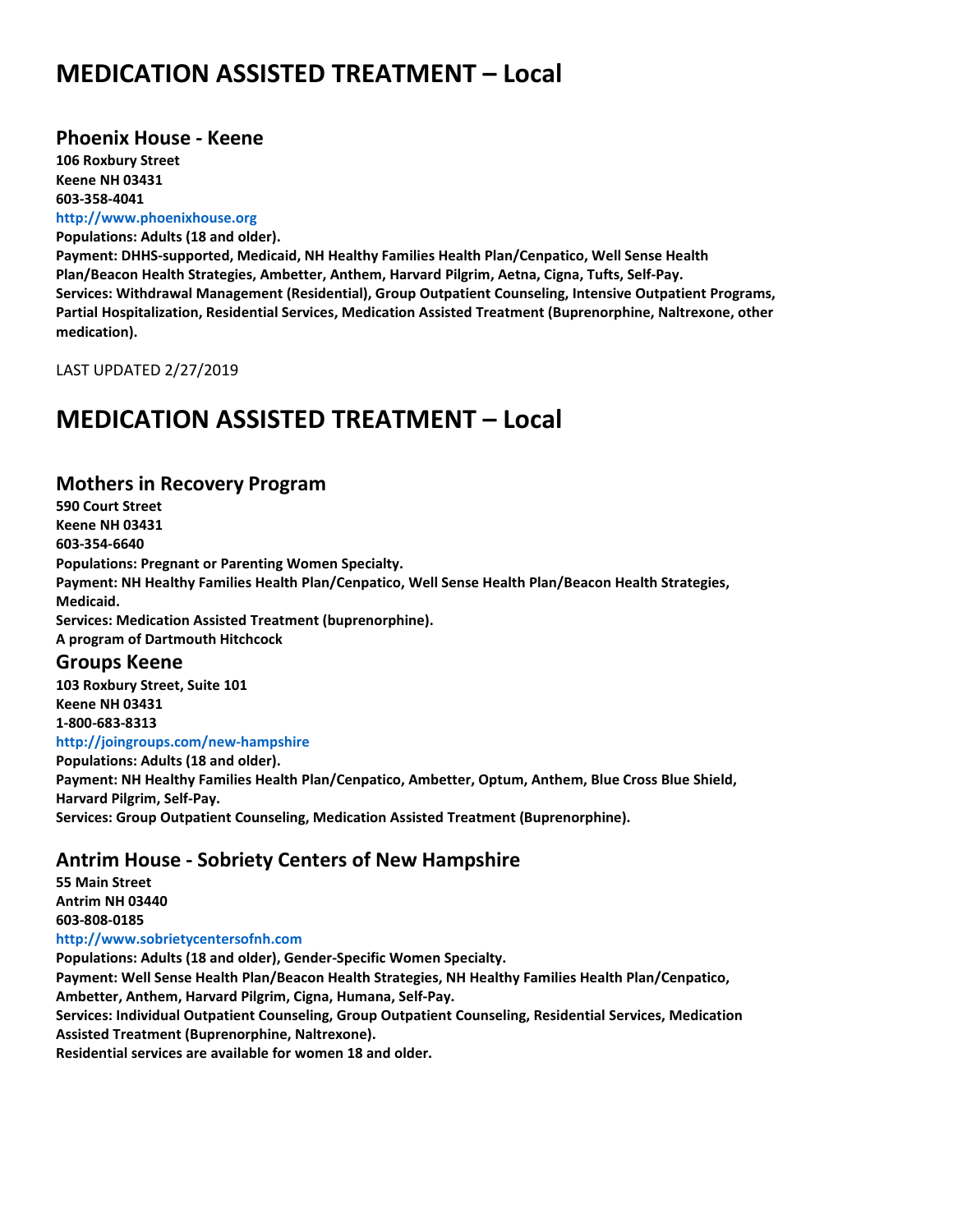#### **A New Life Prenatal Program**

**2977 White Mountain Highway North Conway NH 03860 603-356-9355 https://mainehealth.org/memorial-hospital/services/childbirth-family-birthing-center/prenatal-substanceabusetreatment**

**Populations: Adults (18 and older), Pregnant or Parenting Women Specialty. Payment: Medicaid, Well Sense Health Plan/Beacon Health Strategies, NH Healthy Families Health Plan/Cenpatico, Ambetter, Anthem, Harvard Pilgrim, TriCare, Self-Pay. Services: Withdrawal Management (Outpatient), Group Outpatient Counseling, Medication Assisted Treatment (Buprenorphine, Naltrexone), Recovery Support Services (Childcare, Care Coordination, Other Recovery Support**

#### **Addiction Recovery Services Portsmouth**

**1145 Sagamore Ave Portsmouth NH 03801 603-433-6250 http://www.arsnh.com**

**Services).**

**Populations: Adults (18 and older).**

**Payment: Sliding fee scale, Well Sense Health Plan/Beacon Health Strategies, Anthem, Harvard Pilgrim, Self-Pay, Tufts, United, Martin's point.**

**Services: Withdrawal Management (Outpatient), Intensive Outpatient Programs, Medication Assisted Treatment (Buprenorphine, Naltrexone), Recovery Support Services.**

#### **Addiction Recovery Services Salem**

**23 Stiles Rd, Suite 108 Salem NH 03079 814-515-9896**

**http://www.arsnh.com**

**Populations: Adults (18 and older).**

**Payment: Sliding fee scale, Well Sense Health Plan/Beacon Health Strategies, Anthem, Harvard Pilgrim, Self-Pay, Tufts, United, Martin's Point.**

**Services: Withdrawal Management (Outpatient), Intensive Outpatient Programs, Medication Assisted Treatment (Buprenorphine, Naltrexone), Recovery Support Services.**

### **American Pain Institute, LLC**

**14 Manchester Square, Suite 290 Portsmouth NH 03801 603-766-8500**

**http://www.americanpain.org**

**Populations: Adults (18 and older). Payment: Medicare, Anthem, Harvard Pilgrim, TriCare, Self-Pay. Services: Individual Outpatient Counseling, Medication Assisted Treatment (buprenorphine).**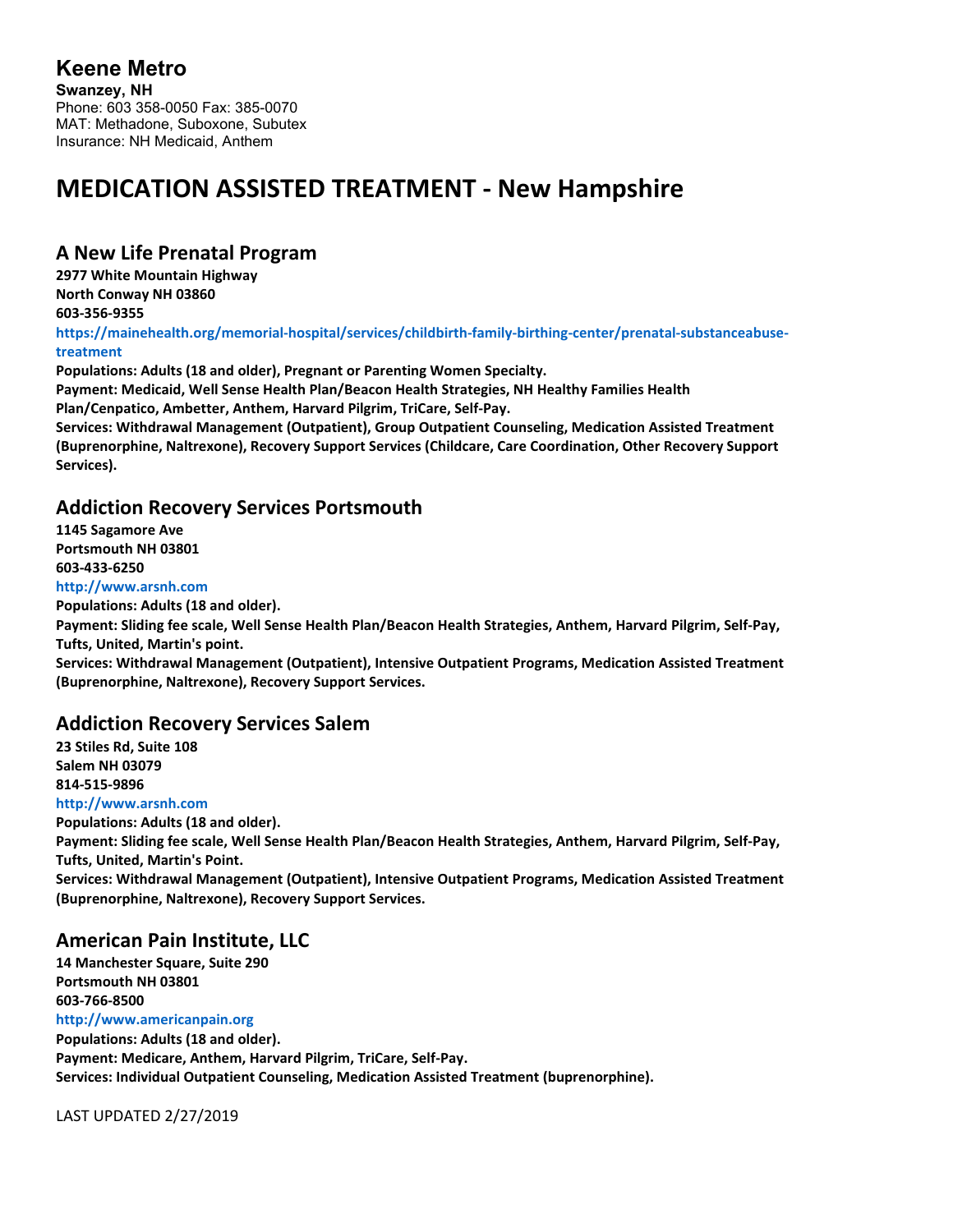#### **Aware Recovery Care of New Hampshire**

**15 Constitution Drive, Unit 2N Bedford NH 03110 603-769-8462 https://www.awarerecoverycare.com**

**Populations: Adults (18 and older). Payment: Anthem, Self-Pay. Services: Evaluation, Individual Outpatient Counseling, Medication Assisted Treatment (buprenorphine, naltrexone), Recovery Support Services (Recovery Mentoring and Relpase Prevention Management, Care Coordination, Other Recovery Support Services). Aware Recovery Care of New Hampshire delivers in-home treatment for drug and alcohol misuse.**

#### **Bahder Behavioral Services**

**41 Glendale Place Gilford NH 03249 603-293-0026 http://drbahder.com/ Populations: Adults (18 and older). Payment: Anthem, Cigna, United Health Care and other insurances. Services: Medication Assisted Treatment (buprenorphine).**

#### **Better Life Partners, Inc. Canaan**

**18 Roberts Road Canaan NH 03741 603-563-0837**

**http://betterlifepartners.com Populations: Adults (18 and older). Payment: NH Healthy Families Health Plan/Cenpatico, Well Sense Health Plan/Beacon Health Strategies, Medicaid, Anthem/Blue Cross, United Healthcare/Optum, Harvard Pilgrim. Services: Medication Assisted Treatment (Buprenorphine).**

#### **Better Life Partners, Inc. Lebanon**

**25 Green Street Lebanon NH 03766 603-563-0837 http://betterlifepartners.com**

**Populations: Adults (18 and older). Payment: NH Healthy Families Health Plan/Cenpatico, Well Sense Health Plan/Beacon Health Strategies, Medicaid, Anthem/Blue Cross, United Healthcare/Optum, Harvard Pilgrim. Services: Medication Assisted Treatment (Buprenorphine).**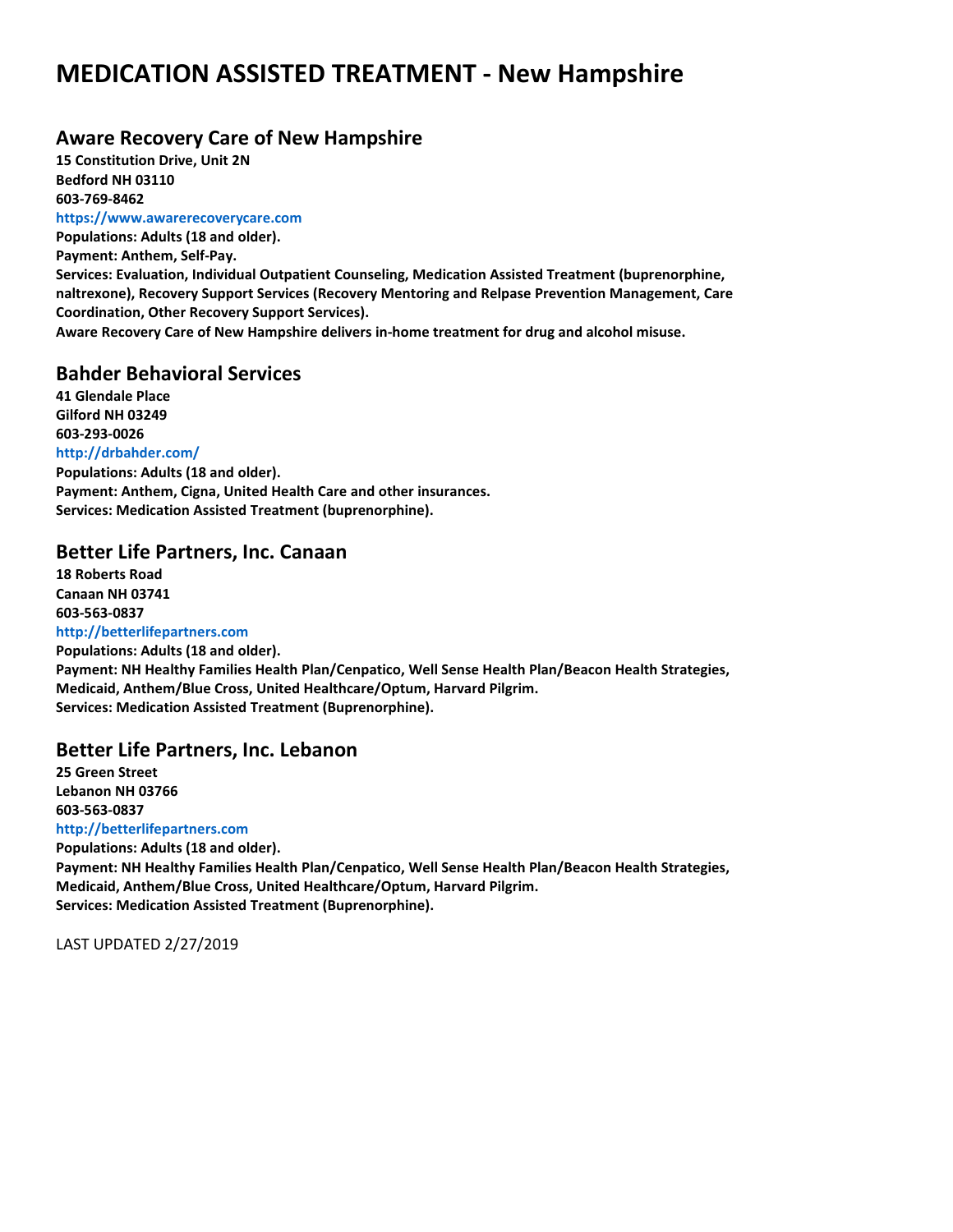#### **Better Life Partners, Inc. Claremont**

**1 Pleasant Street Claremont NH 03743 603-563-0837**

**http://betterlifepartners.com Populations: Adults (18 and older). Payment: NH Healthy Families Health Plan/Cenpatico, Well Sense Health Plan/Beacon Health Strategies, Medicaid, Anthem/Blue Cross, United Healthcare/Optum, Harvard Pilgrim. Services: Medication Assisted Treatment (Buprenorphine).**

### **Carol Ribner, MD**

**A & D Service 1780 Presidential Hwy, Jefferson, NH 03583 (603) 586-4482 Populations: Adults (18 and older). Payment: NH Healthy Families Health Plan/Cenpatico, Well Sense Health Plan/Beacon Health Strategies, Anthem, Harvard Pilgrim, Medicaid, Medicare, Self-Pay. Services: Medication Assisted Treatment (buprenorphine).**

### **Chestnut Hill Counseling Associates**

**16 Fifth Street Dover, NH 03820 539 Islington St Portsmouth NH 03801 (Dover) 603.749.4462 | (Portsmouth) 603.427.6565 Populations: Adults (18 and older). Payment: Anthem, Cigna, Aetna, Medicare, Self-Pay. Services: Primary Care Services, Withdrawal Management, Evaluation, Individual Outpatient Counseling, Intensive Outpatient Programs, Recovery Support Services (Recovery Mentoring/Relapse Prevention Management, Care Coordination), Medication Assisted Treatment (buprenorphine, other medication). <https://chcanh.com/>**

LAST UPDATED 2/27/2019

## **MEDICATION ASSISTED TREATMENT - New Hampshire**

### **Choices Addiction Recovery Services**

**40 Pleasant Street Concord NH 03301 844-524-6673**

**https://www.riverbendcmhc.org/service/addiction-and-recovery-services/**

**Populations: Adults (18 and older), Youth (17 and under).**

**Payment: Sliding fee scale, Medicaid, Medicare, Well Sense Health Plan/Beacon Health Strategies, NH Healthy Families Health Plan/Cenpatico, Anthem, Harvard Pilgrim, Cigna, Tufts, United Behavioral Health, Martins Point, Value Option.**

**Services: Evaluation, Withdrawal Management, Individual Outpatient Counseling, Group Outpatient Counseling, Intensive Outpatient Programs, Medication Assisted Treatment (buprenorphine, naltrexone, other medication), Recovery Support Services (Recovery Mentoring and Relapse Prevention Management, Peer Recovery Coaching, Care Coordination, Other Recovery Support Services).**

**Addiction recovery program part of Riverbend Community Mental Health.**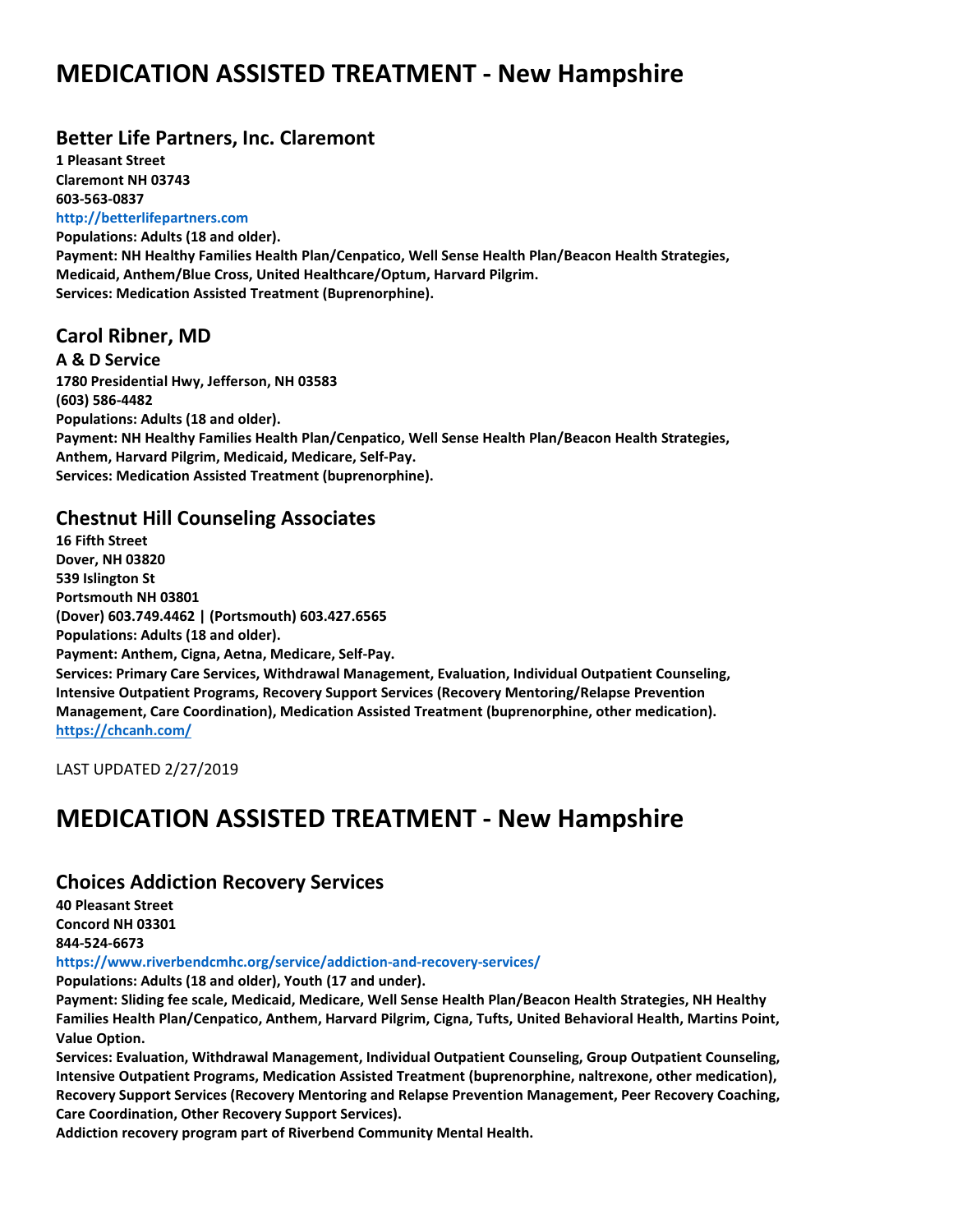#### **Clear Brook Counseling Services**

**75 Gilcreast Road Londonderry NH 03053 603-434-8040 http://www.clearbrookcounseling.com Populations: Adults (18 and older), Youth (17 and under), Gender-Specific Men Specialty. Payment: Sliding fee scale, Self-Pay. Services: Evaluation, Individual Outpatient Counseling, Medication Assisted Treatment (naltrexone).**

#### **ClearChoiceMD Urgent Care**

**750 Lafayette Road Portsmouth NH 03801 603-427-8539 https://ccmdcenters.com/portsmouth-nh.html Populations: Adults (18 and older). Payment: Medicaid, Medicare, Well Sense Health Plan/Beacon Health Strategies, Anthem, Self-Pay. Services: Medication Assisted Treatment (Buprenorphine).**

LAST UPDATED 2/27/2019

### **MEDICATION ASSISTED TREATMENT - New Hampshire**

#### **Rockingham Family Counseling Clinic**

**10 Bricketts Mill Rd, Suite A Hampstead NH 03841 603-489-1455**

#### **http://waynehansenms.com/SubstanceUseDisordersTreatment.en.html**

**Populations: Adults (18 and older), Youth (17 and under), Military and Veterans Specialty. Payment: Sliding fee scale, Anthem, United Behavioral Health, Aetna, Cigna, Harvard Pilgrim, Medicaid, NH Healthy Families Health Plan/Cenpatico, Well Sense Health Plan/Beacon Health Strategies, Optum, Self-Pay. Services: Evaluation, Withdrawal Management, Individual Outpatient Counseling, Group Outpatient Counseling, Intensive Outpatient Programs, Medication Assisted Treatment (Other Medication), Recovery Support Services. A Rockingham Family Counseling Clinic affiliate**

#### **Crossroads Recovery Center, LLC**

**155 Main Street Salem NH 03079 603-912-4490**

#### **http://www.crossroadsrecoverycenter.com**

**Populations: Adults (18 and older), Gender-Specific Men Specialty, Gender-Specific Women Specialty. Payment: Sliding fee scale, Medicaid, Well Sense Health Plan/Beacon Health Strategies, Anthem, Harvard Pilgrim, Self-Pay.**

**Services: Evaluation, Withdrawal Management (Outpatient), Individual Outpatient Counseling, Group Outpatient Counseling, Intensive Outpatient Programs, Medication Assisted Treatment (Naltrexone, Other Medication), Recovery Support Services (Anger Management, Recovery Mentoring and Relapse Prevention Management).**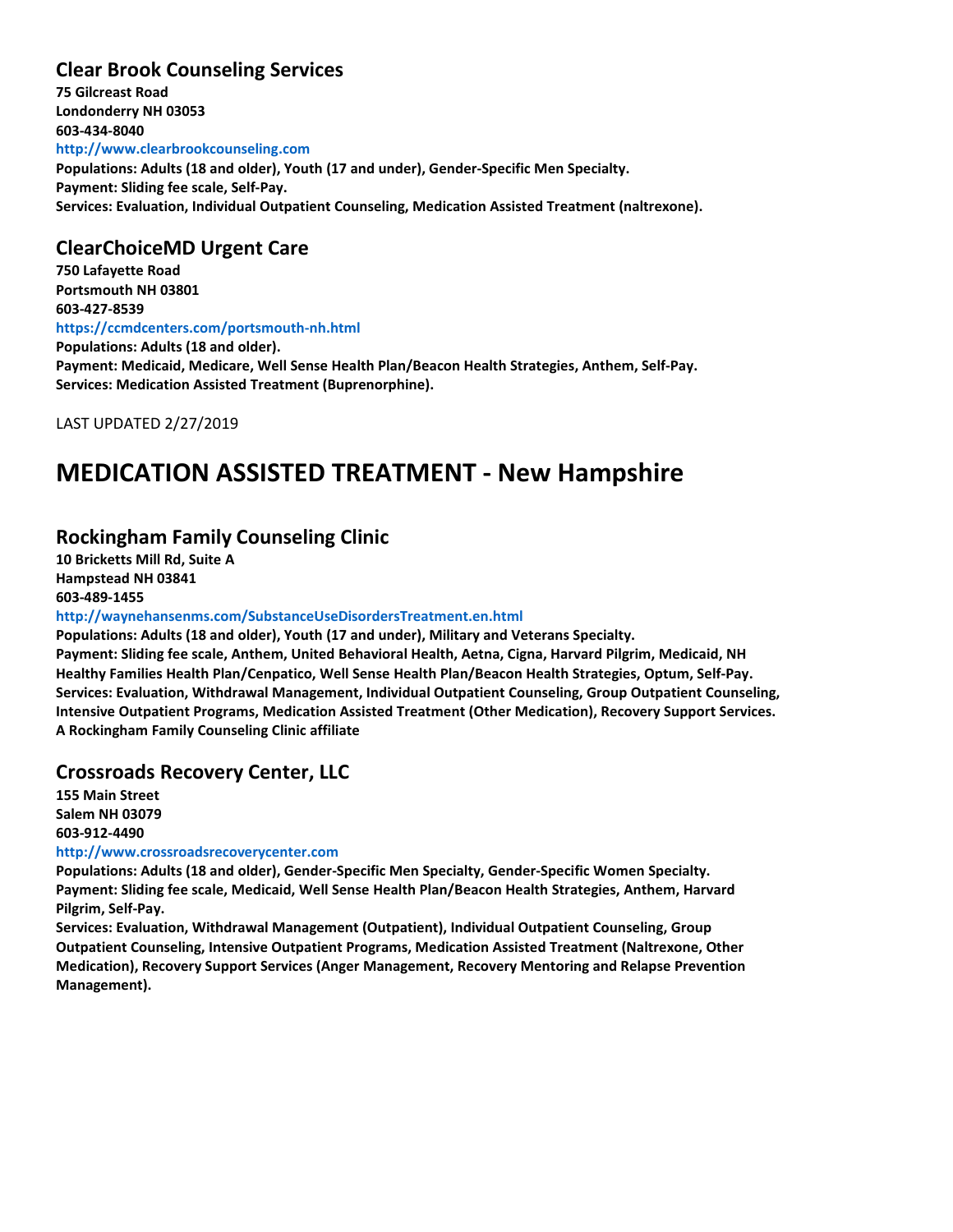#### **Dartmouth Hitchcock - Nashua**

**2300 Southwood Drive Nashua NH 03063 603-577-4300 Populations: Adults (18 and older), Pregnant or Parenting Women Specialty. Payment: Medicaid, Medicare, Well Sense Health Plan/Beacon Health Strategies, NH Healthy Families Health Plan/Cenpatico, Ambetter, Anthem, Harvard Pilgrim, TriCare. Services: Evaluation, Individual Outpatient Counseling, Group Outpatient Counseling, Medication Assisted Treatment (Buprenorphine), Recovery Support Services (Peer Recovery Coaching). An integrated medication assisted treatment program for pregnant and parenting women with opioid use disorder.**

LAST UPDATED 2/27/2019

## **MEDICATION ASSISTED TREATMENT - New Hampshire**

#### **Dartmouth Hitchcock Addiction Treatment Program**

**85 Mechanic Street, Suite 3-B1 Lebanon NH 03766 603-653-1860**

**http://www.dartmouth-hitchcock.org/psychiatry/substance-use-outpatient.html**

**Populations: Adults (18 and older).**

**Payment: Medicaid, Medicare, Well Sense Health Plan/Beacon Health Strategies, NH Healthy Families Health Plan/Cenpatico, Ambetter, Anthem, Harvard Pilgrim, TriCare, Self-Pay.**

**Services: Evaluation, Individual Outpatient Counseling, Group Outpatient Counseling, Intensive Outpatient Programs, Medication Assisted Treatment (Buprenorphine).**

#### **Dartmouth Hitchcock Moms in Recovery**

**85 Mechanic Street, Suite B3-1 Lebanon NH 03766 603-653-1860 http://www.dartmouth-hitchcock.org/psychiatry/moms-in-recovery.html Populations: Adults (18 and older), Pregnant or Parenting Women Specialty.**

**Payment: Medicaid, Well Sense Health Plan/Beacon Health Strategies, NH Healthy Families Health Plan/Cenpatico, Anthem, Harvard Pilgrim, Cigna, TriCare, Self-Pay.**

**Services: Evaluation, Withdrawal Management (Outpatient), Individual Outpatient Counseling, Group Outpatient Counseling, Intensive Outpatient Programs, Medication Assisted Treatment (Buprenorphine), Recovery Support Services (Childcare, Peer Recovery Coaching, Other Recovery Support Services). This program is exclusively for pregnant and parenting women. Must be a patient of Dartmouth Hitchcock to receive services.**

#### **David Schopick, MD**

**118 Maplewood Avenue Portsmouth NH 03801 603-431-5411 http://www.schopickpsychiatry.com Populations: Adults (18 and older). Payment: Anthem, Harvard Pilgrim, Self-Pay. Services: Evaluation, Individual Outpatient Counseling, Medication Assisted Treatment (buprenorphine).**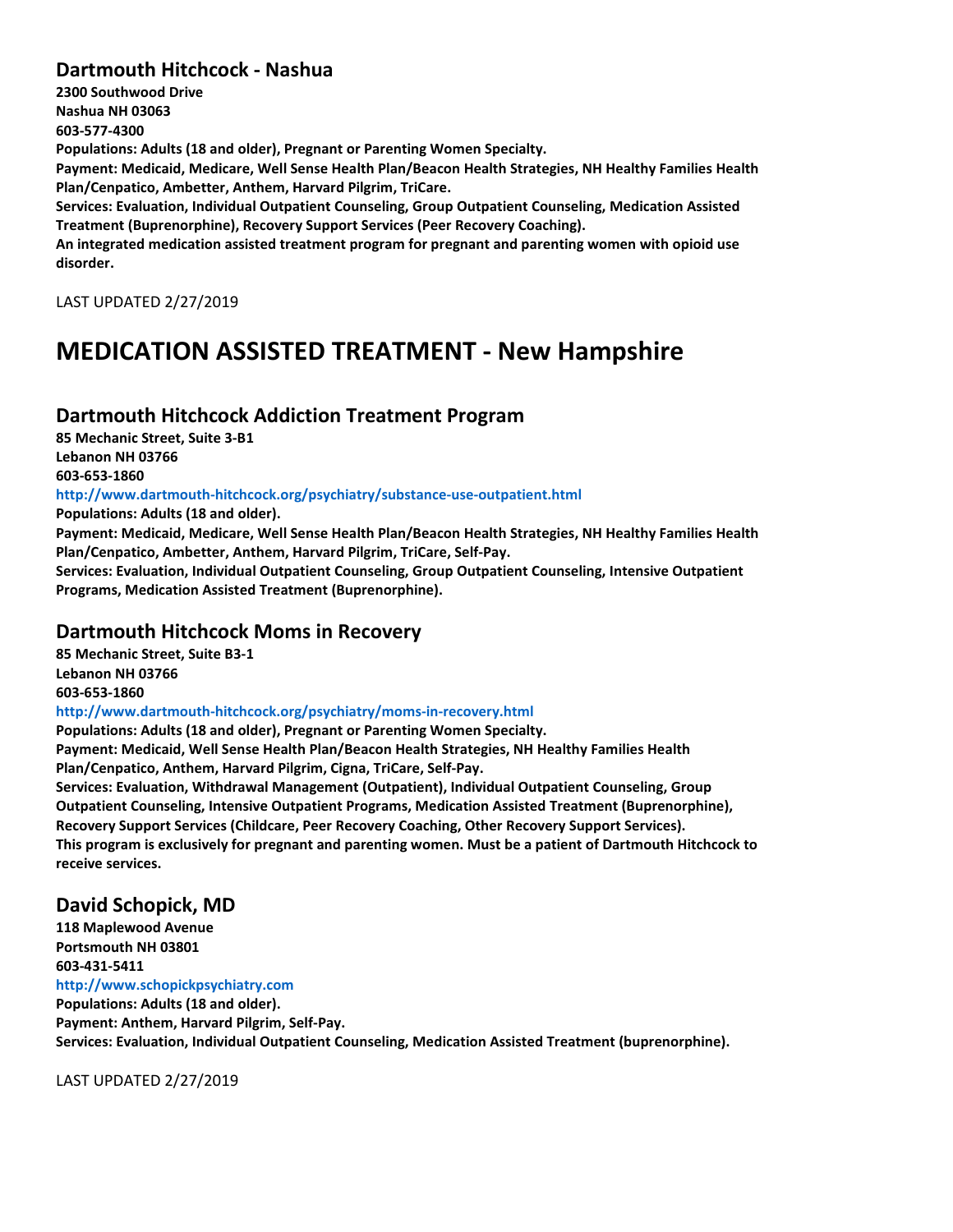### **Elliot Family Medicine at Bedford Village**

**25 Leavy Drive Bedford NH 03031 603-472-7233**

**https://www.elliothospital.org/website/partial-hospitalization-program.php**

**Populations: Adults (18 and older).**

**Payment: Sliding fee scale, Medicaid, Medicare, Well Sense Health Plan/Beacon Health Strategies, NH Healthy Families Health Plan/Cenpatico, Anthem, Harvard Pilgrim, TriCare, Self-Pay.**

**Services: Evaluation, Withdrawal Management (Outpatient), Individual Outpatient Counseling, Medication Assisted Treatment (Buprenorphine, Naltrexone, Other Medication), Primary Care Services.**

#### **Families First**

**100 Campus Drive, Suite 12 Portsmouth NH 03801 603-422-8208**

**http://www.familiesfirstseacoast.org**

**Populations: Adults (18 and older), Pregnant or Parenting Women Specialty. Payment: Sliding fee scale, Medicaid, Medicare, Well Sense/Beacon Health Strategies, NH Healthy Families Health Plan/Cenpatico, Ambetter, Anthem, Harvard Pilgrim, TriCare, Self-Pay. Services: Evaluation, Individual Outpatient Counseling, Group Outpatient Counseling, Intensive Outpatient**

**Programs, Medication Assisted Treatment (Buprenorphine, Naltrexone), Recovery Support Services (Childcare, Anger Management, Peer Recovery Coaching, Care Coordination), Community Health Center. Individuals must be medical patients at Families First Primary Care facility to receive substance and mental health related services.**

#### **Farnum Center**

**700 Lake Avenue Manchester NH 03103 603-622-3020 https://farnumcenter.org**

**Populations: Adults (18 and older).**

**Payment: DHHS-supported, Sliding fee scale, Medicaid, Well Sense Health Plan/Beacon Health Strategies, NH Healthy Families Health Plan/Cenpatico, Ambetter, Anthem, Harvard Pilgrim, Self-Pay.**

**Services: Evaluation, Individual Outpatient Counseling, Group Outpatient Counseling, Intensive Outpatient Programs, Partial Hospitalization, Medication Assisted Treatment (Buprenorphine, Naltrexone, Other Medication).**

**DWI aftercare is available. This agency provides services that are supported by the Department of Health & Human Services using a sliding fee scale. Please contact the main office to schedule and verify your appointment.**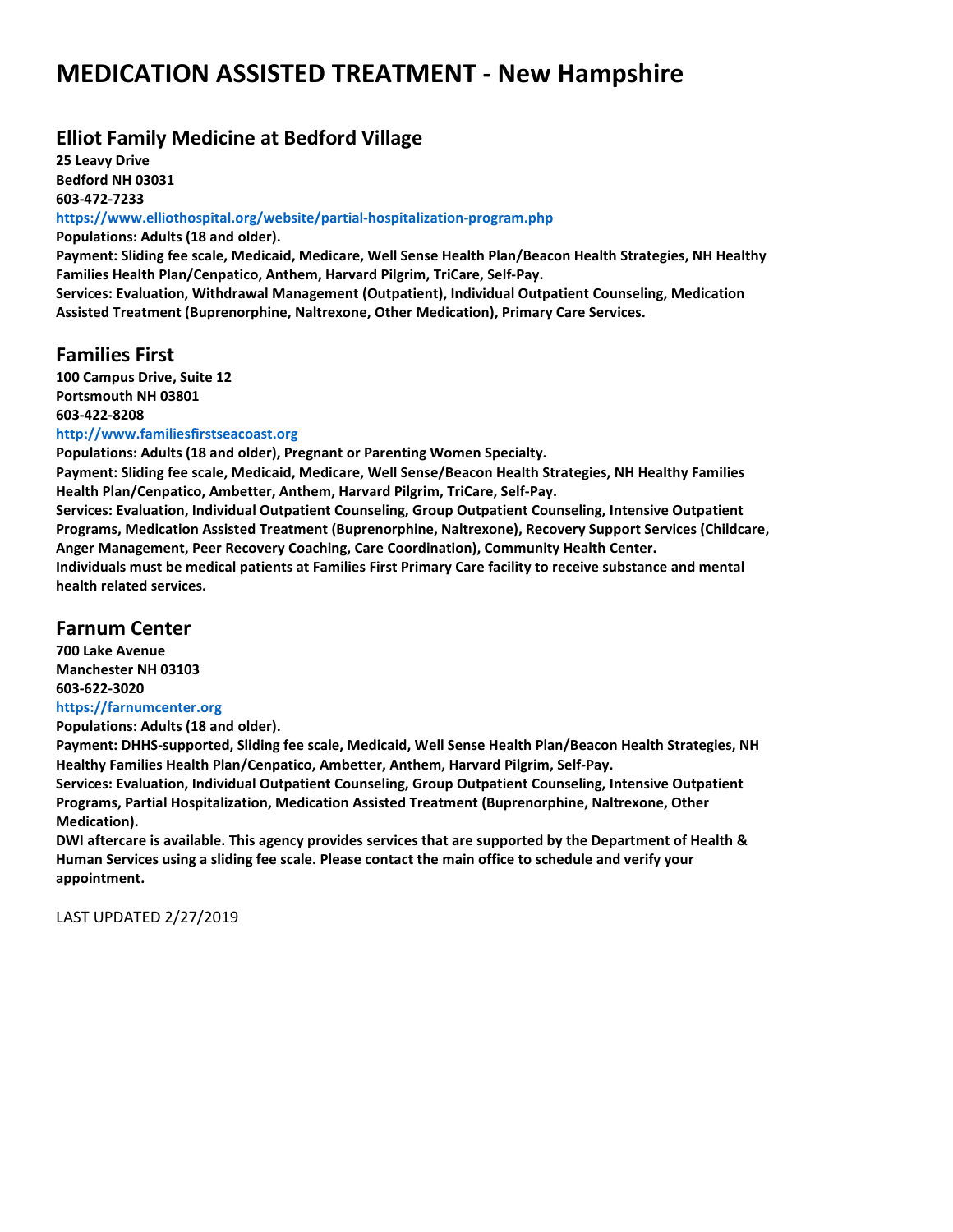#### **Foundation Medical Partners**

**696 Daniel Webster Highway Merrimack NH 03054 603-262-9504 http://www.snhhs.org/**

**Populations: Adults (18 and older), Youth (17 and under).**

**Payment: Medicaid, Medicare, Well Sense Health Plan/Beacon Health Strategies, NH Healthy Families Health Plan/Cenpatico, Ambetter, Anthem, Harvard Pilgrim, TriCare, Self-Pay.**

**Services: Primary Care Services (Primary Care Clinic), Individual Outpatient Counseling, Group Outpatient Counseling, Intensive Outpatient Programs, Partial Hospitalization, Medication Assisted Treatment (naltrexone, other medication).**

**Co-occurring mental health and substance use disorder counseling, couples counseling and support for family members also available.**

#### **GateHouse Treatment**

**74 Northeastern Blvd, Suite 10 Nashua NH 03062 1-855-448-3588 http://www.gatehousetreatment.com**

**Populations: Adults (18 and older), Gender-Specific Men Specialty, Gender-Specific Women Specialty. Payment: Ambetter, Anthem, Harvard Pilgrim, Aetna, Cigna, Self-Pay. Services: Intensive Outpatient Programs, Partial Hospitalization, Residential Services, Medication Assisted**

**Treatment (Naltrexone).**

#### **Goodwin Community Health**

**311 Route 108 Somersworth NH 03878 603-749-2346**

#### **http://www.goodwinch.org**

**Populations: Adults (18 and older), Youth (17 and under), Pregnant or Parenting Specialty. Payment: Self-Pay, Medicaid, NH Healthy Families Health Plan/Cenpatico, Well Sense Health Plan/Beacon Health Strategies, Anthem, Harvard Pilgrim, Aetna, Cigna, Harvard Pilgrim, United Healthcare.**

**Services: Primary Care Services (Community Health Center), Screening, Evaluation, Intensive Outpatient Programs, Medication Assisted Treatment (buprenorphine, naltrexone).**

**Primary Care, Pediatric, Dental, Behavioral Health, Prenatal and WIC services are available. Substance use treatment services are available for Goodwin Community Health primary-care patients only; anyone may become a primary-care patient. Intensive Outpatient Counseling services are open to the public.**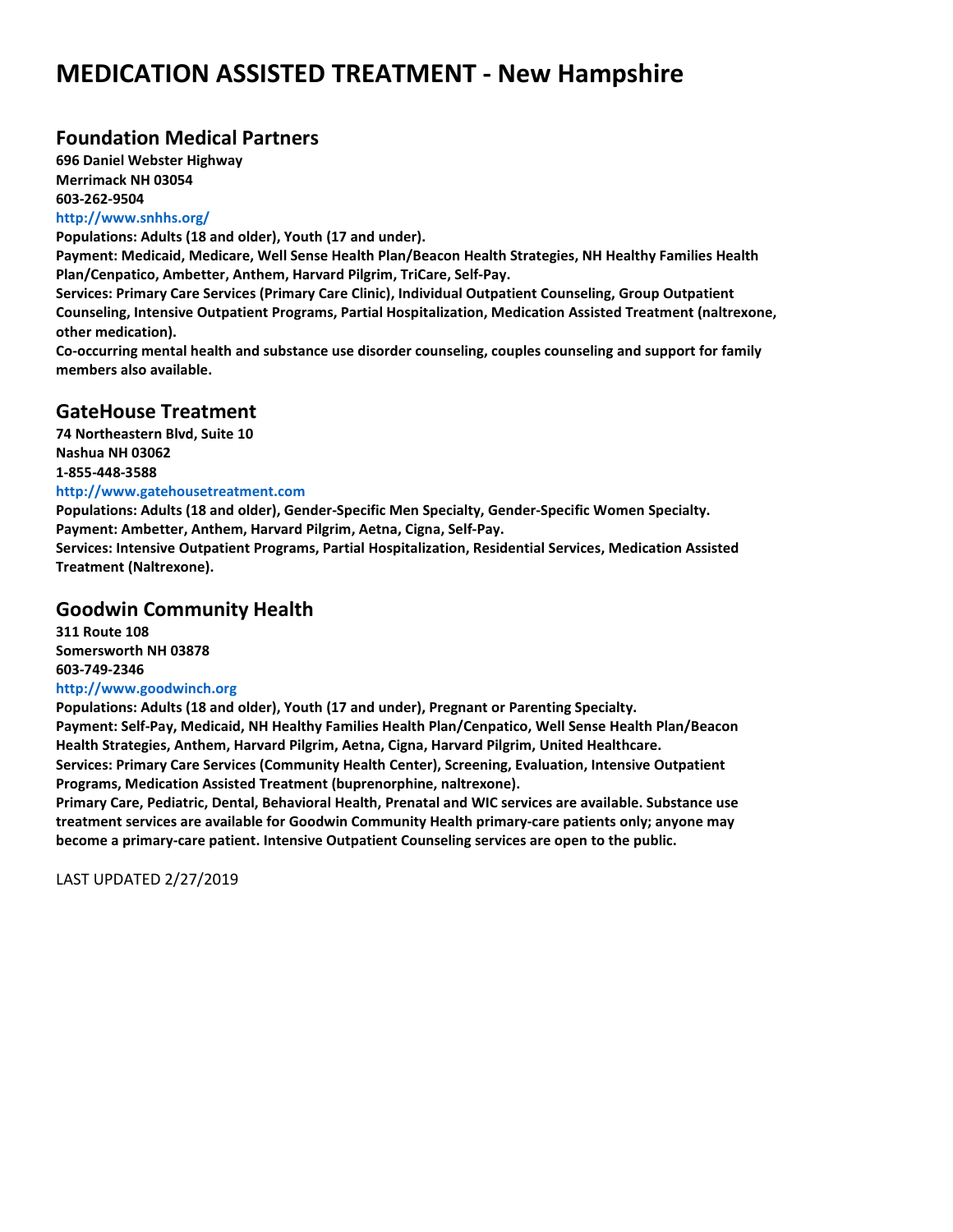#### **Greater Nashua Mental Health Center**

**440 Amherst Street Nashua NH 03063 603-943-8335 http://www.gnmhc.org**

**Populations: Adults (18 and older).**

**Payment: DHHS-supported, Sliding fee scale, Medicaid, Medicare, Well Sense Health Plan/Beacon Health Strategies, NH Healthy Families Health Plan/Cenpatico, Ambetter, Anthem, Harvard Pilgrim, Cigna, Tufts, United Healthcare, Self-Pay. Services: Evaluation, Individual Outpatient Counseling, Group Outpatient Counseling, Intensive Outpatient Programs, Medication Assisted Treatment (Naltrexone), Community Health Center.**

**This agency provides services that are supported by the Department of Health & Human Services using a sliding fee scale.**

#### **Groups Claremont**

**24 Crescent Street Claremont NH 03743 1-800-683-8313 http://joingroups.com/new-hampshire Populations: Adults (18 and older). Payment: NH Healthy Families Health Plan/Cenpatico, Ambetter, Optum, Anthem Blue Cross Blue Shield, Harvard Pilgrim, Self-Pay. Services: Group Outpatient Counseling, Medication Assisted Treatment (Buprenorphine).**

### **Groups Lebanon**

**31 Hanover Street Lebanon NH 03766 1-800-683-8313 http://joingroups.com/new-hampshire Populations: Adults (18 and older). Payment: NH Healthy Families Health Plan/Cenpatico, Ambetter, Optum, Anthem, Blue Cross Blue Shield, Harvard Pilgrim, Self-Pay. Services: Group Outpatient Counseling, Medication Assisted Treatment (Buprenorphine).**

### **Groups Manchester**

**50 Bridge Street, Suite 101 Manchester NH 03031 1-800-683-8313 http://joingroups.com/new-hampshire Populations: Adults (18 and older). Payment: NH Healthy Families Health Plan/Cenpatico, Ambetter, Optum, Anthem, Blue Cross Blue Shield, Harvard Pilgrim, Self-Pay. Services: Group Outpatient Counseling, Medication Assisted Treatment (Buprenorphine).**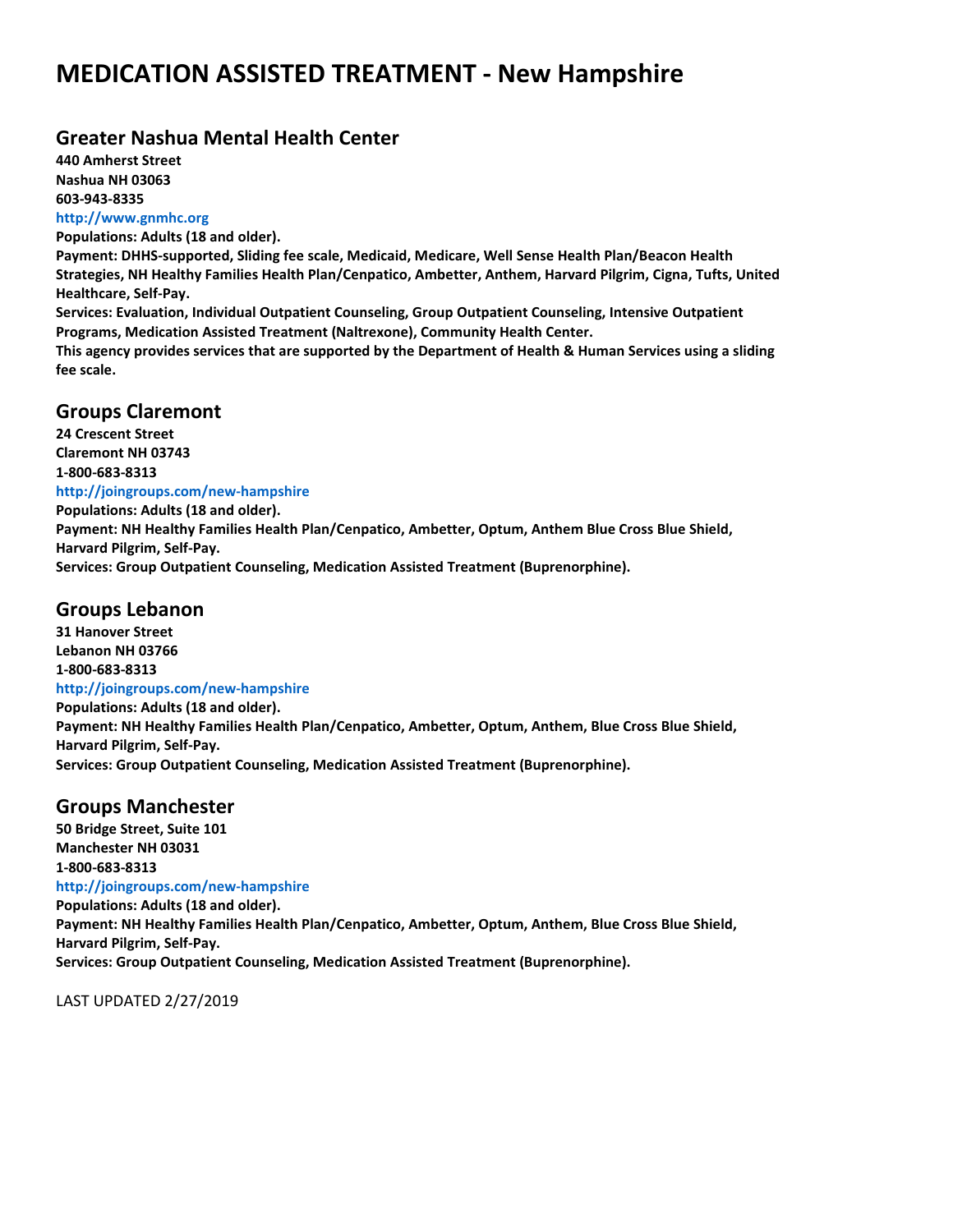#### **Groups Nashua**

**266-B Main Street Nashua NH 03060 1-800-683-8313**

#### **http://joingroups.com/new-hampshire**

**Populations: Adults (18 and older). Payment: NH Healthy Families Health Plan/Cenpatico, Ambetter, Optum, Anthem, Blue Cross Blue Shield, Harvard Pilgrim, Self-Pay. Services: Group Outpatient Counseling, Medication Assisted Treatment (Buprenorphine).**

#### **Groups Laconia**

**61 Beacon Street, West, Suite 4 Laconia NH 03246 1-800-683-8313**

**http://joingroups.com/new-hampshire**

**Populations: Adults (18 and older). Payment: NH Healthy Families Health Plan/Cenpatico, Ambetter, Optum, Anthem Blue Cross Blue Shield, Harvard Pilgrim, Self-Pay. Services: Group Outpatient Counseling, Medication Assisted Treatment (Buprenorphine).**

#### **Groups Rochester**

**40 Winter Street, Suite 204 Rochester NH 03867 1-800-683-8313 http://joingroups.com/new-hampshire Populations: Adults (18 and older). Payment: NH Healthy Families Health Plan/Cenpatico, Ambetter, Optum, Anthem Blue Cross Blue Shield, Harvard Pilgrim, Self-Pay. Services: Group Outpatient Counseling, Medication Assisted Treatment (Buprenorphine).**

#### **Groups Center Conway**

**1620 East Main Street Center Conway NH 03813 1-800-683-8313 http://joingroups.com/new-hampshire Populations: Adults (18 and older). Payment: NH Healthy Families Health Plan/Cenpatico, Ambetter, Optum, Anthem Blue Cross Blue Shield, Harvard Pilgrim, Self-Pay. Services: Group Outpatient Counseling, Medication Assisted Treatment (Buprenorphine).**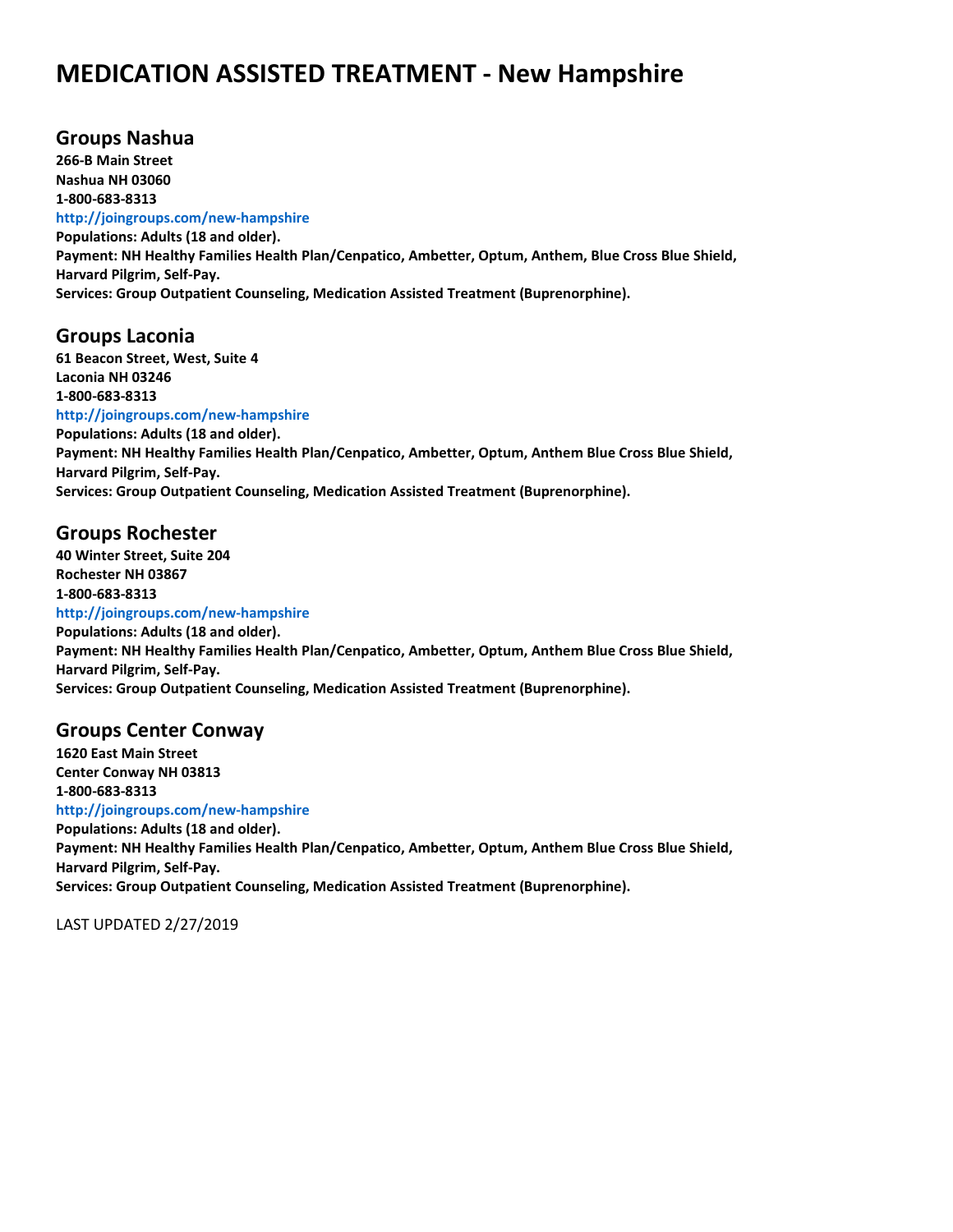#### **Hampstead Hospital**

**218 East Road Hampstead NH 03841 603-329-5311 http://www.hampsteadhospital.com**

**Populations: Adults (18 and older). Payment: Anthem, Cigna, Harvard Pilgrim, Aetna, and other private insurances. Services: Withdrawal Management, Evaluation, Intensive Outpatient Programs, Partial Hospitalization, Residential Services, Medication Assisted Treatment (buprenorphine). Hampstead Hospital is a private, psychiatric and substance use disorder facility.**

#### **Harbor Care Health and Wellness Center**

**45 High Street Nashua NH 03060 603-821-7788 http://www.harborhomes.org Populations: Adults (18 and older), Homeless Specialty, Military and Veterans Specialty, Gender-Specific Men Specialty, Gender-Specific Women Specialty. Payment: Sliding fee scale, Medicaid, Well Sense Health Plan/Beacon Health Strategies, Anthem, Harvard Pilgrim. Services: Partial Hospitalization, Medication Assisted Treatment (buprenorphine), Primary Care Services**

#### **Health Care Resource Centers Hudson**

**323 Derry Road Hudson NH 03051 603-595-3399 https://www.hcrcenters.com/health-care-resource-centers-hudson/ Populations: Adults (18 and older). Payment: NH Healthy Families Health Plan/Cenpatico, Well Sense Health Plan/Beacon Health Strategies, Medicaid, Self-Pay. Services: Withdrawal Management, Medication Assisted Treatment (methadone).**

LAST UPDATED 2/27/2019

**(Community Health Center).**

## **MEDICATION ASSISTED TREATMENT - New Hampshire**

#### **Health Care Resource Centers Newington**

**177 Shattuck Way Newington NH 03801 603-436-0448 https://www.hcrcenters.com/health-care-resource-centers-newington/ Populations: Adults (18 and older). Payment: NH Healthy Families Health Plan/Cenpatico, Well Sense Health Plan/Beacon Health Strategies, Medicaid, Self-Pay. Services: Withdrawal Management, Medication Assisted Treatment (methadone).**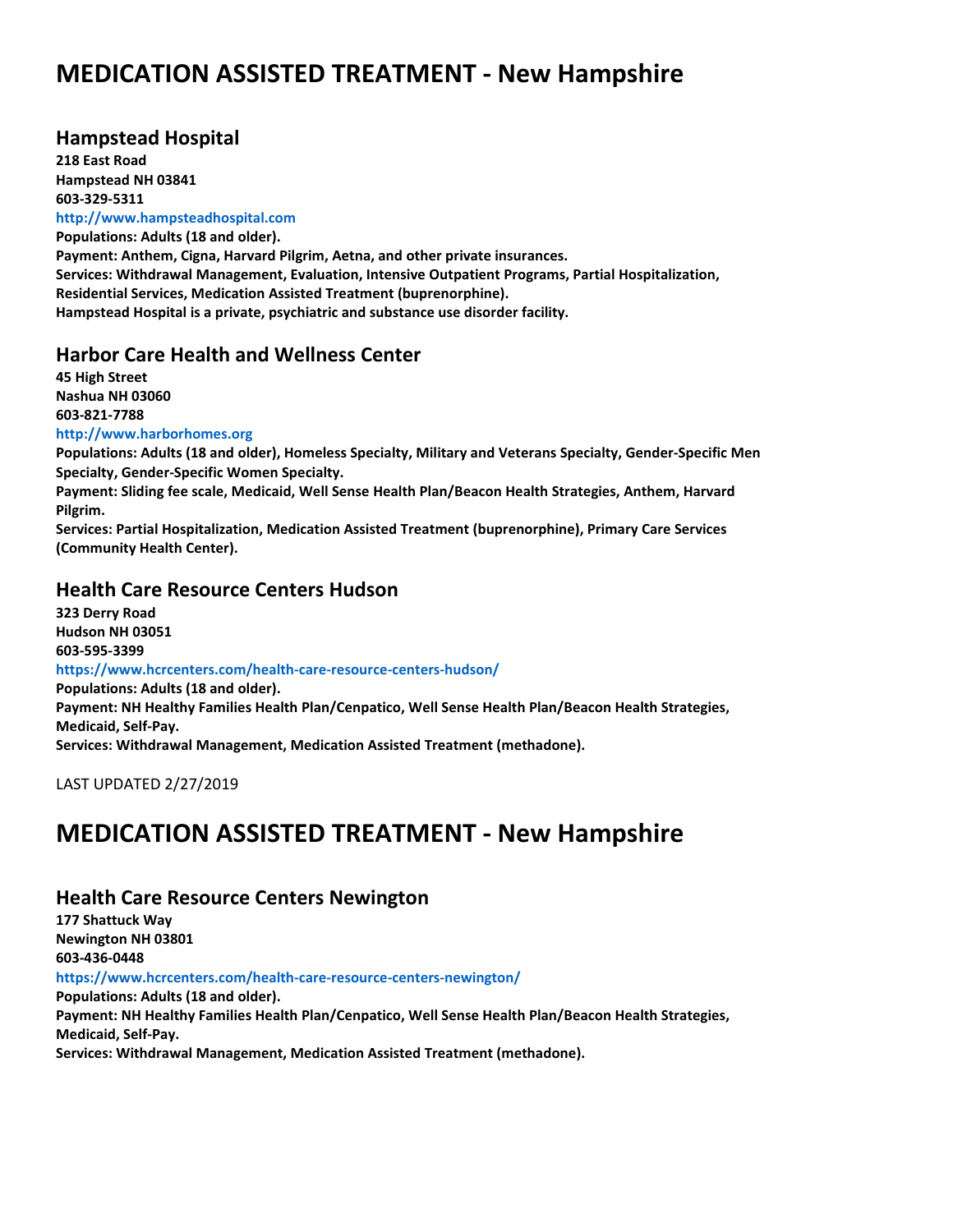#### **Health Care Resource Centers Somersworth**

**200 Route 108 Somersworth NH 03878 603-953-0077 https://www.hcrcenters.com/health-care-resource-centers-somersworth/ Populations: Adults (18 and older). Payment: NH Healthy Families Health Plan/Cenpatico, Well Sense Health Plan/Beacon Health Strategies, TriCare, Medicaid, Self-Pay. Services: Withdrawal Management, Medication Assisted Treatment (methadone).**

### **Health Care for the Homeless Program of Manchester/Families in Transition**

**177 Lake Avenue Manchester NH 03103 603-663-8718**

**http://www.catholicmedicalcenter.org/community-health/healthcare-for-homeless.aspx**

**Populations: Adults (18 and older), Youth (17 and under), Homeless Specialty.**

**Payment: NH Healthy Families Health Plan/Cenpatico, Well Sense Health Plan/Beacon Health Strategies, Anthem, Harvard Pilgrim, Medicaid, Medicare, Sliding fee scale, Self-Pay.**

**Services: Primary Care Services (Primary Care Clinic), Withdrawal Management, Evaluation, Medication Assisted Treatment (naltrexone), Recovery Support Services (Recovery Mentoring/Relapse Prevention Management, Care Coordination).**

LAST UPDATED 2/27/2019

## **MEDICATION ASSISTED TREATMENT - New Hampshire**

#### **Health Care for the Homeless Program of Manchester/New Horizons Shelter**

**199 Manchester Street Manchester NH 03101 603-663-8718**

**http://www.catholicmedicalcenter.org/community-health/healthcare-for-homeless.aspx**

**Populations: Adults (18 and older), Homeless Specialty.**

**Payment: NH Healthy Families Health Plan/Cenpatico, Well Sense Health Plan/Beacon Health Strategies, Anthem, Harvard Pilgrim, Medicaid, Medicare, Sliding fee scale, Self-Pay.**

**Services: Primary Care Services (Primary Care Clinic), Withdrawal Management, Evaluation, Medication Assisted Treatment (naltrexone), Recovery Support Services (Recovery Mentoring/Relapse Prevention Management, Care Coordination).**

#### **HealthFirst Family Care Center**

**841 Central Street Franklin NH 03235 603-934-0177 http://www.healthfirstfamily.org Populations: Adults (18 and older). Payment: NH Healthy Families Health Plan/Cenpatico, Well Sense Health Plan/Beacon Health Strategies, Anthem, TriCare, Cigna, Harvard Pilgrim, Medicaid, Medicare, Self-Pay.**

**Services: Primary Care Services (Community Health Center), Medication Assisted Treatment (buprenorphine).**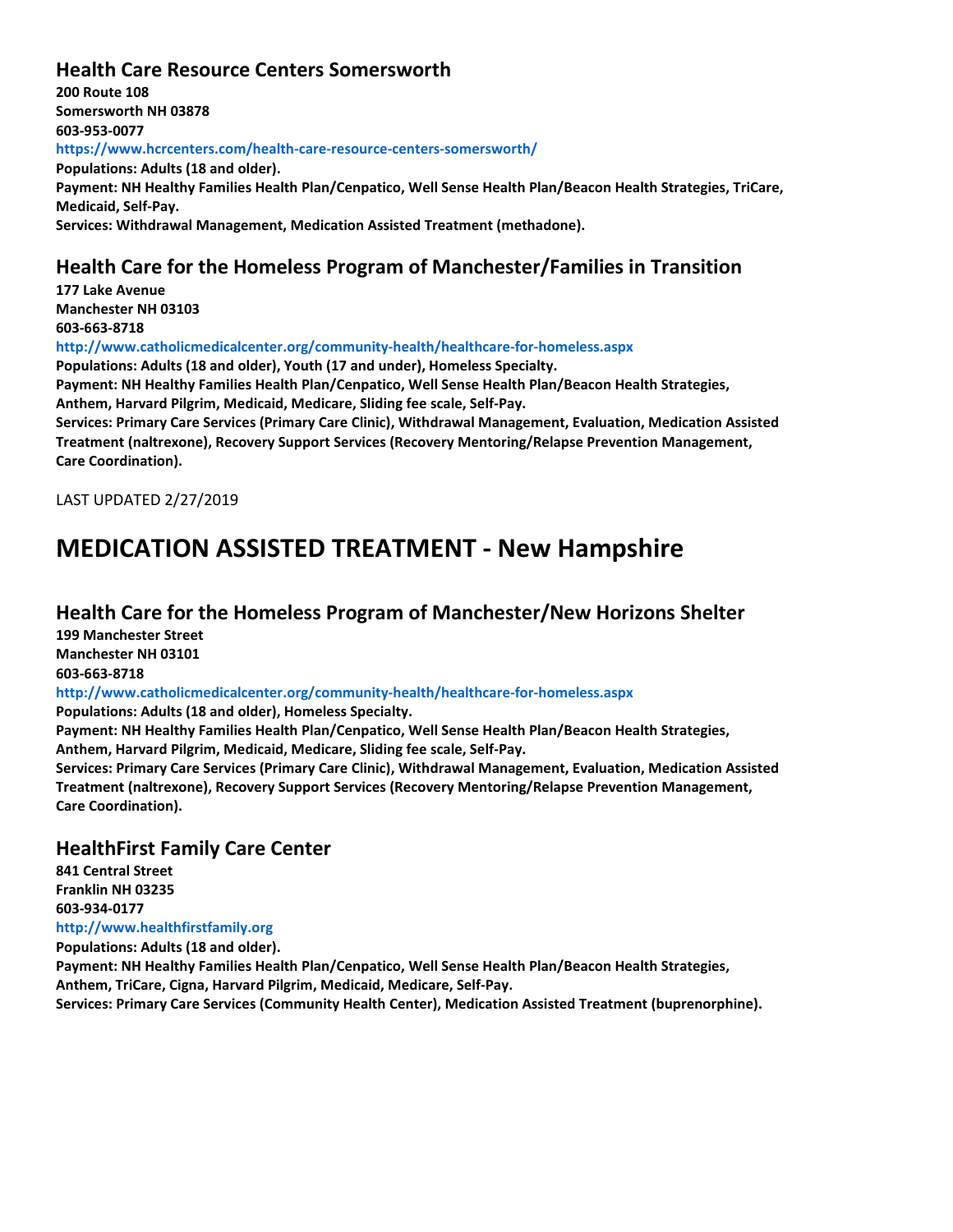### **Herb Meyer Family Practice**

**391 Main Street Danville NH 03819 603-303-0646 Populations: Adults (18 and older). Payment: Anthem, Cigna, Harvard Pilgrim, United Health Care, Self-Pay. Services: Withdrawal Management, Evaluation, Individual Outpatient Counseling, Group Outpatient Counseling, Medication Assisted Treatment (buprenorphine), Recovery Support Services.**

#### **Homestead Inn Recovery**

**188 King Street Boscawen NH 03303 603-975-0041 http://www.homesteadinn.org Populations: Adults (18 and older), Gender-Specific Men Specialty. Payment: Self-Pay. Services: Medication Assisted Treatment (Naltrexone), Recovery Support Services (Peer Recovery Coaching, Sober Housing).**

LAST UPDATED 2/27/2019

### **MEDICATION ASSISTED TREATMENT - New Hampshire**

#### **Indian Stream Health Center**

**141 Corliss Lane Colebrook NH 03576 603-388-2464 http://www.indianstream.org**

**Populations: Adults (18 and older), Youth (17 and under). Payment: Sliding fee scale, Medicaid, Medicare, Well Sense Health Plan/Beacon Health Strategies, NH Healthy Families Health Plan/Cenpatico, Ambetter, Anthem, Harvard Pilgrim, TriCare, Self-Pay. Services: Intensive Outpatient Programs, Medication Assisted Treatment (buprenorphine, naltrexone, other medication), Community Health Center.**

**Must be a patient of Indian Stream and within the federally qualified health center's service area.**

#### **Insight Medical Group, LLC**

**428 Lafayette Road, Suite 101 Hampton NH 03842 978-267-1193 http://www.insightmedicalgroup.com Populations: Adults (18 and older).**

**Payment: Anthem, Self-Pay.**

**Services: Withdrawal Management, Individual Outpatient Counseling, Medication Assisted Treatment (buprenorphine, naltrexone, other medication), Recovery Support Services (Anger Management, Recovery Mentoring and Relapse Prevention Management, Peer Recovery Coaching, Other Recovery Support Services). Mindfulness Yoga/Mediation and SMART Recovery Group offered.**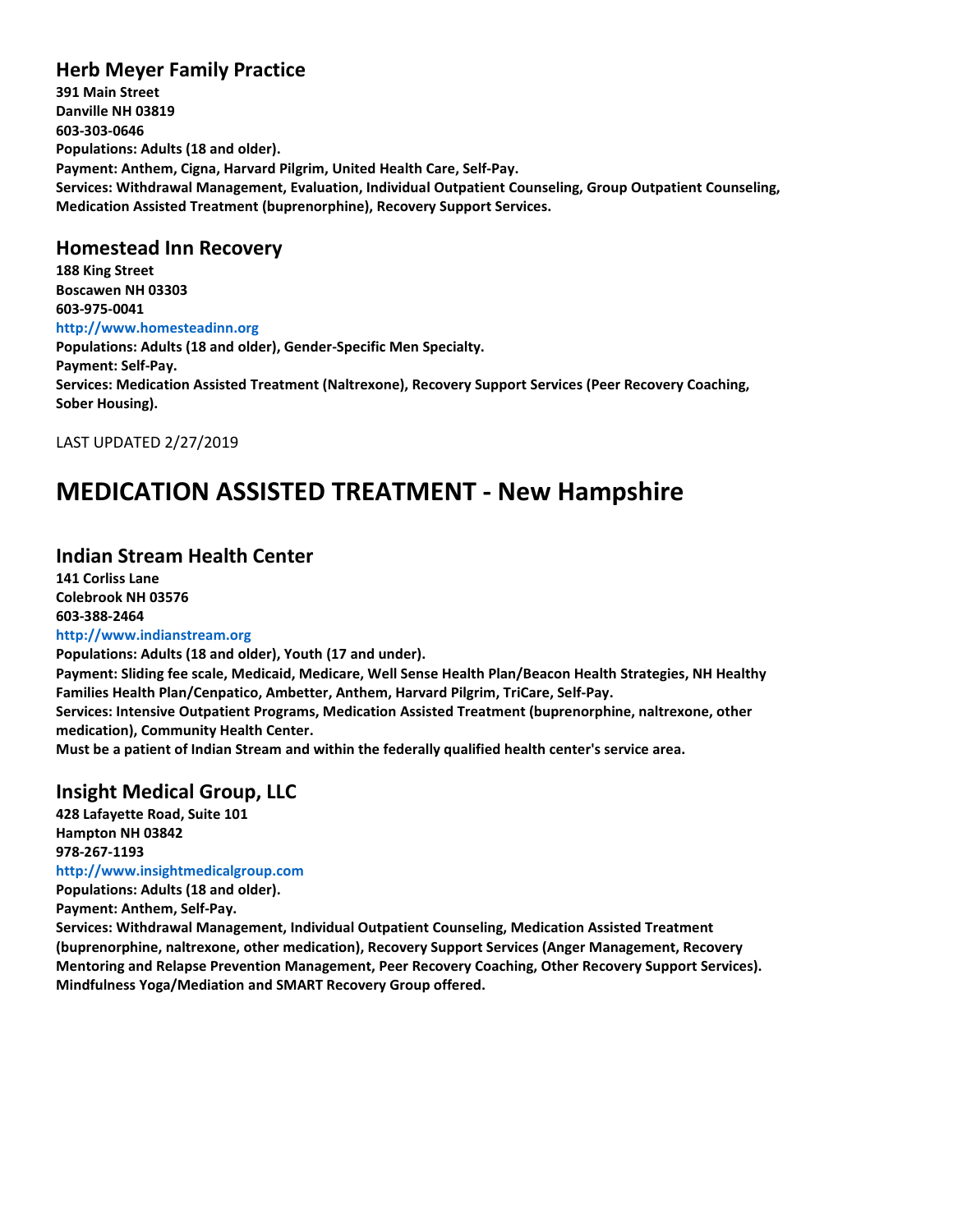#### **Keady Family Practice**

**214 Washington Street Claremont NH 03743 603-826-7777 http://kfpmed.com**

**Populations: Adults (18 and older), Youth (17 and under), Pregnant or Parenting Women Specialty, Military and Veterans Specialty.**

**Payment: Sliding fee scale, Medicaid, Medicare, Well Sense Health Plan/Beacon Health Strategies, NH Healthy Families Health Plan/Cenpatico, Ambetter, Anthem, Harvard Pilgrim, Self-Pay.**

**Services: Evaluation, Withdrawal Management, Individual Outpatient Counseling, Group Outpatient Counseling, Medication Assisted Treatment (naltrexone, other medication), Recovery Support Services (Recovery Mentoring and Relapse Prevention Management, Peer Recovery Coaching, Care Coordination), Primary Care Services (Primary Care Clinic).**

LAST UPDATED 2/27/2019

### **MEDICATION ASSISTED TREATMENT - New Hampshire**

#### **Keystone Hall**

**615 Amherst Street Nashua NH 03063 603-881-4848**

#### **http://www.keystonehall.org**

**Populations: Adults (18 and older), Pregnant or Parenting Women Specialty, Gender-Specific Men Specialty, Gender-Specific Women Specialty.**

**Payment: DHHS-supported, Sliding fee scale, Medicaid, Well Sense Health Plan/Beacon Health Strategies, NH Healthy Families Health Plan/Cenpatico, Ambetter, Anthem, Harvard Pilgrim, Aetna, Cigna, Self-Pay. Services: Evaluation, Withdrawal Management (Outpatient, Residential), Individual Outpatient Counseling, Intensive Outpatient Programs, Partial Hospitalization, Residential Services, Medication Assisted Treatment (Buprenorphine, Naltrexone), Recovery Support Services (Childcare, Transportation, Employment Services, Recovery Mentoring and Relapse Prevention Management).**

**Accepted insurances vary for each service. This agency provides services that are supported by the Department of Health & Human Services using a sliding fee scale.**

#### **LRGHealthcare Recovery Clinic**

**Franklin Regional Hospital 15 Aiken Avenue Franklin NH 03235 603-737-6047**

**http://www.lrgh.org/programs-services/chemical-dependency**

**Populations: Adults (18 and older).**

**Payment: Medicaid, Medicare, Well Sense Health Plan/Beacon Health Strategies, NH Healthy Families Health Plan/Cenpatico, Ambetter, Anthem, Harvard Pilgrim, TriCare, Self-Pay.**

**Services: Medication Assisted Treatment (Buprenorphine, Naltrexone).**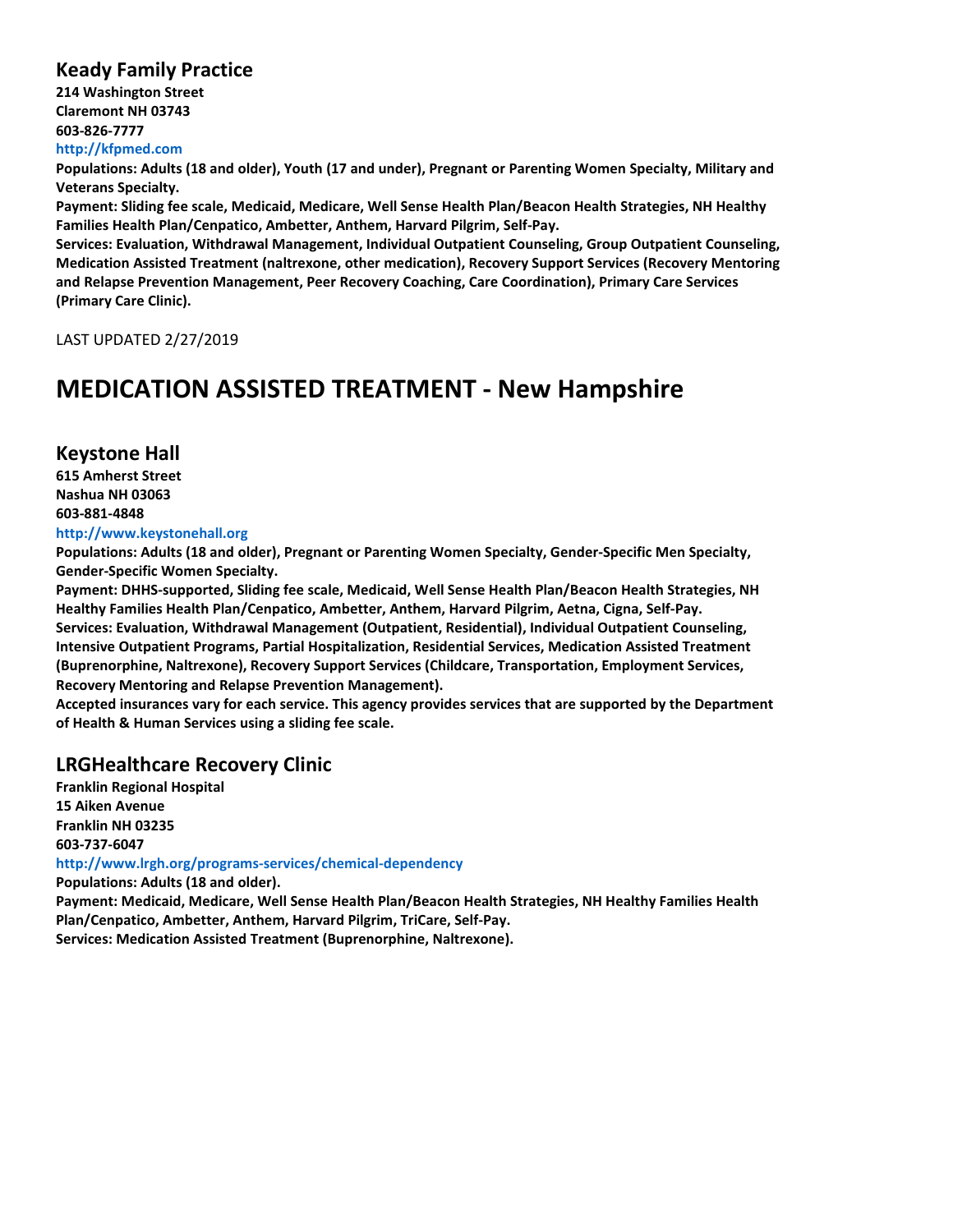### **LRGHealthcare Recovery Clinic**

**Lakes Region General Hospital 15 Maple Street Gilford NH 03246 603-737-6047 603-934-8905\_\_Doorway at LRGHealthcare http://www.lrgh.org/programs-services/chemical-dependency Populations: Adults (18 and older). Payment: Medicaid, Medicare, Well Sense Health Plan/Beacon Health Strategies, NH Healthy Families Health Plan/Cenpatico, Ambetter, Anthem, Harvard Pilgrim, TriCare, Self-Pay. Services: Medication Assisted Treatment (Buprenorphine, Naltrexone).**

## **MEDICATION ASSISTED TREATMENT - New Hampshire**

#### **Manchester Community Health Center**

**145 Hollis St Manchester NH 03101 603-935-5263 http://www.mchc-nh.org**

**Populations: Adults (18 and older).**

**Payment: Sliding fee scale, Medicaid, Medicare, Well Sense Health Plan/Beacon Health Strategies, NH Healthy Families Health Plan/Cenpatico, Ambetter, Anthem, Harvard Pilgrim, TriCare, Self-Pay. Services: Withdrawal Management (Outpatient), Individual Outpatient Counseling, Medication Assisted Treatment (buprenorphine, naltrexone), Recovery Support Services (Transportation, Recovery Mentoring and Relapse Prevention Management, Care Coordination), Community Health Center. Must be a patient to access substance use disorder services.**

#### **Manchester Comprehensive Treatment Center**

**20 Market Street Manchester NH 03101 603-622-4747 http://www.crchealth.com Populations: Adults (18 and older). Payment: NH Healthy Families Health Plan/Cenpatico, Well Sense Health Plan/Beacon Health Strategies, Medicaid, Harvard Pilgrim, Ambetter, Tufts, Optum, Self-Pay. Services: Withdrawal Management, Medication Assisted Treatment (methadone)**

#### **Memorial Hospital**

**3073 White Mountain Highway North Conway NH 03860 603-356-5461 www.memorialhospitalnh.org Populations: Adults (18 and older).**

**Payment: Medicaid, Medicare, Well Sense Health Plan/Beacon Health Strategies, NH Healthy Families Health Plan/Cenpatico.**

**Services: Withdrawal Management (Outpatient), Group Outpatient Counseling, Medication Assisted Treatment (buprenorphine), Recovery Support Services (Childcare, Employment Services, Recovery Mentoring and Relapse Prevention Management), Primary Care Services (Hospital). Must be a patient to access substance use disorder services.**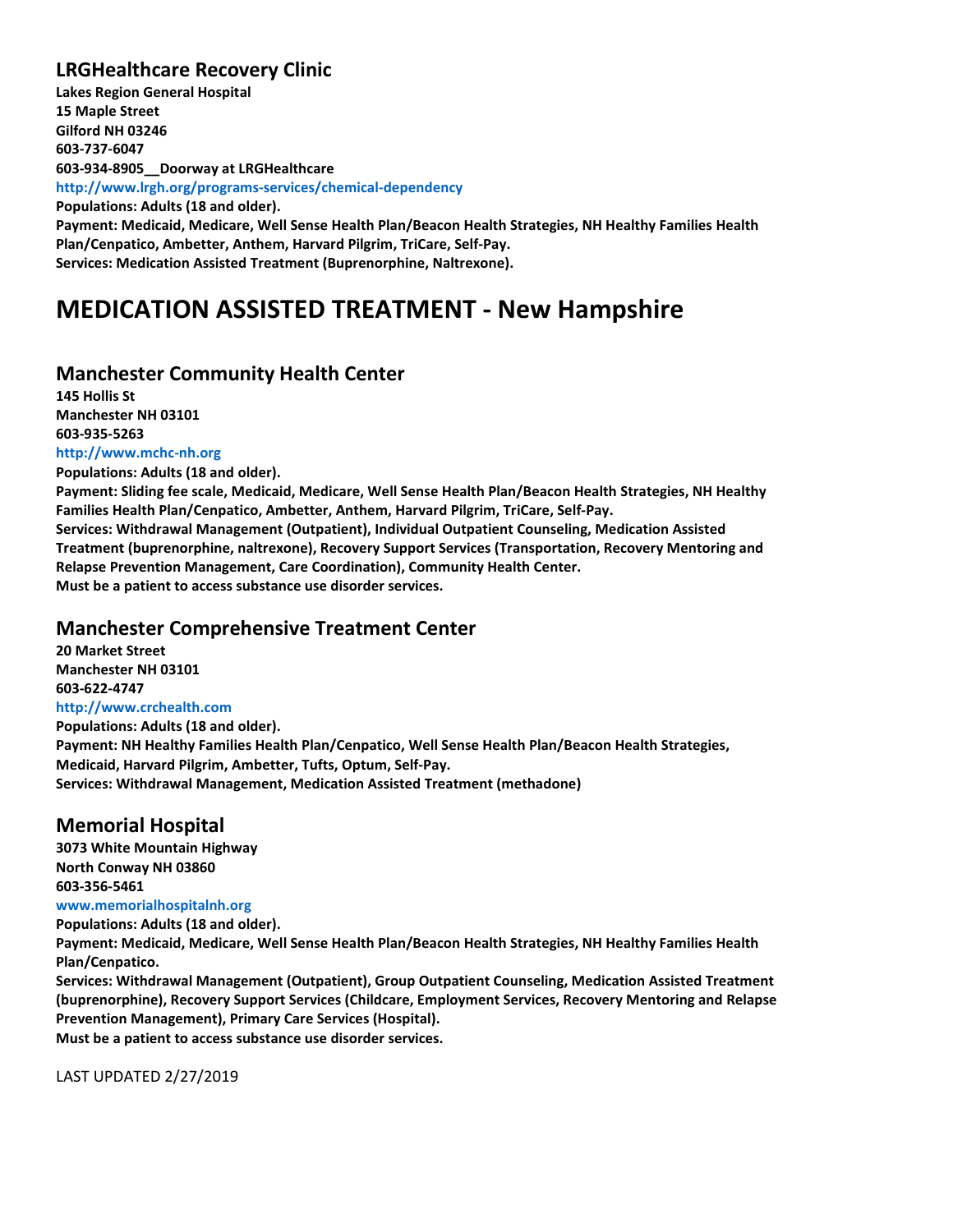### **Mid-State Health Center Plymouth**

**101 Boulder Point Drive, Suite 1 Plymouth NH 03264 603-536-4000**

**http://www.midstatehealth.org**

**Populations: Adults (18 and older). Payment: Sliding fee scale, Medicaid, Medicare, Well Sense Health Plan/Beacon Health Strategies, NH Healthy Families Health Plan/Cenpatico, Ambetter, Anthem, Harvard Pilgrim, Self-Pay. Services: Evaluation, Withdrawal Management (Outpatient), Individual Outpatient Counseling, Medication Assisted Treatment (Buprenorphine, Naltrexone), Community Health Center.**

#### **Mid-State Health Center Bristol**

**100 Robie Road Bristol NH 03222 603-536-4000 http://www.midstatehealth.org**

**Populations: Adults (18 and older). Payment: Sliding fee scale, Medicaid, Medicare, Well Sense Health Plan/Beacon Health Strategies, NH Healthy Families Health Plan/Cenpatico, Ambetter, Anthem, Harvard Pilgrim, Self-Pay. Services: Evaluation, Withdrawal Management (Outpatient), Individual Outpatient Counseling, Medication Assisted Treatment (Buprenorphine, Naltrexone), Community Health Center.**

#### **NH Suboxone Center**

**159 North Broadway Salem NH 03079 603-490-3984 http://www.healthgrades.com/physician/dr-michael-romanowsky-x6gt5 Populations: Adults (18 and older). Payment: Self-Pay. Services: Medication Assisted Treatment (buprenorphine).**

#### **New England Medicine & Counseling Associates**

**120 Route 10 South Grantham NH 03753 603-903-2900 http://www.newenglandmca.com**

**Populations: Adults (18 and older). Payment: Self-Pay. Services: Group Outpatient Counseling, Medication Assisted Treatment (buprenorphine, naltrexone, other medication).**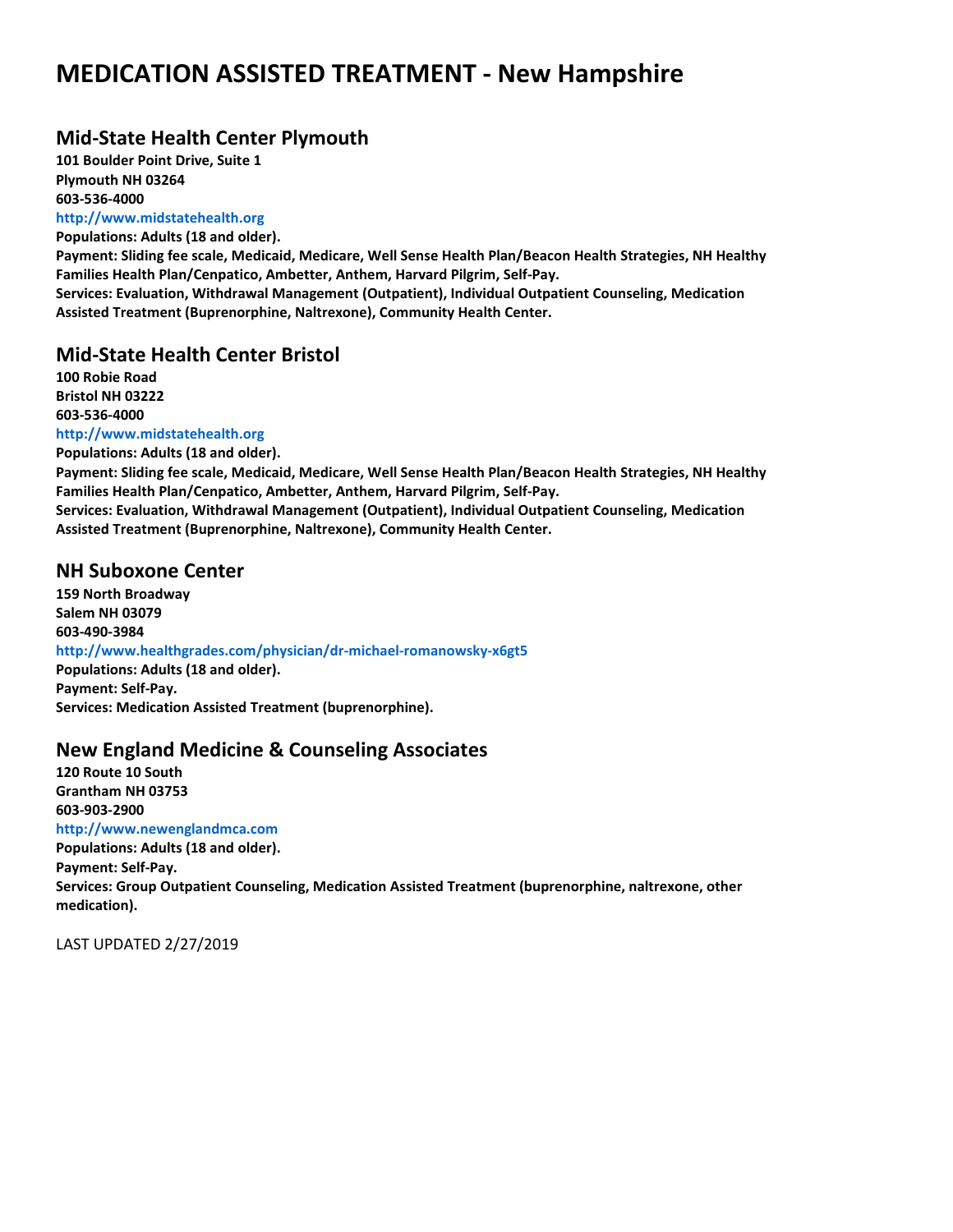#### **New Season Treatment Center Concord**

**100 Hall Street Concord NH 03301 603-229-4260 http://www.methadonetreatment.com Populations: Adults (18 and older). Payment: Well Sense Health Plan/Beacon Health Strategies, Medicaid, Self-Pay. Services: Withdrawal Management, Medication Assisted Treatment (methadone, buprenorphine).**

#### **New Season Treatment Center Manchester**

**228 Maple Street Manchester NH 03103 603-622-5005 http://www.methadonetreatment.com Populations: Adults (18 and older). Payment: Well Sense Health Plan/Beacon Health Strategies, Medicaid, Self-Pay. Services: Withdrawal Management, Medication Assisted Treatment (methadone, buprenorphine).**

#### **Oasis Recovery Center**

**280 Main Street, Suite 431 Nashua NH 03060 603-627-4764 http://www.recoveryNH.com**

**Populations: Adults (18 and older). Payment: Medicaid, Medicare, NH Healthy Families Health Plan/Cenpatico, Ambetter, Anthem, Harvard Pilgrim, TriCare, Self-Pay. Services: Withdrawal Management (Outpatient), Medication Assisted Treatment (Buprenorphine).**

#### **ROAD to a Better Life Newington**

**2299 Woodbury Avenue Newington NH 03801 603-431-3166 http://www.roadtoabetterlifenh.com**

**Populations: Adults (18 and older), Youth (17 and under). Payment: Anthem, Well Sense Health Plan/Beacon Health Strategies, Harvard Pilgrim, Aetna, Cigna, Medicaid, Medicare, Self-Pay.**

**Services: Withdrawal Management, Individual Outpatient Counseling, Group Outpatient Counseling, Intensive Outpatient Programs, Recovery Support Services (Recovery Mentoring/Relapse Prevention Management, Care Coordination), Medication Assisted Treatment (buprenorphine, naltrexone, other medication).**

LAST UPDATED 2/27/2019

## **MEDICATION ASSISTED TREATMENT - New Hampshire**

#### **ROAD to a Better Life Wolfeboro**

**245 S. Main Street Wolfeboro NH 03894 603-515-2240**

**http://www.roadtoabetterlifenh.com**

**Populations: Adults (18 and older), Youth (17 and under). Payment: Anthem, Well Sense Health Plan/Beacon Health Strategies, Harvard Pilgrim, Aetna, Cigna, Medicaid,**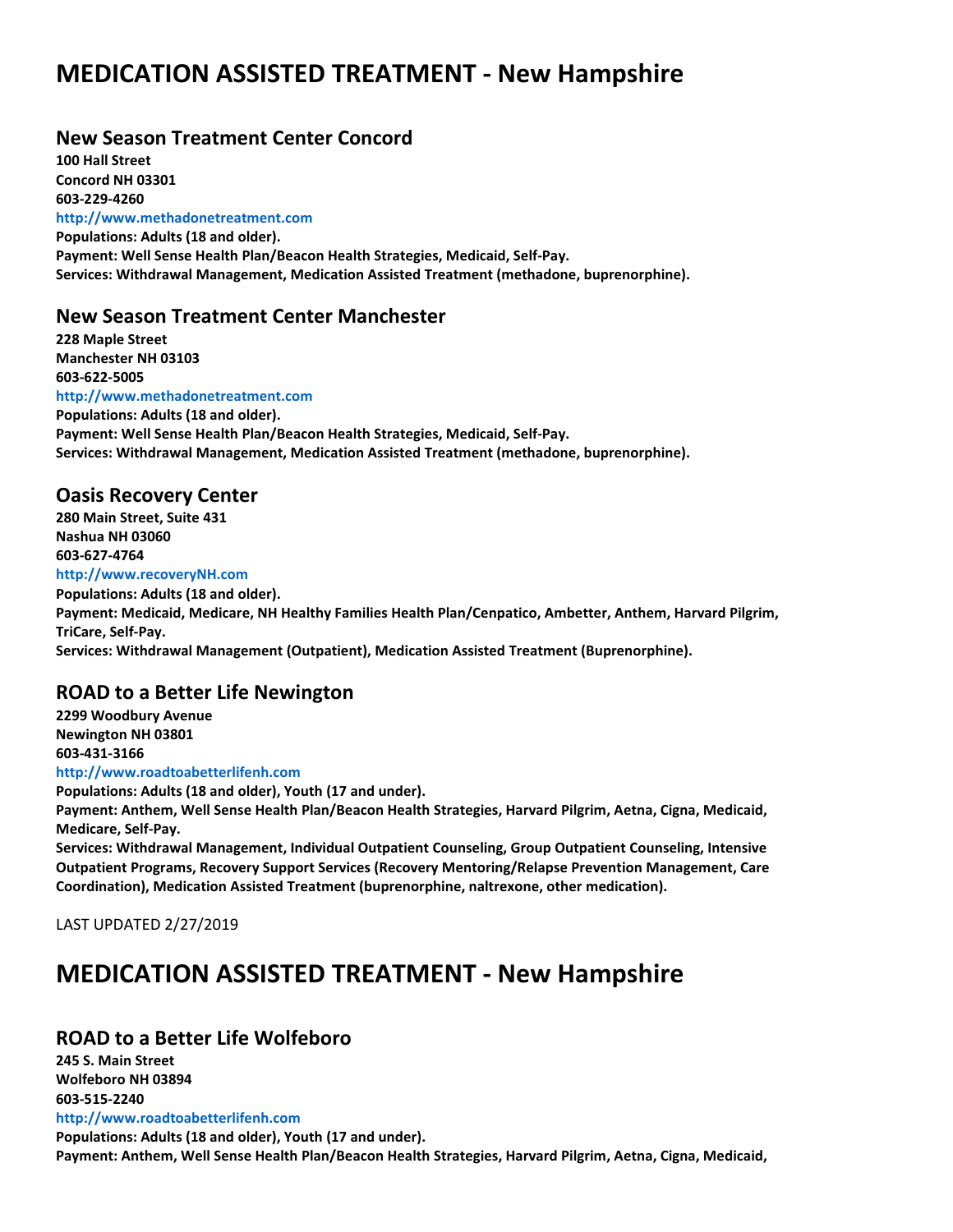**Medicare, Self-Pay.**

**Services: Withdrawal Management, Individual Outpatient Counseling, Group Outpatient Counseling, Recovery Support Services (Recovery Mentoring/Relapse Prevention Management, Care Coordination), Medication Assisted Treatment (buprenorphine, naltrexone, other medication).**

#### **ROAD to a Better Life Somersworth**

**255 Route 108 Somersworth NH 03820 603-841-2301**

#### **http://www.roadtoabetterlifenh.com**

**Populations: Adults (18 and older), Youth (17 and under).**

**Payment: Anthem, Well Sense Health Plan/Beacon Health Strategies, Harvard Pilgrim, Aetna, Cigna, Medicaid, Medicare, Self-Pay.**

**Services: Withdrawal Management, Individual Outpatient Counseling, Group Outpatient Counseling, Recovery Support Services (Recovery Mentoring/Relapse Prevention Management, Care Coordination), Medication Assisted Treatment (buprenorphine, naltrexone, other medication).**

#### **ROAD to a Better Life Concord**

**22 Bridge Street Concord NH 03301 603-415-0330**

#### **http://www.roadtoabetterlifenh.com**

**Populations: Adults (18 and older), Youth (17 and under).**

**Payment: Anthem, Well Sense Health Plan/Beacon Health Strategies, Harvard Pilgrim, Aetna, Cigna, Medicaid, Medicare, Self-Pay.**

**Services: Withdrawal Management, Individual Outpatient Counseling, Group Outpatient Counseling, Recovery Support Services (Recovery Mentoring/Relapse Prevention Management, Care Coordination), Medication Assisted Treatment (buprenorphine, naltrexone, other medication).**

LAST UPDATED 2/27/2019

### **MEDICATION ASSISTED TREATMENT - New Hampshire**

#### **Robert Feder, M.D.**

**753 Chestnut Street Manchester NH 03104 603-860-2593 Populations: Adults (18 and older). Payment: Anthem, Self-Pay. Services: Medication Assisted Treatment (Buprenorphine).**

#### **Saco River Medical Group**

**15 US Rte. 302 Glen NH 03838 603-447-3500**

**http://www.sacodocs.com Populations: Adults (18 and older).**

**Payment: Sliding fee scale, Medicaid, Medicare, Well Sense Health Plan/Beacon Health Strategies, NH Healthy Families Health Plan/Cenpatico, Anthem, Harvard Pilgrim, TriCare, Self-Pay.**

**Services: Primary Care Services (Primary Care Clinic), Medication Assisted Treatment (buprenorphine).**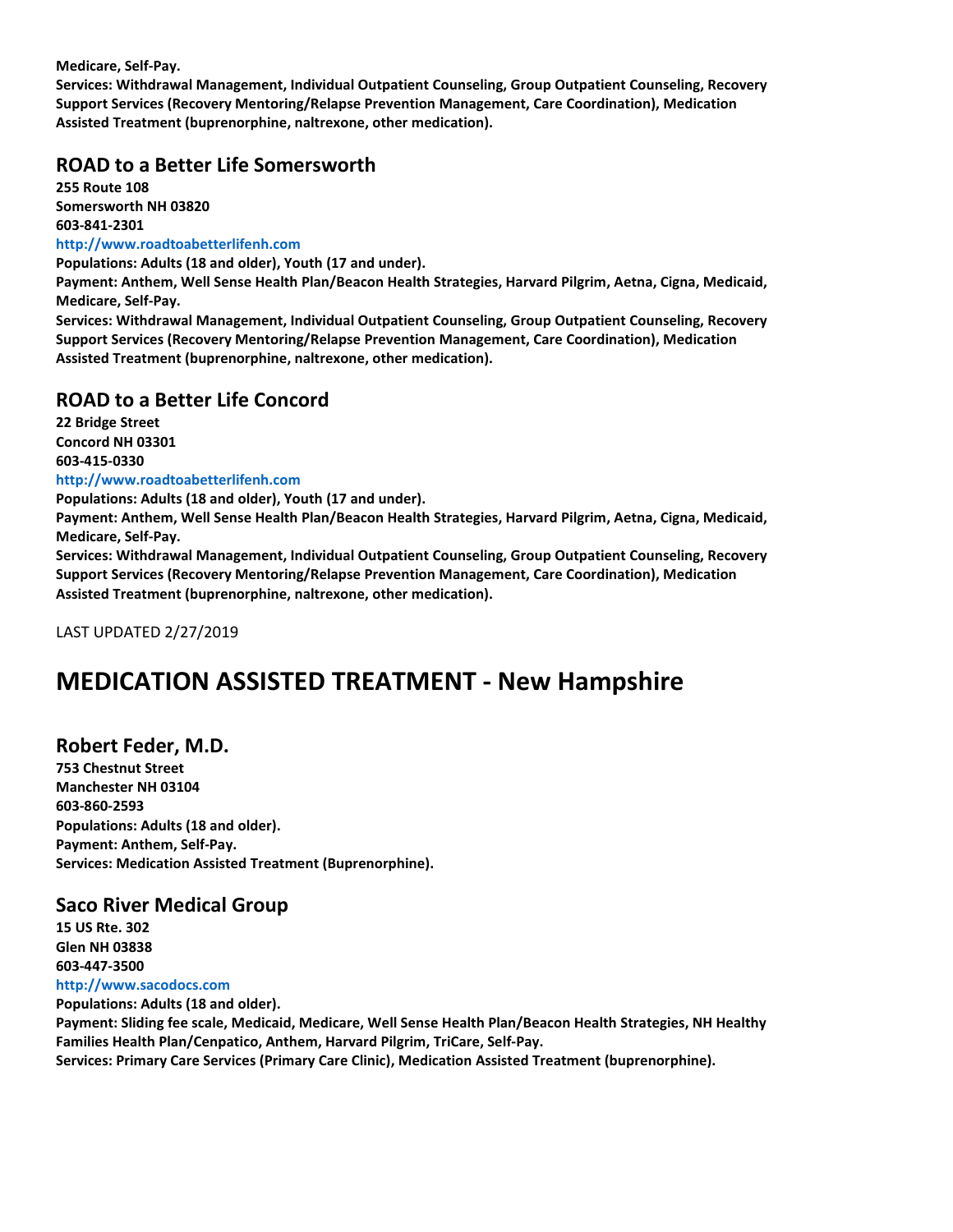#### **Seacoast Mental Health Center**

**1145 Sagamore Avenue Portsmouth NH 03801 603-431-6703 http://www.smhc-nh.org**

**Populations: Adults (18 and older).**

**Payment: Sliding fee scale, Medicaid, Medicare, Well Sense Health Plan/Beacon Health Strategies, NH Healthy Families Health Plan/Cenpatico, Ambetter, Anthem, Harvard Pilgrim, TriCare, Self-Pay.**

**Services: Evaluation, Individual Outpatient Counseling, Group Outpatient Counseling, Medication Assisted Treatment (Buprenorphine, Other Medication), Recovery Support Services (Other Recovery Support Services).**

#### **The Counseling Center of Nashua**

**1 Main Street Nashua NH 03064 603-883-0005 http://www.counselingcenter.com**

**Populations: Adults (18 and older).**

**Payment: Sliding fee scale, Medicare, Anthem, Aetna, Tufts, BCBS MA, Cigna, Beacon, First Health, Value Options, MultiPlan, Self-Pay, UBH/Optum.**

**Services: Withdrawal Management, Individual Outpatient Counseling, Medication Assisted Treatment (buprenorphine), Recovery Support Services (Anger Management, Recovery Mentoring and Relapse Prevention Management, Care Coordination).**

LAST UPDATED 2/27/2019

### **MEDICATION ASSISTED TREATMENT - New Hampshire**

#### **The Counseling Center of Nashua (Manchester)**

**148 Coolidge Avenue Manchester NH 03102 603-627-3111 http://www.counselingcenter.com**

**Populations: Adults (18 and older).**

**Payment: Sliding fee scale, Medicare, Anthem, Aetna, Tufts, BCBS MA, Cigna, Beacon, First Health, Value Options, MultiPlan, Self-Pay, UBH/Optum.**

**Services: Withdrawal Management, Individual Outpatient Counseling, Medication Assisted Treatment (buprenorphine), Recovery Support Services (Anger Management, Recovery Mentoring and Relapse Prevention Management, Care Coordination).**

#### **The Counseling Center of Nashua Londonderry**

**50 Nashua Road, Suite 305 Londonderry NH 03053 603-432-3033 http://www.counselingcenter.com Populations: Adults (18 and older).**

**Payment: Sliding fee scale, Medicare, Anthem, Aetna, Tufts, BCBS MA, Cigna, Beacon, First Health, Value Options, MultiPlan, Self-Pay, UBH/Optum.**

**Services: Withdrawal Management, Individual Outpatient Counseling, Medication Assisted Treatment (buprenorphine), Recovery Support Services (Anger Management, Recovery Mentoring and Relapse Prevention Management, Care Coordination).**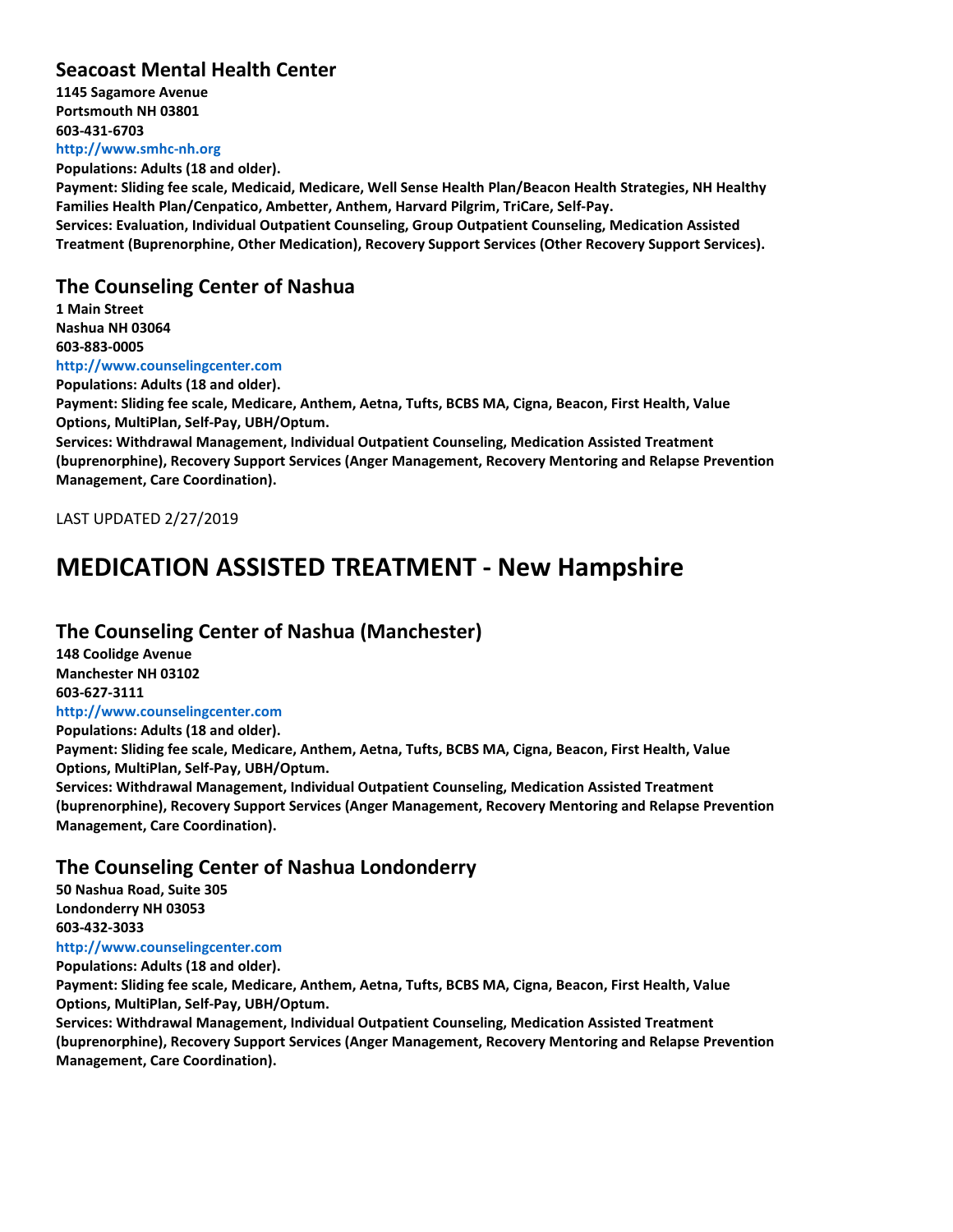#### **The Counseling Center of Nashua Portsmouth**

**414 State Street, Suite 2 Portsmouth NH 03801 603-431-3004 http://www.counselingcenter.com Populations: Adults (18 and older). Payment: Sliding fee scale, Medicare, Anthem, Aetna, Tufts, BCBS MA, Cigna, Beacon, First Health, Value Options, MultiPlan, Self-Pay, UBH/Optum. Services: Withdrawal Management, Individual Outpatient Counseling, Medication Assisted Treatment (buprenorphine).**

LAST UPDATED 2/27/2019

### **MEDICATION ASSISTED TREATMENT - New Hampshire**

#### **The Mental Health Center of Greater Manchester**

**1555 Elm Street Manchester NH 03101 603-668-4111 http://www.mhcgm.org**

**Populations: Adults (18 and older).**

**Payment: Sliding fee scale, Medicaid, Well Sense Health Plan/Beacon Health Strategies, NH Healthy Families Health Plan/Cenpatico, Ambetter, Anthem, Harvard Pilgrim, TriCare, Self-Pay.**

**Services: Evaluation, Individual Outpatient Counseling, Medication Assisted Treatment (Naltrexone), Recovery Support Services (Recovery Mentoring and Relapse Prevention Management, Peer Recovery Coaching, Care Coordination).**

#### **The Mental Health Center of Greater Manchester**

**2 Wall Street Manchester NH 03101 603-668-4111 http://www.mhcgm.org Populations: Adults (18 and older).**

**Payment: Sliding fee scale, Medicaid, Well Sense Health Plan/Beacon Health Strategies, NH Healthy Families Health Plan/Cenpatico, Ambetter, Anthem, Harvard Pilgrim, TriCare, Self-Pay.**

**Services: Evaluation, Individual Outpatient Counseling, Medication Assisted Treatment (Naltrexone), Recovery Support Services (Recovery Mentoring and Relapse Prevention Management, Peer Recovery Coaching, Care Coordination).**

#### **The Nashua Treatment Center**

**3 Pine Street Extension, unit B Nashua NH 03060 603-204-1335 http://www.nashuatreatmentcenter.net Populations: Adults (18 and older), Youth (17 and under). Payment: Self-Pay. Services: Group Outpatient Counseling, Medication Assisted Treatment (buprenorphine, naltrexone).**

**\$50/week and insurance can be used towards the cost of medication.**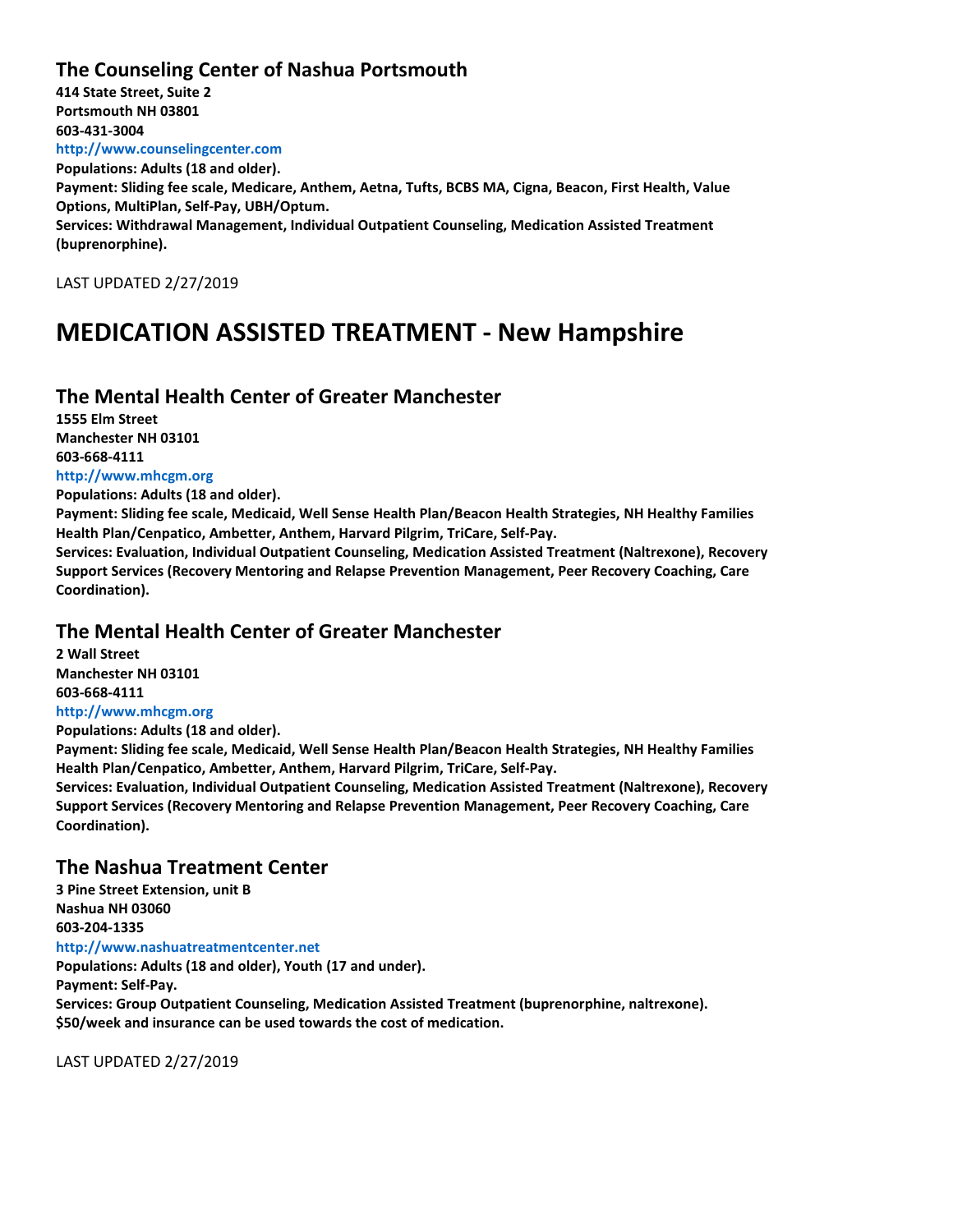#### **The Process Recovery Center**

**41 Sagamore Park Road Hudson NH 03051 603-402-3810**

**http://www.theprocessrecoverycenter.com**

**Populations: Adults (18 and older).**

**Payment: Anthem, Cigna, Harvard Pilgrim, Aetna, Self-Pay, Sliding fee scale.**

**Services: Evaluation, Withdrawal Management, Individual Outpatient Counseling, Group Outpatient Counseling, Intensive Outpatient Programs, Partial Hospitalization, Medication Assisted Treatment (naltrexone, other medication), Recovery Support Services (Employment Services, Anger Management, Recovery Mentoring and Relapse Prevention Management, Peer Recovery Coaching, Sober Housing, Care Coordination).**

#### **Weeks Medical Center Lancaster**

**170 Middle Street Lancaster NH 03584 603-788-2521**

#### **http://www.weeksmedical.org**

**Populations: Adults (18 and older). Payment: Sliding fee scale, Medicaid, Medicare, Well Sense Health Plan/Beacon Health Strategies, NH Healthy Families Health Plan/Cenpatico, Ambetter, Anthem, Harvard Pilgrim, TriCare. Services: Evaluation, Withdrawal Management (Outpatient), Individual Outpatient Counseling, Group Outpatient Counseling, Medication Assisted Treatment (Buprenorphine, Other Medication), Primary Care Services.**

#### **Weeks Medical Center Whitefield**

**8 Clover Lane Whitefield NH 03598 603-788-2521 http://www.weeksmedical.org**

**Populations: Adults (18 and older).**

**Payment: Sliding fee scale, Medicaid, Medicare, Well Sense Health Plan/Beacon Health Strategies, NH Healthy Families Health Plan/Cenpatico, Ambetter, Anthem, Harvard Pilgrim, TriCare.**

**Services: Evaluation, Withdrawal Management (Outpatient), Individual Outpatient Counseling, Group Outpatient Counseling, Medication Assisted Treatment (Buprenorphine, Other Medication), Primary Care Services.**

LAST UPDATED 2/27/2019

## **MEDICATION ASSISTED TREATMENT - New Hampshire**

#### **West Lebanon Comprehensive Treatment Center**

**254 Plainfield Rd., Unit 4 West Lebanon NH 03784 603-298-2146 http://www.crchealth.com**

**Populations: Adults (18 and older). Payment: Well Sense Health Plan/Beacon Health Strategies, Medicaid, Self-Pay. Services: Withdrawal Management, Medication Assisted Treatment (methadone, buprenorphine).**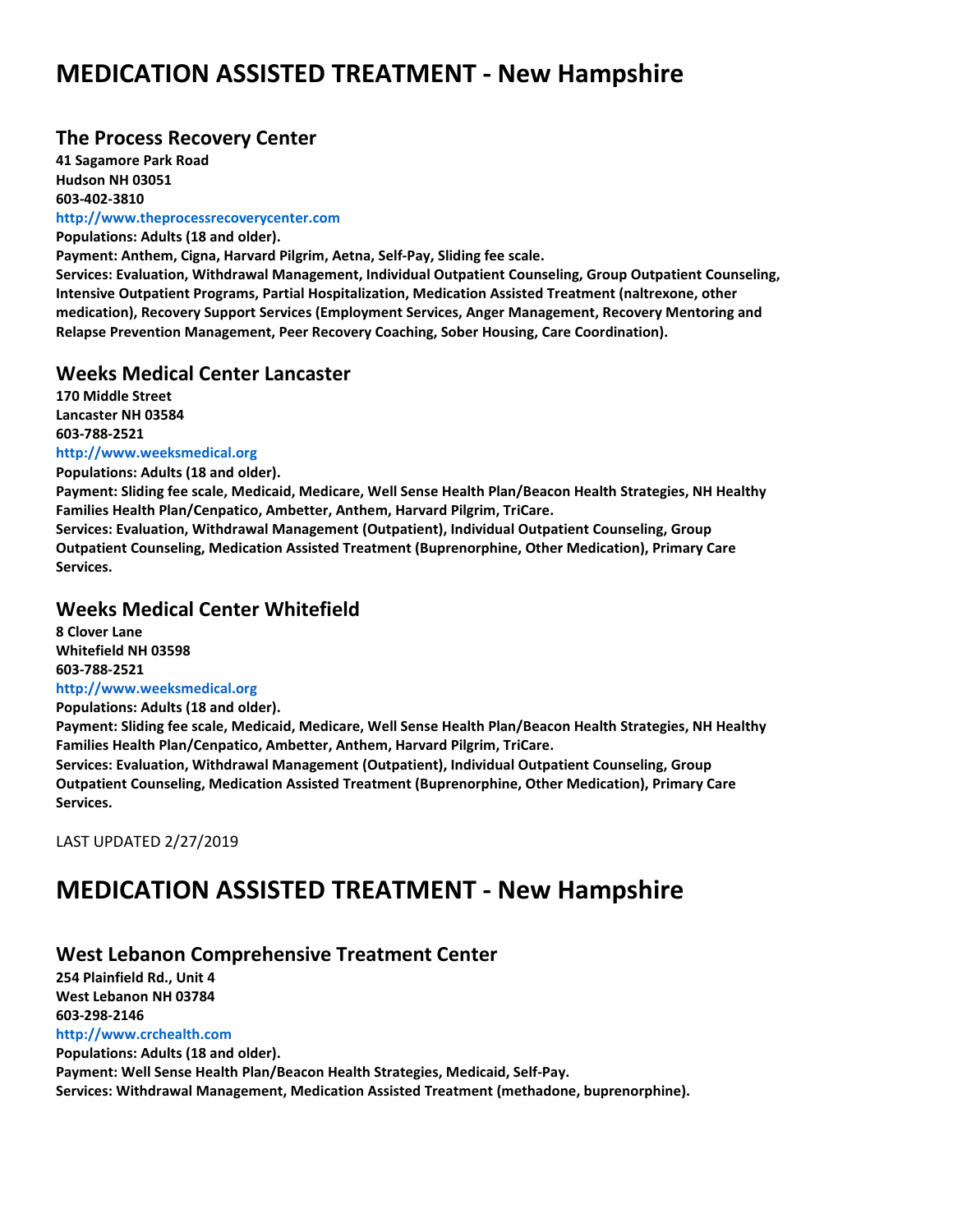#### **WestBridge**

**660 Chestnut Street Manchester NH 03104 603-634-4446 http://www.westbridge.org**

**Populations: Adults (18 and older), Gender-Specific Men Specialty.**

**Payment: Anthem, Self-Pay.**

**Services: Evaluation, Withdrawal Management (Residential), Individual Outpatient Counseling, Group Outpatient Counseling, Intensive Outpatient Programs, Residential Services, Medication Assisted Treatment (Buprenorphine, Naltrexone), Recovery Support Services (Transportation, Employment Services, Anger Management, Recovery Mentoring and Relapse Prevention Management, Peer Recovery Coaching, Care Coordination, Other Recovery Support Services).**

## **SOBER LIVING/TRANSITIONAL HOUSING – Local**

#### **PROSPECT HOUSE (Keene)**

**(603)762-0611 <http://www.prospecthouseng.org/>**

#### **House of Hope (Sober Home for Women)**

**PO Box 10371 Swanzey, NH 03446-0371 https://www.houseofhopenh.org/ Email: houseofhopenh@gmail.com Phone Number: 603-499-8068**

#### **Addiction Recovery Coalition (Men Only)**

**26 Elmwood Road Hancock NH 03449 413-752-7263 http://arcne.org Populations: Adults (18 and older), Gender-Specific Men Specialty. Payment: Self-Pay. Services: Recovery Support Services (Sober Housing).**

### **Veteran Homestead Inc. (Men Only)**

**85 Pierce Road Fitzwilliam NH 03447 603-585-9427/978-728-4931 http://www.veteranhomestead.org**

**Populations: Homeless Specialty, Military and Veterans Specialty, Gender-Specific Men Specialty. Payment: Self-Pay.**

**Services: Withdrawal Management, Individual Outpatient Counseling, Group Outpatient Counseling, Residential Services, Recovery Support Services (Transportation, Anger Management, Recovery Mentoring and Relapse Prevention Management, Peer Recovery Coaching, Permanent Supportive Housing, Care Coordination). Working farm that provides a home for veterans with substance use issues and mild traumatic brain injury.**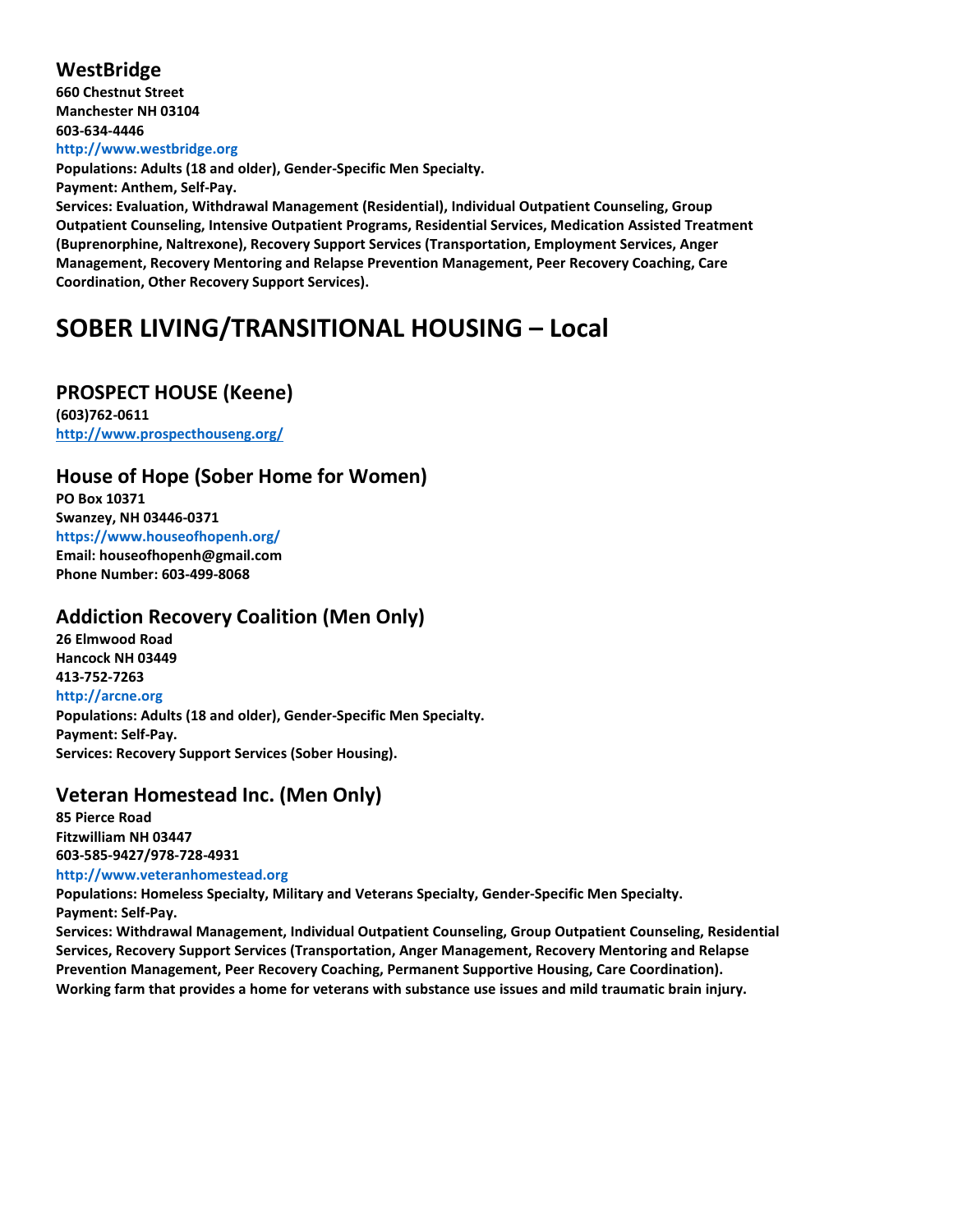## **SOBER LIVING/TRANSITIONAL HOUSING – New Hampshire**

### **Light Landing (Women Only)**

**7 Badger Street Nashua NH 03060 603-315-4960 http://LightLandingRecovery.com Populations: Adults (18 and older), Gender-Specific Women Specialty. Payment: Self-Pay. Services: Recovery Support Services (Sober Housing).**

#### **Dismas Home of NH (Women Only)**

**102 Fourth Street Manchester NH 03102 603-782-3004**

**http://www.dismashomenh.org**

**Populations: Adults (18 and older), Gender-Specific Women Specialty. Payment: DHHS-supported, Medicaid, Well Sense Health Plan/Beacon Health Strategies, NH Healthy Families Health Plan/Cenpatico. Services: Residential Services, Recovery Support Services (Transitional Living). This agency provides services that are supported by the Department of Health & Human Services using a sliding fee scale.**

LAST UPDATED 2/27/2019

## **SOBER LIVING/TRANSITIONAL HOUSING – New Hampshire**

#### **Butterfly House for Women**

**108 Academy Street Laconia NH 03246 603-527-8682 http://www.butterflyhouseforwomen.org**

**Populations: Gender-Specific Women Specialty.**

**Payment: Self-Pay. Services: Recovery Support Services (Recovery Mentoring and Relapse Prevention Management, Permanent Supportive Housing, Transitional Living, Sober Housing, Other Recovery Support Services).**

### **Queen City Sober Living (Men Only)**

**173 Merrimack Street Manchester NH 03103 1-877-855-4941 http://www.queencitysoberliving.com Populations: Adults (18 and older), Gender-Specific Men Specialty. Payment: Self-Pay. Services: Recovery Support Services (Sober Housing).**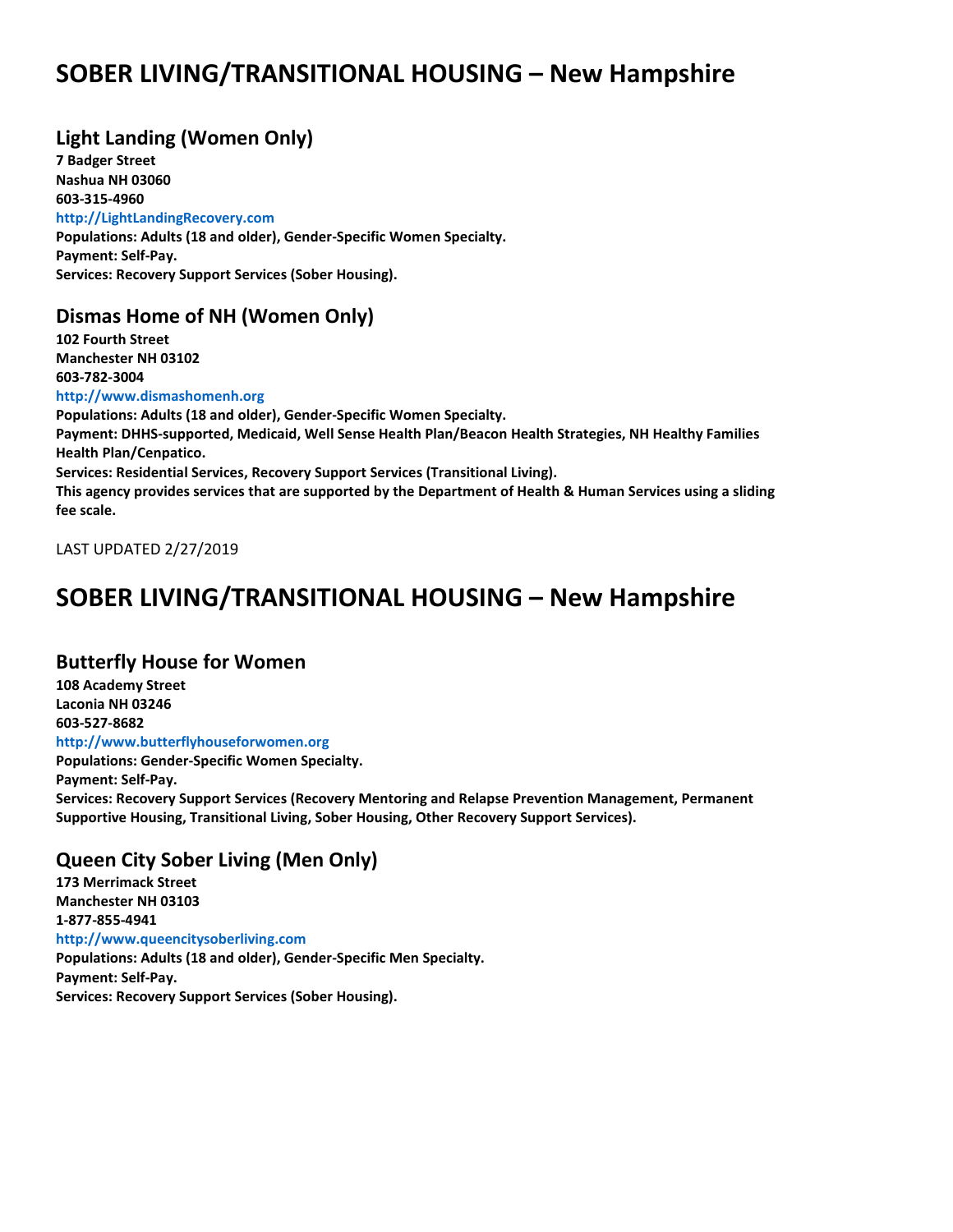#### **Cornerstone House for Men**

**23 Elm Street Northfield NH 03246 802-272-7570 Populations: Gender-Specific Men Specialty. Payment: Self-Pay. Services: Recovery Support Services (Sober Housing). In-house meetings and random urine drug testing provided. \$700/month.**

### **Driven By Circumstances (Men Only)**

**60 Depot Street Franklin NH 03235 603-455-8670 http://www.drivenbycircumstances.org Populations: Gender-Specific Men Specialty. Payment: Self-Pay. Services: Residential Services, Recovery Support Services (Permanent Supportive Housing, Sober Housing, Other Recovery Support Services).**

LAST UPDATED 2/27/2019

## **SOBER LIVING/TRANSITIONAL HOUSING – New Hampshire**

### **Endeavor House (Women Only)**

**1621 East Main Street Center Conway NH 03818 603-662-0668 http://mwvsupportsrecovery.org Populations: Adults (18 and older), Gender-Specific Women Specialty. Payment: Self-Pay. Services: Recovery Support Services (Sober Housing). \$135/week**

#### **Harbor Homes**

**46 Spring Street Nashua NH 03063 603-882-3616 http://www.harborhomes.org**

**Populations: Military and Veterans Specialty. Payment: NH Healthy Families Health Plan/Cenpatico, Well Sense Health Plan/Beacon Health Strategies, Anthem, Cigna, Harvard Pilgrim, Medicaid, Medicare, Self-Pay. Services: Recovery Support Services (Transitional Living).**

#### **Harbor Homes**

**59 Factory Street Nashua NH 03063 603-882-3616 http://www.harborhomes.org Populations: Military and Veterans Specialty. Payment: NH Healthy Families Health Plan/Cenpatico, Well Sense Health Plan/Beacon Health Strategies, Anthem, Cigna, Harvard Pilgrim, Medicaid, Medicare, Self-Pay.**

**Services: Recovery Support Services (Transitional Living).**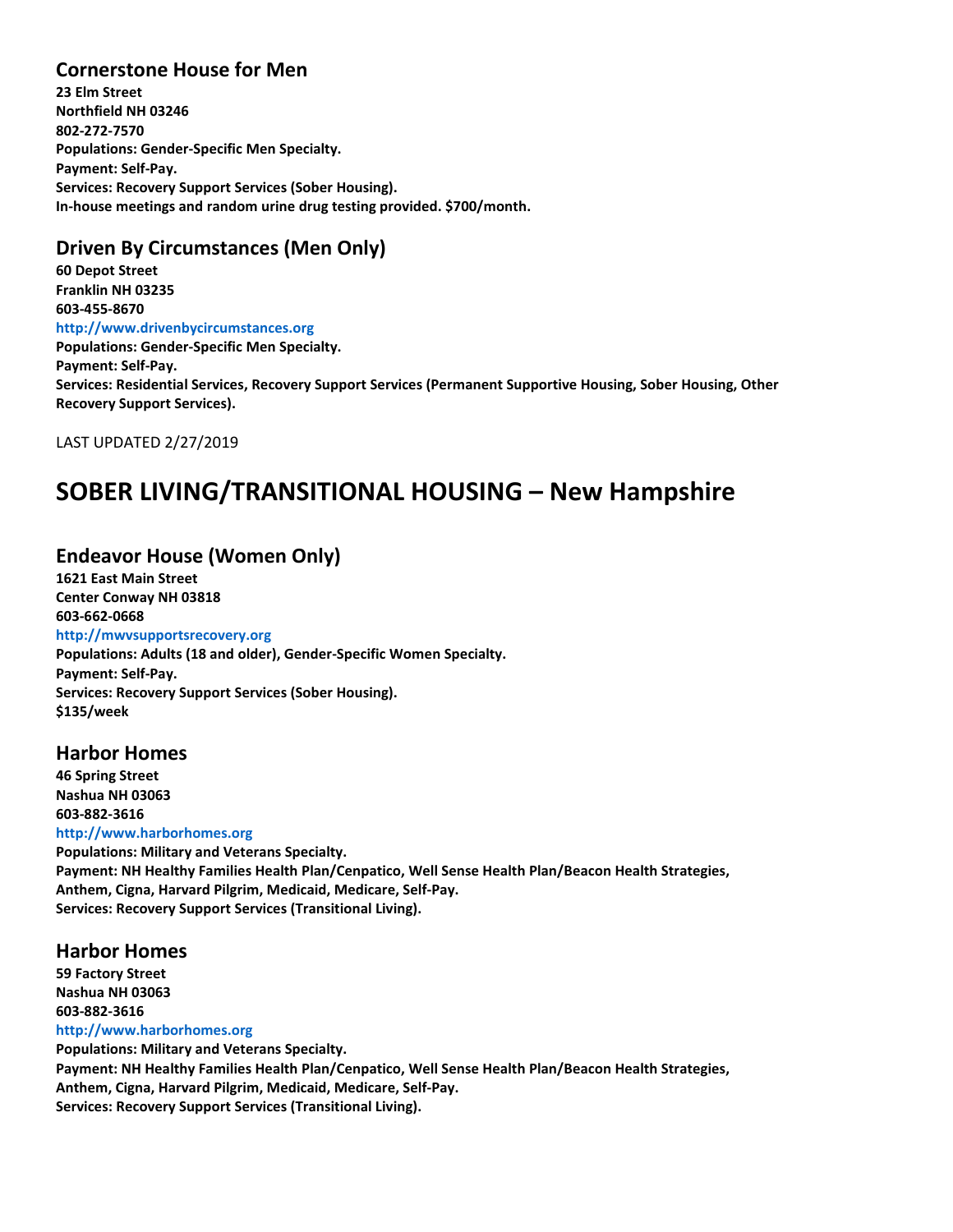### **Homestead Inn Recovery (Men Only)**

**188 King Street Boscawen NH 03303 603-975-0041 http://www.homesteadinn.org Populations: Adults (18 and older), Gender-Specific Men Specialty. Payment: Self-Pay. Services: Medication Assisted Treatment (Naltrexone), Recovery Support Services (Peer Recovery Coaching, Sober Housing).**

LAST UPDATED 2/27/2019

## **SOBER LIVING/TRANSITIONAL HOUSING – New Hampshire**

#### **House 12 Christian Sober Community**

**60 Lowell Road Hudson NH 03051 603-315-0299 http://www.house12nh.com Populations: Adults (18 and older). Payment: Self-Pay. Services: Recovery Support Services (Sober Housing).**

#### **Rise Above (Men Only)**

**89 Pine St Nashua NH 03060 781-691-9006 http://www.time2riseabove.com Populations: Gender-Specific Men Specialty. Payment: Self-Pay, Sliding fee scale. Services: Recovery Support Services (Transitional Living, Sober Housing).**

### **Rise Above (Women Only)**

**6 Cross St Nashua NH 03060 781-691-9006 http://www.time2riseabove.com Populations: Gender-Specific Women Specialty. Payment: Self-Pay, Sliding fee scale. Services: Recovery Support Services (Transitional Living, Sober Housing).**

#### **Riverbank House (Men Only)**

**96 Church Street Laconia NH 03246 603-505-7912 http://www.riverbankhouse.net Populations: Adults (18 and older), Gender-Specific Men Specialty. Payment: Self-Pay. Services: Recovery Support Services (Recovery Mentoring and Relapse Prevention Management, Peer Recovery Coaching, Sober Housing, Other Recovery Support Services).**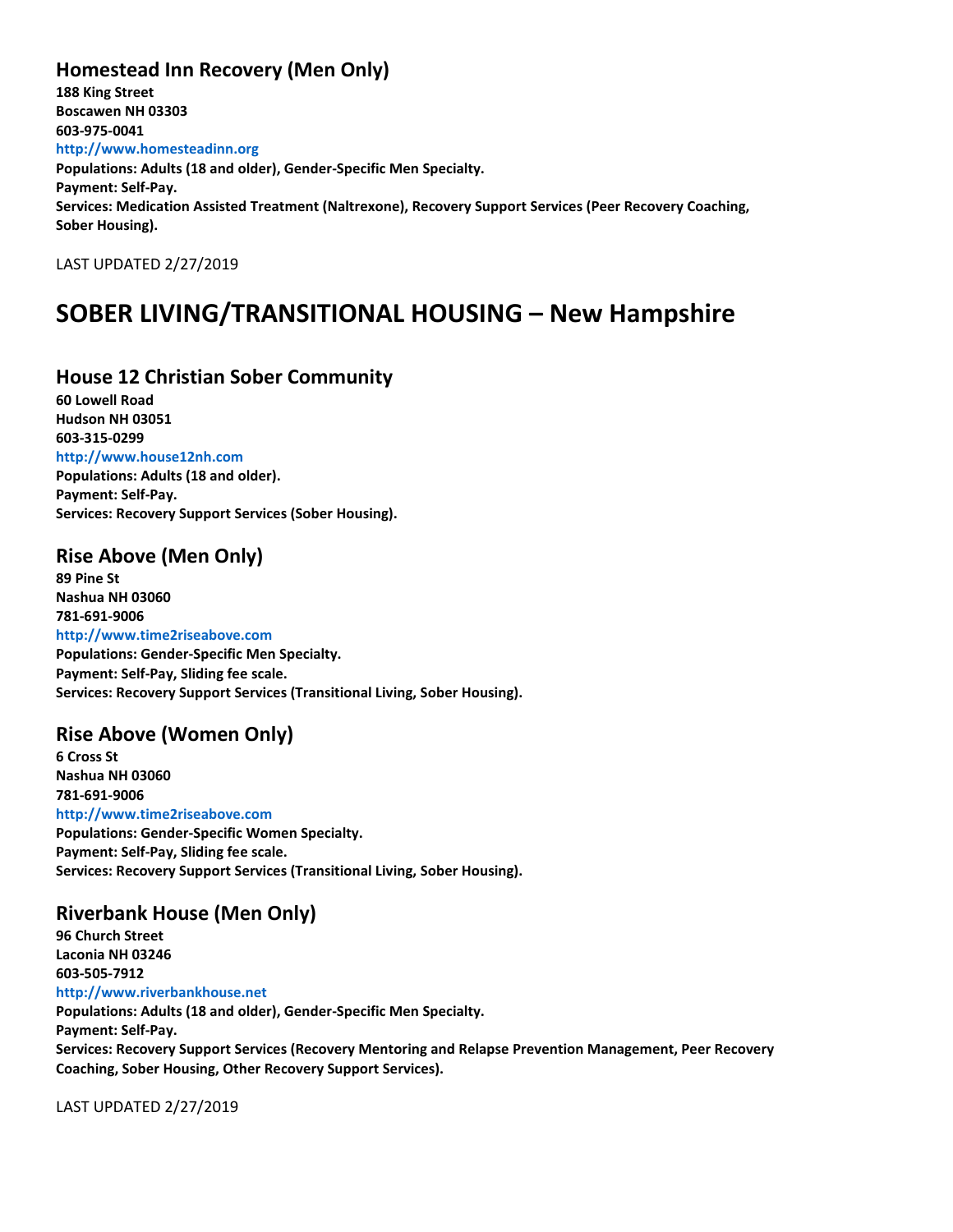## **SOBER LIVING/TRANSITIONAL HOUSING – New Hampshire**

#### **The Granite House for Men**

**35 West Broadway Derry NH 03038 603-216-5094 http://www.granitehousesl.com**

**Populations: Adults (18 and older), Gender-Specific Men Specialty. Payment: Anthem, Aetna, Cigna, Harvard Pilgrim, Self-Pay. Services: Recovery Support Services (Sober Housing).**

#### **The Granite House for Women**

**57 North Main Street Concord NH 03301 877-353-5020**

#### **http://www.granitehousewomen.com**

**Populations: Gender-Specific Women Specialty.**

**Payment: Anthem, Harvard Pilgrim, Self-Pay.**

**Services: Individual Outpatient Counseling, Group Outpatient Counseling, Intensive Outpatient Programs, Recovery Support Services (Transportation, Employment Services, Anger Management, Recovery Mentoring and Relapse Prevention Management, Peer Recovery Coaching, Transitional Living, Sober Housing, Care Coordination, Other Recovery Support Services).**

**The Granite House for Women (18 years of age and older) is a three phase extended care program that helps women safely transition from inpatient treatment to living a full life in recovery.**

#### **The Process at Spaulding (Women Only)**

**21 Spaulding Street Nashua NH 03060 603-402-3810 http://www.theprocessrecoverycenter.com Populations: Gender-Specific Women Specialty. Payment: Self-Pay, Sliding fee scale. Services: Recovery Support Services (Transitional Living, Sober Housing).**

#### **The Recovery Well (Men Only)**

**Manchester NH 603-369-8550 http://www.therecoverywell.com Populations: Adults (18 and older), Gender-Specific Men Specialty. Payment: Self-Pay. Services: Recovery Support Services (Peer Recovery Coaching, Sober Housing).**

**Our home is run By NARR standards and is supported by a CRSW daily.**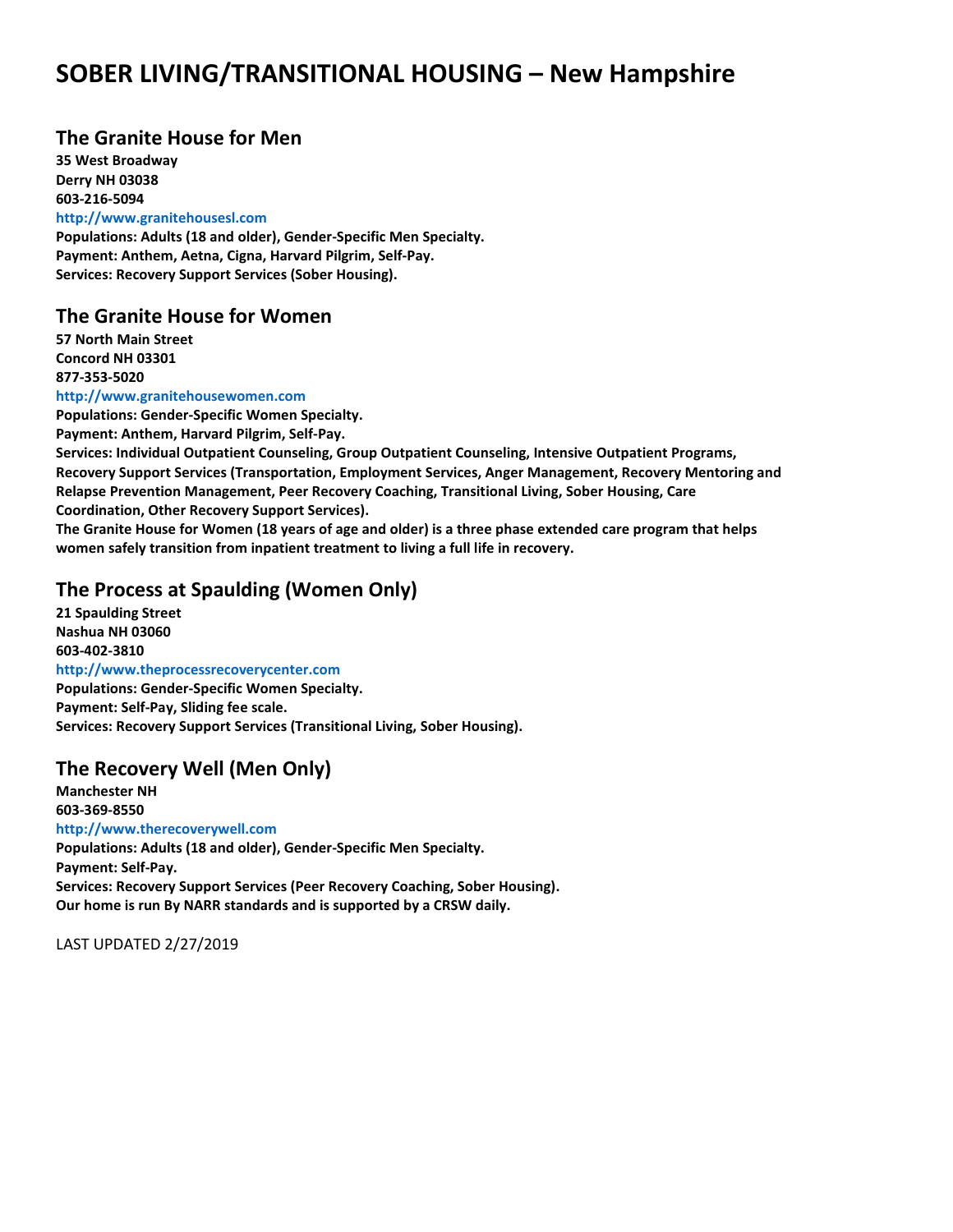## **SOBER LIVING/TRANSITIONAL HOUSING – New Hampshire**

### **Tirrell House (Men Only)**

**15 Brook Street Manchester NH 03104 603-836-5145 http://www.serenityplace.org Populations: Adults (18 and older), Gender-Specific Men Specialty. Payment: No cost for services. Services: Evaluation, Intensive Outpatient Programs, Residential Services (Transitional Living), Recovery Support Services.**

#### **Willows Mens Transitional Living Program (Men Only)**

**15 Brook Street Manchester NH 03104 603-641-9441 x 401 http://www.fitnh.org**

**Populations: Adults (18 and older), Gender-Specific Men Specialty. Payment: DHHS-supported, Sliding fee scale, Medicaid, Medicare, Well Sense Health Plan/Beacon Health Strategies, NH Healthy Families Health Plan/Cenpatico, Ambetter, Anthem, Harvard Pilgrim, Self-Pay. Services: Recovery Support Services (Transitional Living). This agency provides services that are supported by the Department of Health & Human Services using a sliding fee scale.**

### **RECOVERY SUPPORT SERVICES – Local**

#### **Keene Serenity Center**

**34 Mechanic Street Keene NH 03431 603-283-5015 http://www.keeneserenitycenter.org Populations: Adults (18 and older). Payment: No cost for services. Services: Recovery Support Services (Peer Recovery Coaching, Other Recovery Support Services).**

#### **Reality Check**

**45 Knight Street Jaffrey NH 03452 603-532-9888 http://www.RealityCheckNow.org Populations: Adults (18 and older). Payment: Self-Pay. Services: Recovery Support Services (Peer Recovery Coaching).**

### **INTENSIVE OUTPATIENT PROGRAMS – Local**

**Phoenix House - Keene 106 Roxbury Street Keene NH 03431 603-358-4041 http://www.phoenixhouse.org Populations: Adults (18 and older).**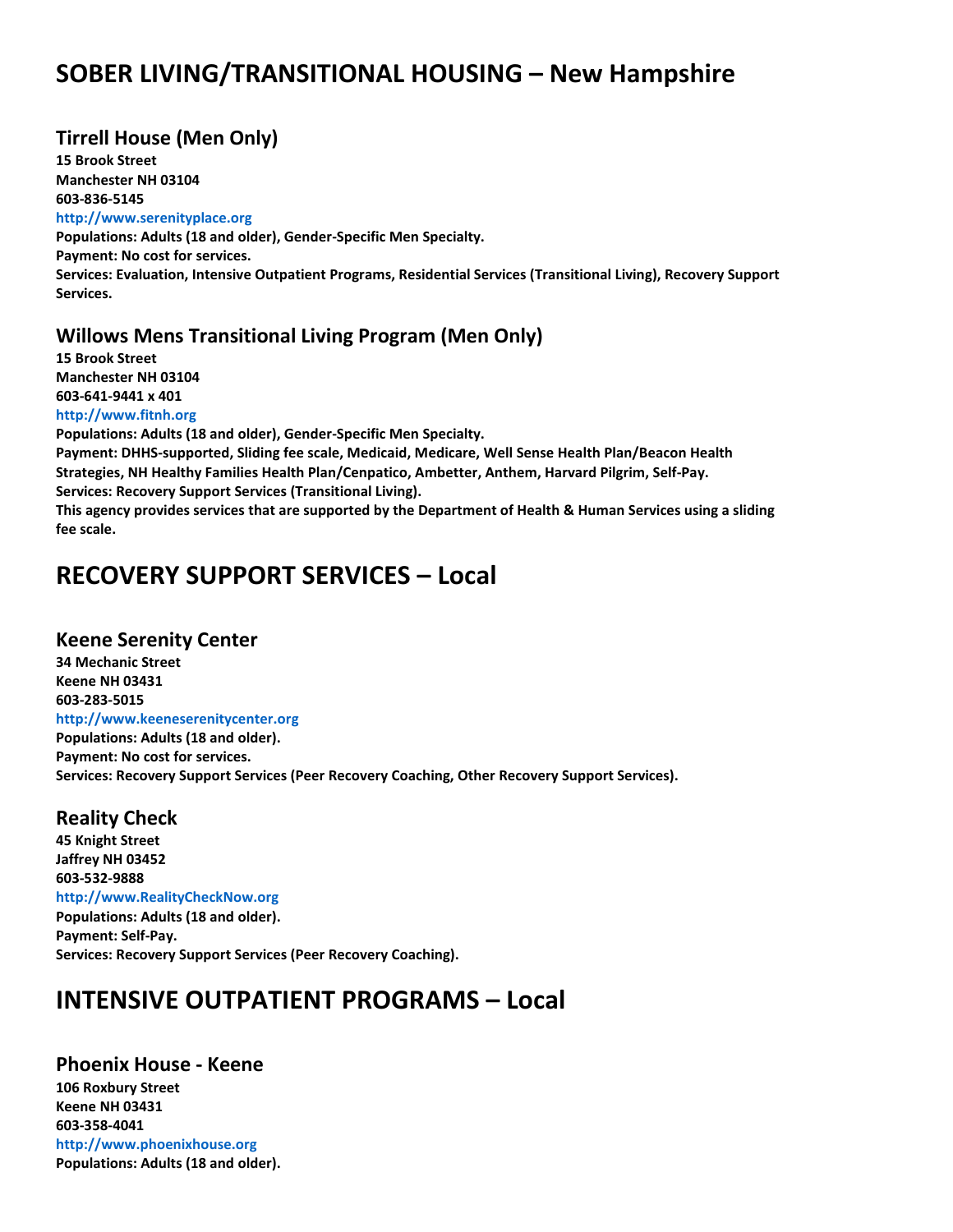**Payment: DHHS-supported, Medicaid, NH Healthy Families Health Plan/Cenpatico, Well Sense Health Plan/Beacon Health Strategies, Ambetter, Anthem, Harvard Pilgrim, Aetna, Cigna, Tufts, Self-Pay. Services: Withdrawal Management (Residential), Group Outpatient Counseling, Intensive Outpatient Programs, Partial Hospitalization, Residential Services, Medication Assisted Treatment (Buprenorphine, Naltrexone, other medication).**

#### **Community Improvement Associates**

**170 Emerald Street, Suite 203 Keene NH 03431 603-352-1016 http://www.cianh.com**

**Populations: Adults (18 and older).**

**Payment: Medicaid, Well Sense Health Plan/Beacon Health Strategies, NH Healthy Families Health Plan/Cenpatico, Ambetter, Anthem, Harvard Pilgrim, Self-Pay.**

**Services: Evaluation, Individual Outpatient Counseling, Group Outpatient Counseling, Intensive Outpatient Programs, Recovery Support Services (Anger Management, Recovery Mentoring and Relapse Prevention Management).**

### **OUTPATIENT SUBSTANCE ABUSE COUNSELING- Local**

#### **Peter LoIacono, MA, LADC**

**25 Roxbury Street Keene NH 03431 603-499-1775 Populations: Adults (18 and older). Payment: Sliding fee scale, Medicaid, Well Sense Health Plan/Beacon Health Strategies, NH Healthy Families Health Plan/Cenpatico, Ambetter, Anthem, Harvard Pilgrim, Self-Pay. Services: Evaluation, Individual Outpatient Counseling, Recovery Support Services (Anger Management).**

LAST UPDATED 2/27/2019

## **BEHAVIORAL HEALTH RESOURCES**

**MAPS Counseling Services** 603 355 2244 (KEENE, NH) \*NH MEDICAID & PRIVATE INSURANCES\*, OUTPATIENT SERIVCES

**MONADNOCK PEER SUPPORT** 603 352 5093(KEENE, NH) \*NO CHARGE\* PEER SUPPORT

**MONADNOCK FAMILY SERVICES** 603 357 5270 (KEENE, NH) \*NH MEDICAID & PRIVATE INSURANCES\*OUTPATIENT SERIVCES

**MONADNOCK DEVELEOPMENTAL SERVICES** 603 352 1304 (KEENE, NH) \*NH MEDICAID & PRIVATE INSURANCES\* OUTPATIENT/ IN HOME SERIVCES DEVELOPMENTAL DISABILITES

**MOUNTAIN WELLNESS ASSOCIATES** 603- 283-0195 (Keene NH) \*Most insurances\*Counseling services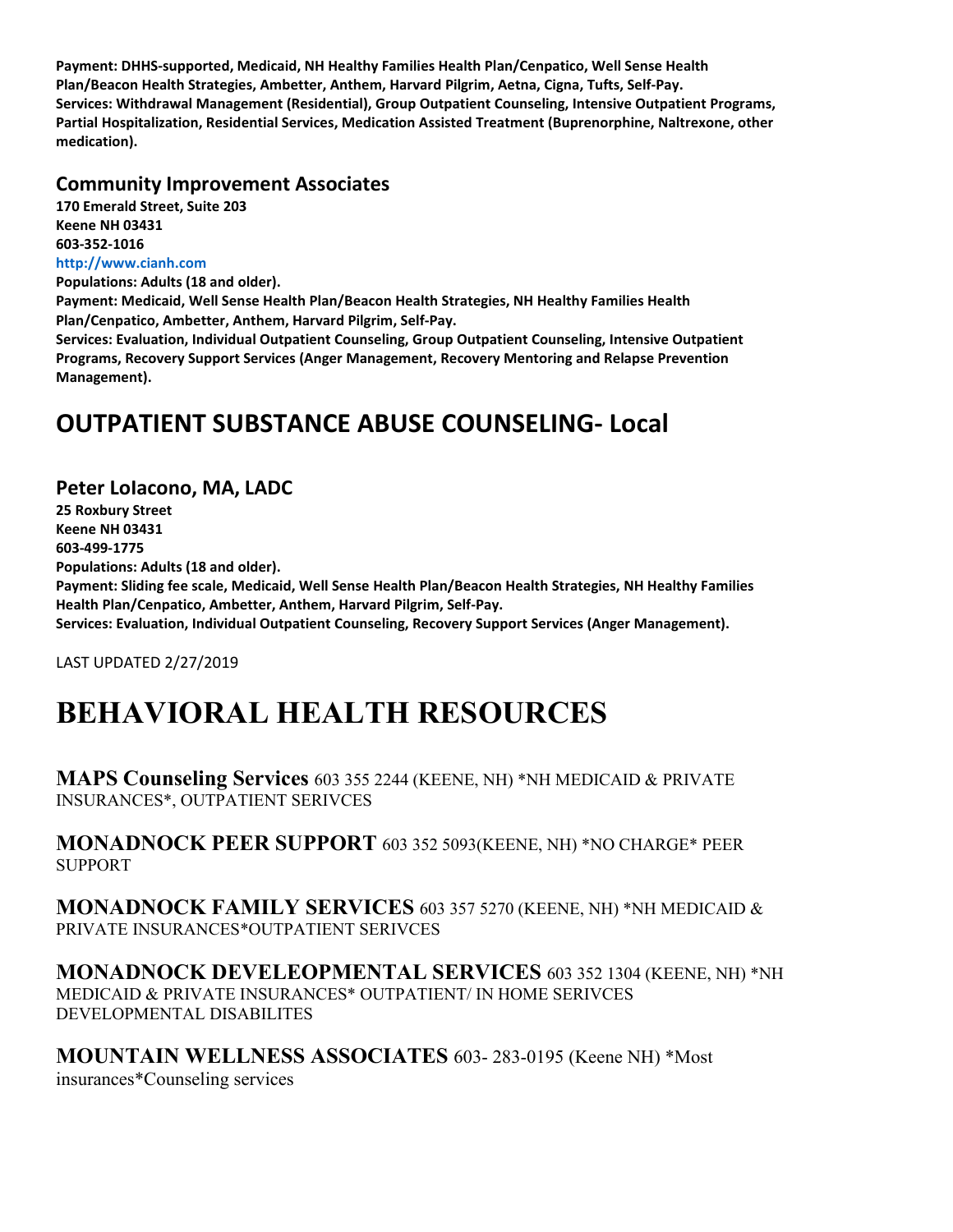# **12 STEP RESOURCES:**

**AA** NH AA Hotline: 800-593-3330 or [www.nhaa.net/meetings](http://www.nhaa.net/meetings)

**NA** 1-888-NA-Help-U, 1-888-624-3578 or [WWW.GSANA.ORG](http://www.gsana.org/)

## **INSURANCE RESOURCES:**

**AMBETER** (844) 256 1278

**NEW HAMPSHIRE HEALTHY FAMLIES** (866) 769-3085

**NEW HAMPSHIRE WELLSENSE** (800) 852 3345

**MEDICAID SERVICES** (800) 852 3345

## **TRANSPORTATION RESOURCES:**

**AMBETER TRANSPORTATION** (844) 259 4780

**WELLSENSE TRANSPORTATION** (855) 739-4775

**MEDICAID TRANSPORTATION** (800) 852-3345

**NH HEALTHY FAMLIES TRANSPORTATION** (866) 769-3085

## **HOMELESS?**

**CALL- 211 to be connected to a homeless outreach worker ASAP!**

**TYLER MCGRATH-** EMERGENCY HOUSING & SCS SHELTER MANAGER 603-209-0251

**HUNDRED NIGHTS-** 603 352 519/ 17 LAMSON ST KEENE NH 03431

**RESPITE STAY** – Lisa Steadman, 352-5093 - Part of Monadnock Peer Support, 2 beds. Typical stay 6 nights/7 days. No insurance or funds required. Will not be able to take them unless they are medically cleared; not detoxing.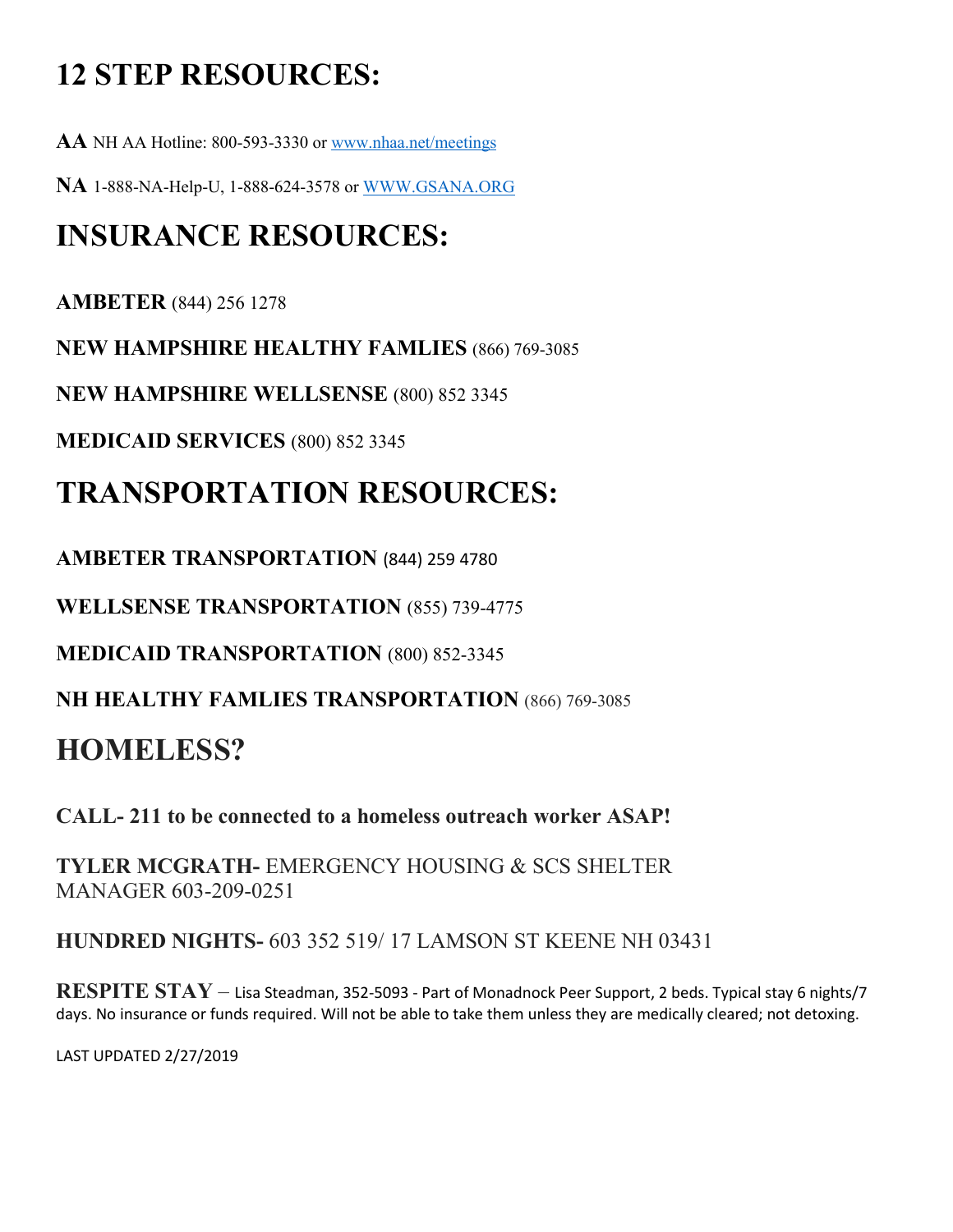## **CHESHIRE COUNTY FOOD BANKS**

**THE COMMUNITY KITCHEN FOOD PANTRY** (603) 352-3200 37 Mechanic Street

**THE SALVATION ARMY FOOD PANTRY** (603) 352-0607 Keene NH 15 Roxbury Place, Keene, NH

**THE HELPING HAND CENTER FOOD PANTRY** (603) 242-3007 One Depot Street, Troy,

**WEST SWANZEY COMMUNITY CHURCH** 7 Homestead Ave, W. Swanzey, NH (603) 352-6034

**FEDERATED CHURCH OF MARLBOROUGH** (603) 876-3863 -16 Pleasant Street, Marlborough

**GERT'S FOOD PANTRY** W. (603) 352-6689- Swanzey NH Homestead Ave & Main St

**FALL MOUTNAIN FOOD SHELF** (603) 835-2283/ 122 State Highway, Alstead, NH

**COMPASSION FOOD PANTRY** (603) 532-6131**/** 48 Stratton Rd, Jaffrey, NH

**JAFFREY FOOD PANTRY** (603) 532-70174- 54 Main Street, Jaffrey

**JOANS'S FOOD PANTRY** (603) 363-8348 -NH Chesterfield, NH

**ST. VINCENT DE PAUL SOCIETY** (603) 357-1647-173 Main Street, Keene,

**ST. PETER'S FOOD PANTRY** (603) 445-5213-NH 38 Church Street, Walpole, NH

**ST. VINCENT DE PAUL – Mary Queen of Peace** (603) 357-3093- 80 Richmond Road, Winchester, NH

### **SOUTHWESTERN COMMUNITY SERVICES**

63 COMMUNITY WAY KEENE NH 03431, BASIC NEEDS SUPPORT: HOMELESSNESS INTEREVENTION & PREVENTION, SHORT TERM HOUSING LOAN, FUEL, ELECTRICY, FOOD PANTRY, WIC, HOUSING ASSSITANCE 603 352 7512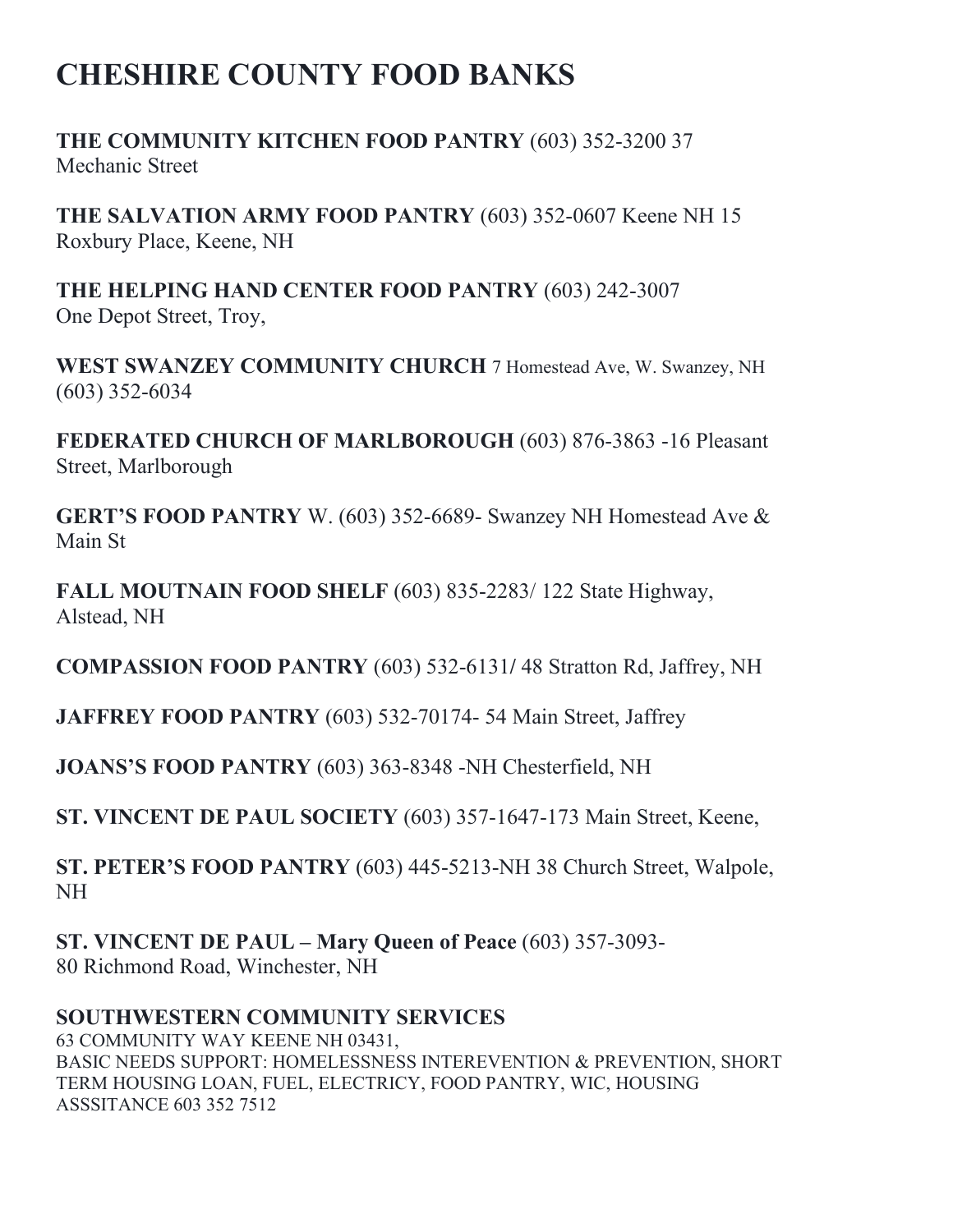## **RESOURCES FOR FAMILIES**

### **AL- ANON 1-888-4AL-ANON 1-888-425-2666 nhal-anon.org**

**ALL RECOVERY MEETING** Saturdays 2-3:30 Keene Serenity Center

**EMMA'S CIRCLE** 2nd & 4th Tuesday each of month 6:30-7:30pm Keene Serenity Center

**F.A.S.T.E.R -**PARENT SUPPORT GROUP JODIE **603-876-5156** OR BECKY **603-756- 4594**

**HOPE FOR NH 603-935-7524**

**NAR-ANON- 603-645-4777**

**NAMI NH- 800-242-6264**

**SAMSHA- 877- 726-4727**

### **NH BUREAU OF DRUG AND ALCOHOL SERVICES- 603-271-6738**

### **THE SAMARITANS -603- 357-5505**

LAST UPDATED 2/27/2019

## **ONLINE RESOURCES**

www.ct-aa.org (Alcoholics Anonymous) Meeting lists, events, etc.

www.ctna.org (Narcotics Anonymous) Meeting lists, events, etc.

www.draonline.org (Dual recovery Anonymous) on line meetings, resources 24 Hour crisis hotline- 211

www.ct.gov/dmhas/ - (Statewide recovery resources, program list)

www.intherooms.org -online meetings (A.A., N.A., G.A., S.A., O.A., etc.)

www.smartrecovery.org- (self-managed recovery training)

www.lifering.org- (secular (non-religious recovery resource)

www.celebraterecovery.com (Christian based recovery group)